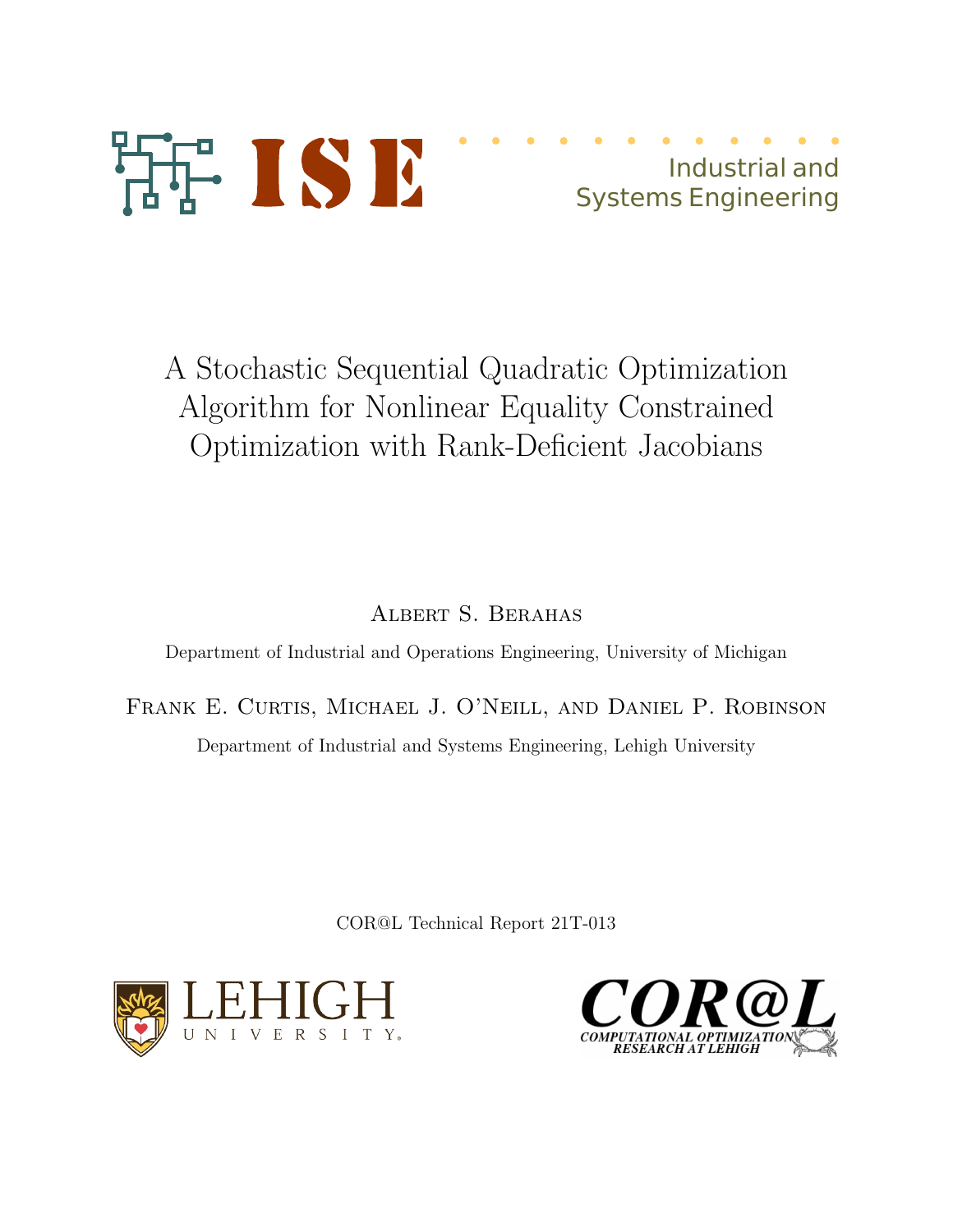# A Stochastic Sequential Quadratic Optimization Algorithm for Nonlinear Equality Constrained Optimization with Rank-Deficient Jacobians

## ALBERT S. BERAHAS<sup>\*1</sup>, FRANK E. CURTIS<sup>†2</sup>, MICHAEL J. O'NEILL<sup>‡2</sup>. and Daniel P. Robinson§<sup>2</sup>

<sup>1</sup>Department of Industrial and Operations Engineering, University of Michigan <sup>2</sup>Department of Industrial and Systems Engineering, Lehigh University

June 24, 2021

#### Abstract

A sequential quadratic optimization algorithm is proposed for solving smooth nonlinear equality constrained optimization problems in which the objective function is defined by an expectation of a stochastic function. The algorithmic structure of the proposed method is based on a step decomposition strategy that is known in the literature to be widely effective in practice, wherein each search direction is computed as the sum of a normal step (toward linearized feasibility) and a tangential step (toward objective decrease in the null space of the constraint Jacobian). However, the proposed method is unique from others in the literature in that it both allows the use of stochastic objective gradient estimates and possesses convergence guarantees even in the setting in which the constraint Jacobians may be rank deficient. The results of numerical experiments demonstrate that the algorithm offers superior performance when compared to popular alternatives.

## 1 Introduction

We propose an algorithm for solving equality constrained optimization problems in which the objective function is defined by an expectation of a stochastic function. Formulations of this type arise throughout science and engineering in important applications such as data-fitting problems, where one aims to determine a model that minimizes the discrepancy between values yielded by the model and corresponding known outputs.

Our algorithm is designed for solving such problems when the decision variables are restricted to the solution set of a (potentially nonlinear) set of equations. We are particularly interested in such problems when the constraint Jacobian—i.e., the matrix of first-order derivatives of the constraint function—may be rank deficient in some or even all iterations during the run of an algorithm, since this can be an unavoidable occurrence in practice that would ruin the convergence properties of any algorithm that is not specifically designed for this setting. The structure of our algorithm follows a step decomposition strategy that is common in the constrained optimization literature; in particular, our algorithm has roots in the Byrd-Omojokun approach [\[17\]](#page-30-0). However, our algorithm is unique from previously proposed algorithms in that it

<sup>∗</sup>E-mail: albertberahas@gmail.com

<sup>†</sup>E-mail: frank.e.curtis@lehigh.edu

<sup>‡</sup>E-mail: moneill@lehigh.edu

<sup>§</sup>E-mail: daniel.p.robinson@lehigh.edu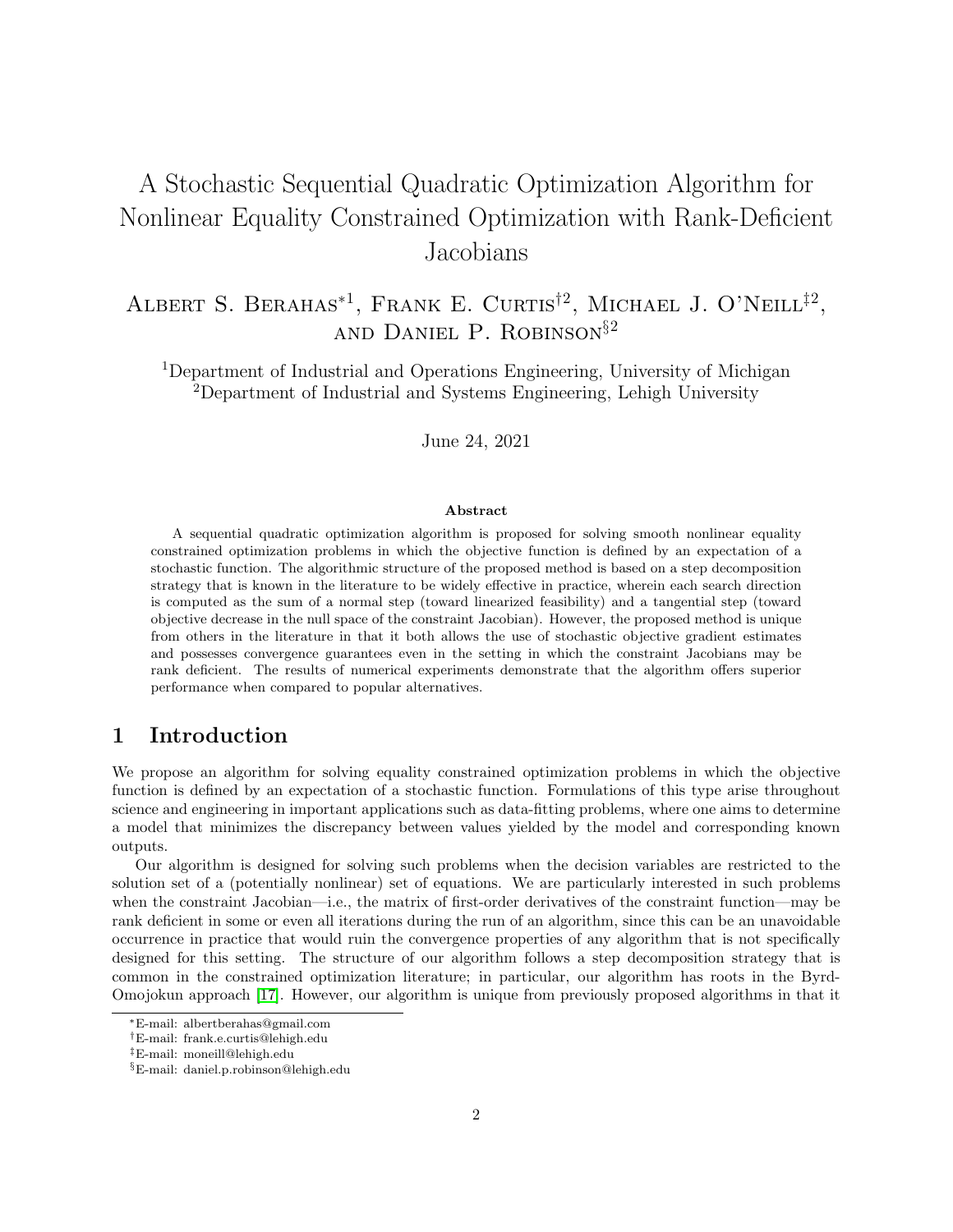offers convergence guarantees while allowing for the use of stochastic objective gradient information in each iteration. We prove that our algorithm converges to stationarity (in expectation), both in desirable cases when the constraints are feasible and convergence to the feasible region can be guaranteed (in expectation), and in less desirable cases, such as when the constraints are infeasible and one can only guarantee convergence to an infeasible stationary point. To the best of our knowledge, there exist no other algorithms in the literature that have been designed specifically for this setting, namely, stochastic optimization with equality constraints that may exhibit rank deficiency.

Our algorithm builds upon the method for solving equality constrained stochastic optimization problems proposed in [\[1\]](#page-29-0). The method proposed in that article assumes that the singular values of the constraint Jacobians are bounded below by a positive constant throughout the optimization process, which implies that the linear independence constraint qualification (LICQ) holds at all iterates. By contrast, the algorithm proposed in this paper make no such assumption. Handling the potential lack of full-rank Jacobians necessitates a different algorithmic structure and a distinct approach to proving convergence guarantees; e.g., one needs to account for the fact that primal-dual stationarity conditions may not be necessary and/or the constraints may be infeasible.

Similar to the context in [\[1\]](#page-29-0), our algorithm is intended for the highly stochastic regime in which the stochastic gradient estimates might only be unbiased estimators of the gradients of the objective at the algorithm iterates that satisfy a loose variance condition. Indeed, we show that in nice cases—in particular, when the adaptive merit parameter employed in our algorithm eventually settles at a value that is sufficiently small—our algorithm has convergence properties in expectation that match those of the algorithm in [\[1\]](#page-29-0). These results parallel those for the stochastic gradient method in the context of unconstrained optimization [\[2,](#page-29-1) [21,](#page-30-1) [22\]](#page-30-2). However, for cases not considered in [\[1\]](#page-29-0) when the merit parameter sequence may vanish, we require the stronger assumption that the difference between each stochastic gradient estimate and the corresponding true gradient of the objective eventually is bounded *deterministically* in each iteration. This is appropriate in many ways since in such a scenario the algorithm aims to transition from solving a stochastic optimization problem to the deterministic one of minimizing constraint violation. Finally, we discuss how in any particular run of the algorithm, the probability is zero that the merit parameter settles at too large of a value, and provide commentary on what it means to assume that the total probability of such an event (over all possible runs of the algorithm) is zero.

Our algorithm has some similarities, but many differences with another recently proposed algorithm, namely, that in [\[14\]](#page-29-2). That algorithm is also designed for equality constrained stochastic optimization, but:  $(i)$  like for the algorithm in [\[1\]](#page-29-0), for the algorithm in [\[14\]](#page-29-2) the LICQ is assumed to hold at all algorithm iterates, and  $(ii)$  the algorithm in [\[14\]](#page-29-2) employs an adaptive line search that may require the algorithm to compute relatively accurate stochastic gradient estimates throughout the optimization process. Our algorithm, on the other hand, does not require the LICQ to hold and is meant for a more stochastic regime, meaning that it does not require a procedure for refining the stochastic gradient estimate within an iteration. Consequently, the convergence guarantees that can be proved for our method, and the expectations that one should have about the practical performance of our method, are quite distinct from those for the algorithm in [\[14\]](#page-29-2).

Besides the methods in [\[1,](#page-29-0) [14\]](#page-29-2), there have been few proposed algorithms that might be used to solve problem of the form [\(1\)](#page-3-0). Some methods have been proposed that employ stochastic (proximal) gradient strategies applied to minimizing penalty functions derived from constrained problems [\[4,](#page-29-3) [11,](#page-29-4) [15\]](#page-30-3), but these do not offer convergence guarantees to stationarity with respect to the original constrained problem. On the other hand, stochastic Frank-Wolfe methods have been proposed [\[10,](#page-29-5) [12,](#page-29-6) [13,](#page-29-7) [19,](#page-30-4) [20,](#page-30-5) [24\]](#page-30-6), but these can only be applied in the context of convex feasible regions. Our algorithm, by contrast, is designed for nonlinear equality constrained stochastic optimization.

#### 1.1 Notation

The set of real numbers is denoted as  $\mathbb{R}$ , the set of real numbers greater than (respectively, greater than or equal to)  $r \in \mathbb{R}$  is denoted as  $\mathbb{R}_{>r}$  (respectively,  $\mathbb{R}_{\geq r}$ ), the set of *n*-dimensional real vectors is denoted as  $\mathbb{R}^n$ , the set of *m*-by-*n*-dimensional real matrices is denoted as  $\mathbb{R}^{m \times n}$ , and the set of *n*-by-*n*-dimensional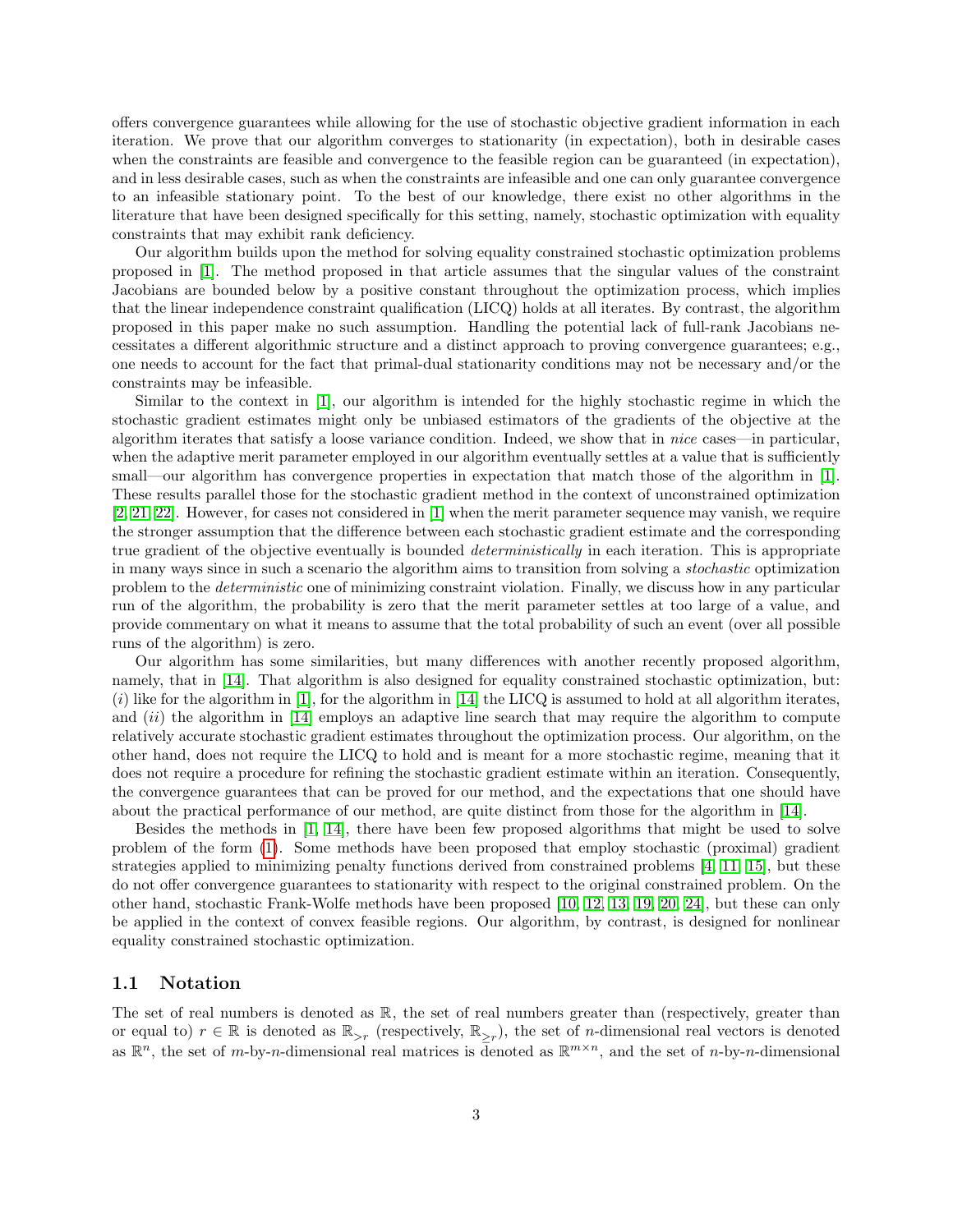real symmetric matrices is denoted as  $\mathbb{S}^n$ . Given  $J \in \mathbb{R}^{m \times n}$ , the range space of  $J^T$  is denoted as  $\text{Range}(J^T)$ and the null space of J is denoted as  $Null(J)$ . (By the Fundamental Theorem of Linear Algebra, for any  $J \in \mathbb{R}^{m \times n}$ , the spaces Range $(J^T)$  and Null $(J)$  are orthogonal and Range $(J^T) + \text{Null}(J) = \mathbb{R}^n$ .) The set of nonnegative integers is denoted as  $\mathbb{N} := \{0, 1, 2, \dots\}$ . For any  $m \in \mathbb{N}$ , let  $[m]$  denote the set of integers  $\{0, 1, \ldots, m\}.$ 

The algorithm that we propose is iterative in the sense that, given a starting point  $x_0 \in \mathbb{R}^n$ , it generates a sequence of iterates  $\{x_k\}$  with  $x_k \in \mathbb{R}^n$  for all  $k \in \mathbb{N}$ . For simplicity of notation, the iteration number is appended as a subscript to other quantities corresponding to each iteration; e.g., with a function  $c : \mathbb{R}^n \to \mathbb{R}$ , its value at  $x_k$  is denoted as  $c_k := c(x_k)$  for all  $k \in \mathbb{N}$ . Given  $J_k \in \mathbb{R}^{m \times n}$ , we use  $Z_k$  to denote a matrix whose columns form an orthonormal basis for  $Null(J_k)$ .

#### 1.2 Organization

Our problem of interest and basic assumptions about the problem and the behavior of our algorithm are presented in Section [2.](#page-3-1) Our algorithm is motivated and presented in Section [3.](#page-4-0) Convergence guarantees for our algorithm are presented in Section [4.](#page-8-0) The results of numerical experiments are provided in Section [5](#page-22-0) and concluding remarks are provided in Section [6.](#page-26-0)

## <span id="page-3-1"></span>2 Problem Statement

Our algorithm is designed for solving (potentially nonlinear and/or nonconvex) equality constrained optimization problems of the form

<span id="page-3-0"></span>
$$
\min_{x \in \mathbb{R}^n} f(x) \quad \text{s.t.} \quad c(x) = 0, \quad \text{with} \quad f(x) = \mathbb{E}[F(x, t)],\tag{1}
$$

where the functions  $f : \mathbb{R}^n \to \mathbb{R}$  and  $c : \mathbb{R}^n \to \mathbb{R}^m$  are smooth,  $\iota$  is a random variable with associated probability space  $(\Omega, \mathcal{F}, P)$ ,  $F : \mathbb{R}^n \times \Omega \to \mathbb{R}$ , and  $\mathbb{E}[\cdot]$  denotes expectation taken with respect to P. We assume that values and first-order derivatives of the constraint functions can be computed, but that the objective and its associated first-order derivatives are intractable to compute, and one must instead employ stochastic estimates. (We formalize our assumptions about such stochastic estimates starting with Assumption [2](#page-5-0) on page [6.](#page-5-0)) Formally, we make the following assumption with respect to [\(1\)](#page-3-0) and our proposed algorithm, which generates a sequence of iterates  $\{x_k\}$ .

<span id="page-3-2"></span>**Assumption 1.** Let  $\mathcal{X} \subseteq \mathbb{R}^n$  be an open convex set containing the sequence  $\{x_k\}$  generated by any run of the algorithm. The objective function  $f : \mathbb{R}^n \to \mathbb{R}$  is continuously differentiable and bounded over X and its gradient function  $\nabla f : \mathbb{R}^n \to \mathbb{R}^n$  is Lipschitz continuous with constant  $L \in \mathbb{R}_{>0}$  (with respect to  $\|\cdot\|_2$ ) and bounded over X. The constraint function  $c: \mathbb{R}^n \to \mathbb{R}^m$  (with  $m \leq n$ ) is continuously differentiable and bounded over X and its Jacobian function  $J := \nabla c^T : \mathbb{R}^n \to \mathbb{R}^{m \times n}$  is Lipschitz continuous with constant  $\Gamma \in \mathbb{R}_{>0}$  (with respect to  $\|\cdot\|_2$ ) and bounded over X.

The aspects of Assumption [1](#page-3-2) that pertain to the objective function  $f$  and constraint function  $c$  are typical for the equality constrained optimization literature. Notice that we do not assume that the iterate sequence itself is bounded. Under Assumption [1,](#page-3-2) it follows that there exist positive real numbers  $(f_{\text{inf}}, f_{\text{sup}}, \kappa_{\nabla f}, \kappa_c, \kappa_J) \in \mathbb{R}_{>0} \times \mathbb{R}_{>0} \times \mathbb{R}_{>0} \times \mathbb{R}_{>0} \times \mathbb{R}_{>0}$  such that

<span id="page-3-3"></span>
$$
f_{\inf} \le f_k \le f_{\sup}, \quad \|\nabla f(x_k)\|_2 \le \kappa_{\nabla f}, \quad \|c_k\|_2 \le \kappa_c, \quad \text{and} \quad \|J_k\|_2 \le \kappa_J \quad \text{for all} \quad k \in \mathbb{N}.
$$

Given that our proposed algorithm is stochastic, it is admittedly not ideal to have to assume that the objective value, objective gradient, constraint value, and constraint Jacobian are bounded over the set  $\mathcal{X}$ containing the iterates. This is a common assumption in the deterministic optimization literature, where it may be justified in the context of an algorithm that is guaranteed to make progress in each iteration, say with respect to a merit function. However, for a stochastic algorithm such as ours, such a claim may be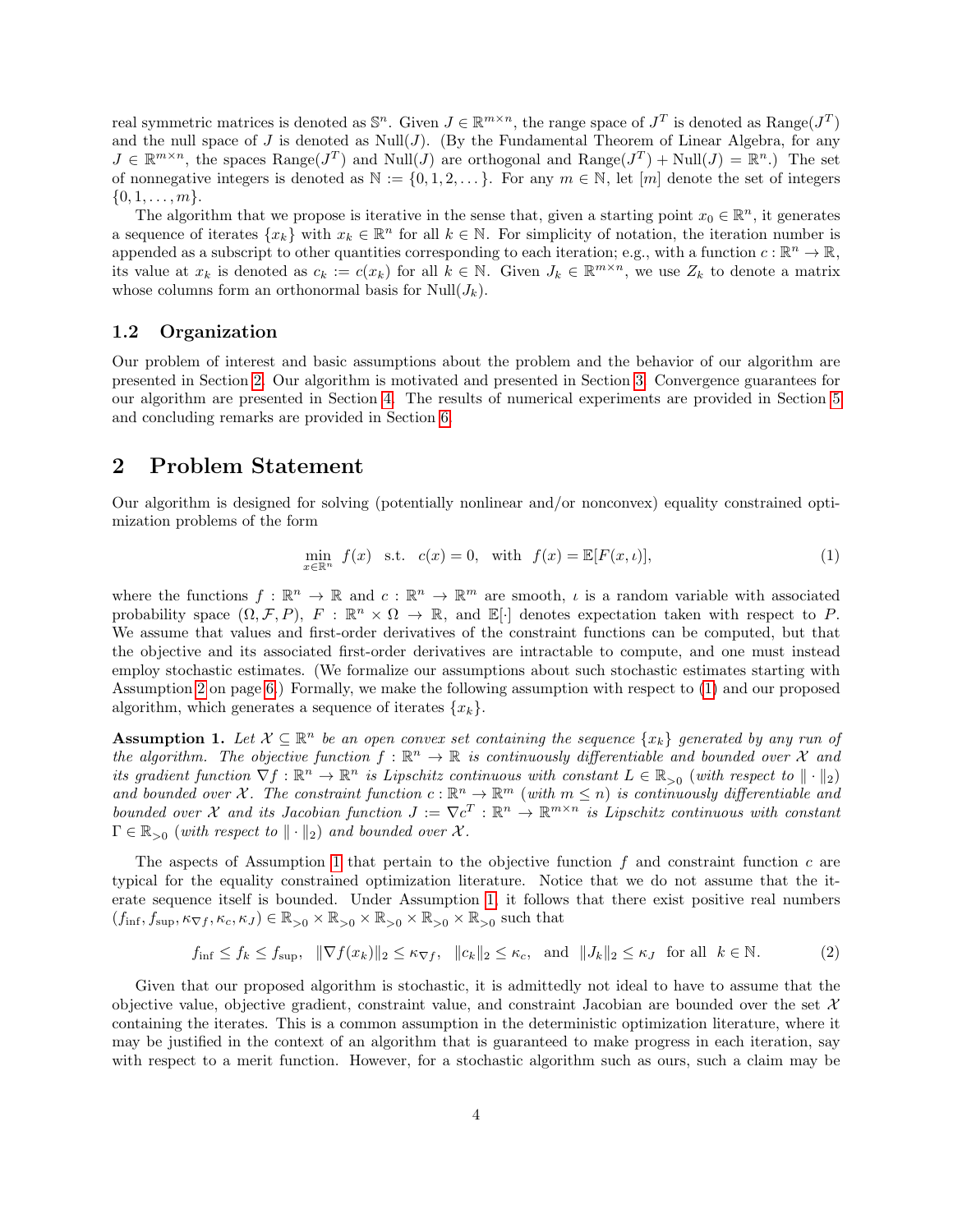seen as less than ideal since a stochastic algorithm may only be guaranteed to make progress in expectation in each iteration, meaning that it is possible for the iterates to drift far from desirable regions of the search space during the optimization process.

Our justification for Assumption [1](#page-3-2) is two-fold. First, any reader who is familiar with analyses of stochastic algorithms for unconstrained optimization—in particular, those analyses that do not require that the objective gradient is bounded over a set containing the iterates—should appreciate that additional challenges present themselves in the context of constrained optimization. For example, whereas in unconstrained optimization one naturally considers the objective f as a measure of progress, in (nonconvex) constrained optimization one needs to employ a merit function for measuring progress, and for practical purposes such a function typically needs to involve a parameter (or parameters) that must be adjusted dynamically by the algorithm. One finds that it is the adaptivity of our merit parameter (see [\(10\)](#page-5-1) later on) that necessitates the aforementioned boundedness assumptions that we use in our analysis. (Certain exact merit functions, such as that employed in [\[14\]](#page-29-2), might not lead to the same issues as the merit function that we employ. However, we remark that the merit function employed in [\[14\]](#page-29-2) is not a viable option unless the LICQ holds at all algorithm iterates.) Our second justification is that we know of no other algorithm that offers convergence guarantees that are as comprehensive as ours (in terms of handling feasible, degenerate, and infeasible settings) under an assumption that is at least as loose as Assumption [1.](#page-3-2)

Let the Lagrangian  $\ell : \mathbb{R}^n \times \mathbb{R}^m \to \mathbb{R}$  corresponding to [\(1\)](#page-3-0) be given by  $\ell(x, y) = f(x) + c(x)^T y$ , where  $y \in \mathbb{R}^m$  represents a vector of Lagrange multipliers. Under a constraint qualification (such as the LICQ), necessary conditions for first-order stationarity with respect to [\(1\)](#page-3-0) are given by

<span id="page-4-1"></span>
$$
0 = \begin{bmatrix} \nabla_x \ell(x, y) \\ \nabla_y \ell(x, y) \end{bmatrix} = \begin{bmatrix} \nabla f(x) + J(x)^T y \\ c(x) \end{bmatrix};
$$
\n(3)

see, e.g., [\[16\]](#page-30-7). However, under only Assumption [1,](#page-3-2) it is possible for [\(1\)](#page-3-0) to be degenerate—in which case [\(3\)](#page-4-1) might not be necessary at a solution of  $(1)$ —or  $(1)$  may be infeasible. In the latter case, one aims to design an algorithm that transitions automatically from seeking stationarity with respect to [\(1\)](#page-3-0) to seeking stationarity with respect to a measure of infeasibility of the constraints. For our purposes, we employ the infeasibility measure  $\varphi : \mathbb{R}^n \to \mathbb{R}$  defined by  $\varphi(x) = ||c(x)||_2$ . A point  $x \in \mathbb{R}^n$  is stationary with respect to  $\varphi$  if and only if either  $c(x) = 0$  or both  $c(x) \neq 0$  and

<span id="page-4-4"></span>
$$
0 = \nabla \varphi(x) = \frac{J(x)^T c(x)}{\|c(x)\|_2}.
$$
\n
$$
(4)
$$

## <span id="page-4-0"></span>3 Algorithm Description

Our algorithm can be characterized as a sequential quadratic optimization (commonly known as SQP) method that employs a step decomposition strategy and chooses stepsizes that attempt to ensure sufficient decrease in a merit function in each iteration. We present our complete algorithm in this section, which builds upon this basic characterization to involve various unique aspects that are designed for handling the combination of (i) stochastic gradient estimates and (ii) potential rank deficiency of the constraint Jacobians.

In each iteration  $k \in \mathbb{N}$ , the algorithm first computes the normal component of the search direction toward reducing linearized constraint violation. Conditioned on the event that  $x_k$  is reached as the kth iterate, the problem defining this computation, namely,

<span id="page-4-2"></span>
$$
\min_{v \in \mathbb{R}^n} \frac{1}{2} \|c_k + J_k v\|_2^2 \quad \text{s.t.} \quad \|v\|_2 \le \omega \|J_k^T c_k\|_2 \tag{5}
$$

where  $\omega \in \mathbb{R}_{>0}$  is a user-defined parameter, is deterministic since the constraint function value  $c_k$  and constraint Jacobian  $J_k$  are available. An exact solution of [\(5\)](#page-4-2) may be expensive to obtain. Fortunately, however, our algorithm merely requires that the normal component  $v_k \in \mathbb{R}^n$  is feasible for problem [\(5\)](#page-4-2), lies in Range $(J_k^T)$ , and satisfies the Cauchy decrease condition

<span id="page-4-3"></span>
$$
||c_k||_2 - ||c_k + J_k v_k||_2 \ge \epsilon_v(||c_k||_2 - ||c_k + \alpha_k^C J_k v_k^C||_2)
$$
\n
$$
(6)
$$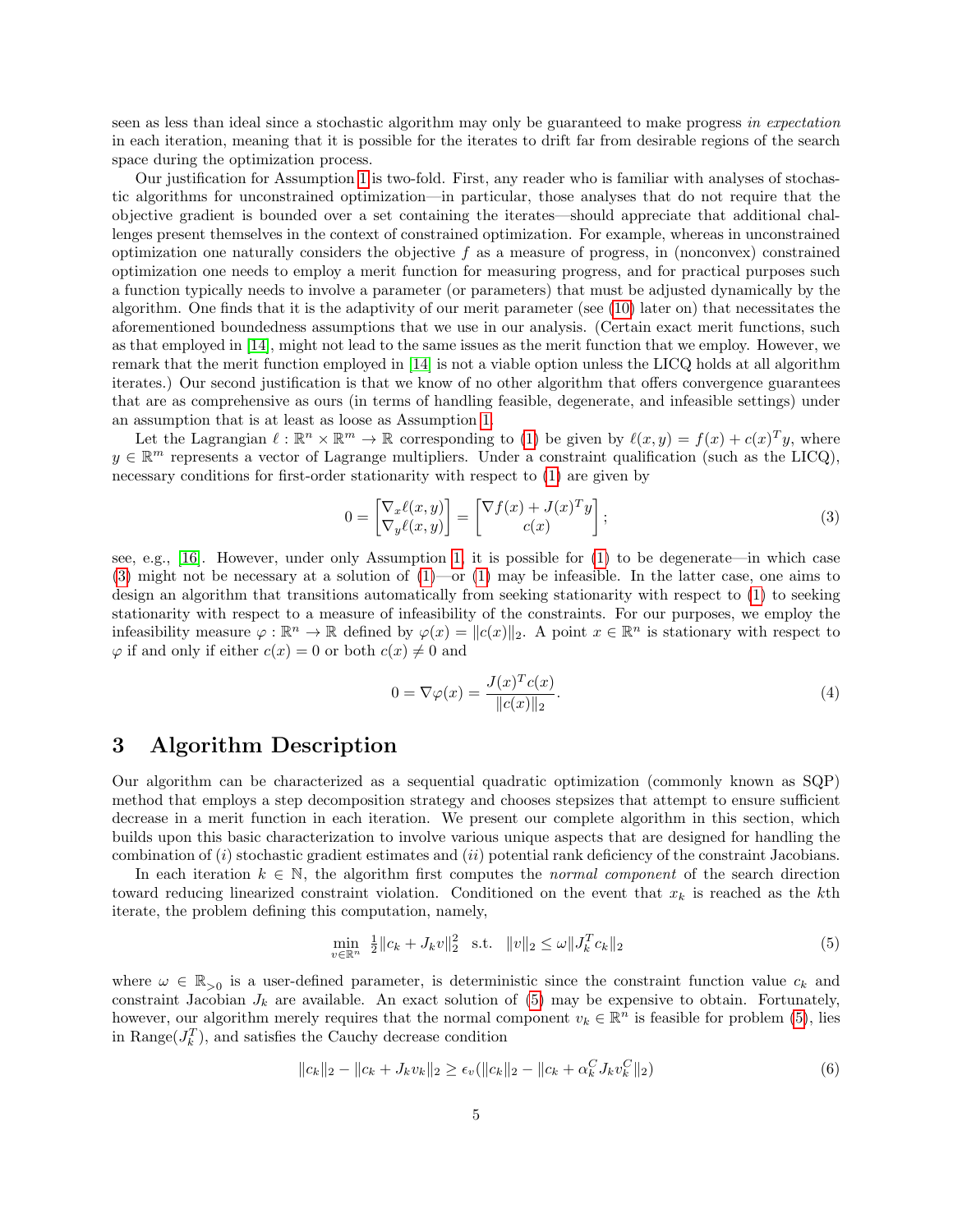for some user-defined parameter  $\epsilon_v \in (0,1]$ . Here,  $v_k^C := -J_k^T c_k$  is the steepest descent direction for the objective of problem [\(5\)](#page-4-2) at  $v = 0$  and the stepsize  $\alpha_k^C \in \mathbb{R}$  is the unique solution to the problem to minimize  $\frac{1}{2} ||c_k + \alpha^C J_k v_k^C||_2^2$  over  $\alpha^C \in \mathbb{R}_{\geq 0}$  subject to  $\alpha^C \leq \omega$ . Since this allows one to component can be computed at low computational cost. For a more accurate solution to [\(5\)](#page-4-2), one can employ a so-called matrix-free iterative algorithm such as the linear conjugate gradient (CG) method with Steihaug stopping conditions [\[23\]](#page-30-8) or GLTR [\[6\]](#page-29-8), each of which is guaranteed to yield a solution satisfying the aforementioned conditions no matter how many iterations (greater than or equal to one) are performed.

After the computation of the normal component, our algorithm computes the *tangential component* of the search direction by minimizing a model of the objective function subject to remaining in the null space of the constraint Jacobian. This ensures that the progress toward linearized feasibility offered by the normal component is not undone by the tangential component when the components are added together. The problem defining the computation of the tangential component is

<span id="page-5-3"></span>
$$
\min_{u \in \mathbb{R}^n} (g_k + H_k v_k)^T u + \frac{1}{2} u^T H_k u \quad \text{s.t.} \quad J_k u = 0,
$$
\n(7)

where  $g_k \in \mathbb{R}^n$  is a stochastic gradient estimate at least satisfying Assumption [2](#page-5-0) below and the real symmetric matrix  $H_k \in \mathbb{S}^n$  satisfies Assumption [3](#page-5-2) below. (Specific additional requirements for  $\{g_k\}$  are stated separately for each case in our convergence analysis.)

<span id="page-5-0"></span>**Assumption 2.** For all  $k \in \mathbb{N}$ , the stochastic gradient estimate  $g_k \in \mathbb{R}^n$  is an unbiased estimator of  $\nabla f(x_k)$ , i.e.,  $\mathbb{E}_k[g_k] = \nabla f(x_k)$ , where  $\mathbb{E}_k[\cdot]$  denotes expectation conditioned on the event that the algorithm has reached  $x_k$  as the kth iterate. In addition, there exists a positive real number  $M \in \mathbb{R}_{>0}$  such that, for all  $k \in \mathbb{N}$ , one  $has \mathbb{E}_k[\|g_k - \nabla f(x_k)\|_2^2] \leq M.$ 

<span id="page-5-2"></span>**Assumption 3.** The matrix  $H_k \in \mathbb{S}^n$  is chosen independently from  $g_k$  for all  $k \in \mathbb{N}$ , the sequence  $\{H_k\}$  is bounded in norm by  $\kappa_H \in \mathbb{R}_{>0}$ , and there exists  $\zeta \in \mathbb{R}_{>0}$  such that, for all  $k \in \mathbb{N}$ , one has  $u^T H_k u \geq \zeta ||u||_2^2$ for all  $u \in Null(J_k)$ .

In our context, one can generate  $g_k$  in iteration  $k \in \mathbb{N}$  by independently drawing  $b_k$  realizations of the random variable *ι*, denoting the *mini-batch* as  $\mathcal{B}_k := \{i_{k,1}, \ldots, i_{k,b_k}\}\$ , and setting

<span id="page-5-5"></span>
$$
g_k \leftarrow \frac{1}{b_k} \sum_{\iota \in \mathcal{B}_k} \nabla f(x_k, \iota). \tag{8}
$$

It is a modest assumption about the function f and the sample sizes  ${b_k}$  to say that  ${g_k}$  generated in this manner satisfies Assumption [2.](#page-5-0) As for Assumption [3,](#page-5-2) the assumptions that the elements of  $\{H_k\}$  are bounded in norm and that  $H_k$  is sufficiently positive definite in Null( $J_k$ ) for all  $k \in \mathbb{N}$  are typical for the constrained optimization literature. In practice, one may choose  $H_k$  to be (an approximation of) the Hessian of the Lagrangian at  $(x_k, y_k)$  for some  $y_k$ , if such a matrix can be computed with reasonable effort in a manner that guarantees that Assumption [3](#page-5-2) holds. A simpler alternative is that  $H_k$  can be set to some positive definite diagonal matrix (independent of  $g_k$ ).

Under Assumption [3,](#page-5-2) the tangential component  $u_k$  solving [\(7\)](#page-5-3) can be obtained by solving

<span id="page-5-4"></span>
$$
\begin{bmatrix} H_k & J_k^T \\ J_k & 0 \end{bmatrix} \begin{bmatrix} u_k \\ y_k \end{bmatrix} = - \begin{bmatrix} g_k + H_k v_k \\ 0 \end{bmatrix} . \tag{9}
$$

Even if the constraint Jacobian  $J_k$  does not have full row rank, the linear system [\(9\)](#page-5-4) is consistent since it represents sufficient optimality conditions (under Assumption [3\)](#page-5-2) of the linearly constrained quadratic optimization problem in [\(7\)](#page-5-3). Under Assumption [3,](#page-5-2) the solution component  $u_k$  is unique, although the component  $y_k$  might not be unique (if  $J_k$  does not have full row rank).

Upon computation of the search direction, our algorithm proceeds to determining a positive stepsize. For this purpose, we employ the merit function  $\phi : \mathbb{R}^n \times \mathbb{R}_{\geq 0} \to \mathbb{R}$  defined by

<span id="page-5-1"></span>
$$
\phi(x,\tau) = \tau f(x) + \|c(x)\|_2 \tag{10}
$$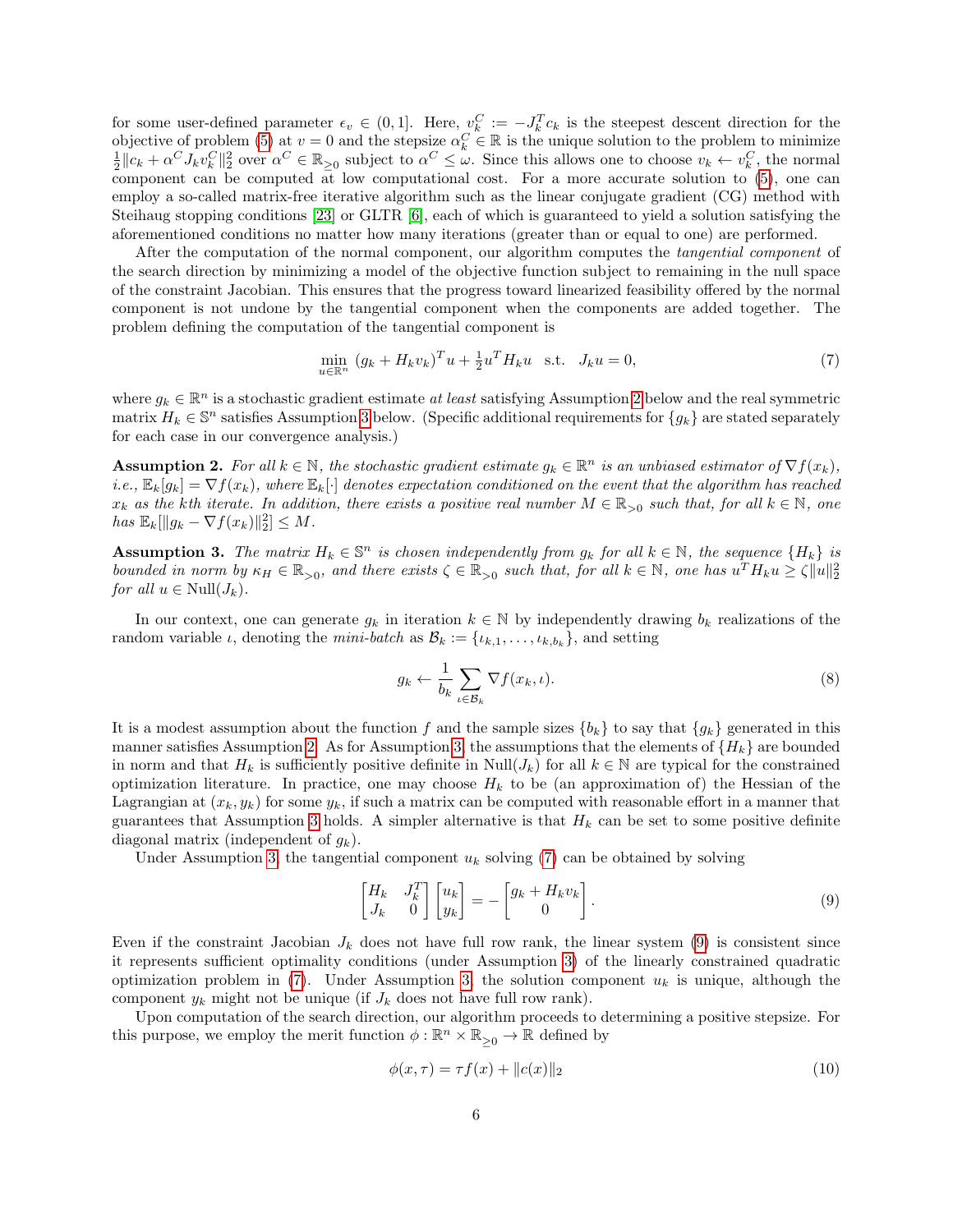where  $\tau$  is a merit parameter whose value is set dynamically. The function  $\phi$  is a type of exact penalty function that is common in the literature [\[8,](#page-29-9) [9,](#page-29-10) [18\]](#page-30-9). For setting the merit parameter value in each iteration, we employ a local model of  $\phi$  denoted as  $\ell : \mathbb{R}^n \times \mathbb{R}_\geq 0 \times \mathbb{R}^n \times \mathbb{R}^n \to \mathbb{R}$  and defined by

$$
l(x, \tau, g, d) = \tau(f(x) + g^T d) + ||c(x) + J(x)d||_2.
$$

Given the search direction vectors  $v_k$ ,  $u_k$ , and  $d_k \leftarrow v_k + u_k$ , the algorithm sets

<span id="page-6-4"></span>
$$
\tau_k^{\text{trial}} \leftarrow \begin{cases}\n\infty & \text{if } g_k^T d_k + u_k^T H_k u_k \le 0 \\
\frac{(1-\sigma)(||c_k||_2 - ||c_k + J_k d_k||_2)}{g_k^T d_k + u_k^T H_k u_k}\n\end{cases} \text{otherwise,}
$$
\n(11)

where  $\sigma \in (0,1)$  is user-defined. The merit parameter value is then set as

<span id="page-6-5"></span>
$$
\tau_k \leftarrow \begin{cases} \tau_{k-1} & \text{if } \tau_{k-1} \le \tau_k^{\text{trial}} \\ \min\{ (1 - \epsilon_\tau)\tau_{k-1}, \tau_k^{\text{trial}} \} & \text{otherwise,} \end{cases} \tag{12}
$$

where  $\epsilon_{\tau} \in (0,1)$  is user-defined. This rule ensures that  $\{\tau_k\}$  is monotonically nonincreasing,  $\tau_k \leq \tau_k^{\text{trial}}$  for all  $k \in \mathbb{N}$ , and, with the reduction function  $\Delta l : \mathbb{R}^n \times \mathbb{R}_{\geq 0} \times \mathbb{R}^n \times \mathbb{R}^n \to \mathbb{R}$  defined by

<span id="page-6-6"></span>
$$
\Delta l(x, \tau, g, d) = l(x, \tau, g, 0) - l(x, \tau, g, d) = -\tau g^T d + ||c(x)||_2 - ||c(x) + J(x)d||_2 \tag{13}
$$

and Assumption [3,](#page-5-2) it ensures the following fact that is critical for our analysis:

<span id="page-6-3"></span>
$$
\Delta l(x_k, \tau_k, g_k, d_k) \ge \frac{1}{2} \tau_k u_k^T H_k u_k + \sigma(||c_k||_2 - ||c_k + J_k v_k||_2). \tag{14}
$$

Similar to the algorithm in [\[1\]](#page-29-0), our algorithm also adaptively sets other parameters that are used for determining an allowable range for the stepsize in each iteration. For distinguishing between search directions that are dominated by the tangential component and others that are dominated by the normal component, the algorithm adaptively defines sequences  $\{\chi_k\}$  and  $\{\zeta_k\}$ . (These sequences were not present in the algorithm in [\[1\]](#page-29-0); they are newly introduced for the needs of our proposed algorithm.) In particular, in iteration  $k \in \mathbb{N}$ , the algorithm employs the conditions

<span id="page-6-0"></span>
$$
||u_k||_2^2 \ge \chi_{k-1} ||v_k||_2^2 \text{ and } \frac{1}{2} d_k^T H_k d_k < \frac{1}{4} \zeta_{k-1} ||u_k||_2^2
$$
 (15)

in order to set

<span id="page-6-1"></span>
$$
(\chi_k, \zeta_k) \leftarrow \begin{cases} ((1 + \epsilon_\chi)\chi_{k-1}, (1 - \epsilon_\zeta)\zeta_{k-1}) & \text{if (15) holds} \\ (\chi_{k-1}, \zeta_{k-1}) & \text{otherwise,} \end{cases}
$$
(16)

where  $\epsilon_{\chi} \in \mathbb{R}_{>0}$  and  $\epsilon_{\zeta} \in (0,1)$  are user-defined. It follows from [\(16\)](#page-6-1) that  $\{\chi_k\}$  is monotonically nondecreasing and  $\{\zeta_k\}$  is monotonically nonincreasing. It will be shown in our analysis that  $\{\chi_k\}$  is bounded above by a positive real number and  $\{\zeta_k\}$  is bounded below by a positive real number, where these bounds are uniform over all runs of the algorithm; i.e., these sequences are bounded *deterministically*. This means that despite the stochasticity of the algorithm iterates, these sequences have  $(\chi_k, \zeta_k) = (\chi_{k-1}, \zeta_{k-1})$  for all sufficiently large  $k \in \mathbb{N}$  in any run of the algorithm.

Whether  $||u_k||_2^2 \ge \chi_k ||v_k||_2^2$  (i.e., the search direction is tangentially dominated) or  $||u_k||_2^2 < \chi_k ||v_k||_2^2$  (i.e., the search direction is normally dominated) influences two aspects of iteration  $k \in \mathbb{N}$ . First, it influences a value that the algorithm computes to estimate a lower bound for the ratio between the reduction in the model  $l$  of the merit function and a quantity involving the squared norm of the search direction. (A similar, but slightly different sequence was employed for the algorithm in [\[1\]](#page-29-0).) In iteration  $k \in \mathbb{N}$  of our algorithm, the estimated lower bound is set adaptively by first setting

<span id="page-6-2"></span>
$$
\xi_k^{\text{trial}} \leftarrow \begin{cases} \frac{\Delta l(x_k, \tau_k, g_k, d_k)}{\tau_k \|d_k\|_2^2} & \text{if } \|u_k\|_2^2 \ge \chi_k \|v_k\|_2^2\\ \frac{\Delta l(x_k, \tau_k, g_k, d_k)}{\|d_k\|_2^2} & \text{otherwise,} \end{cases} \tag{17}
$$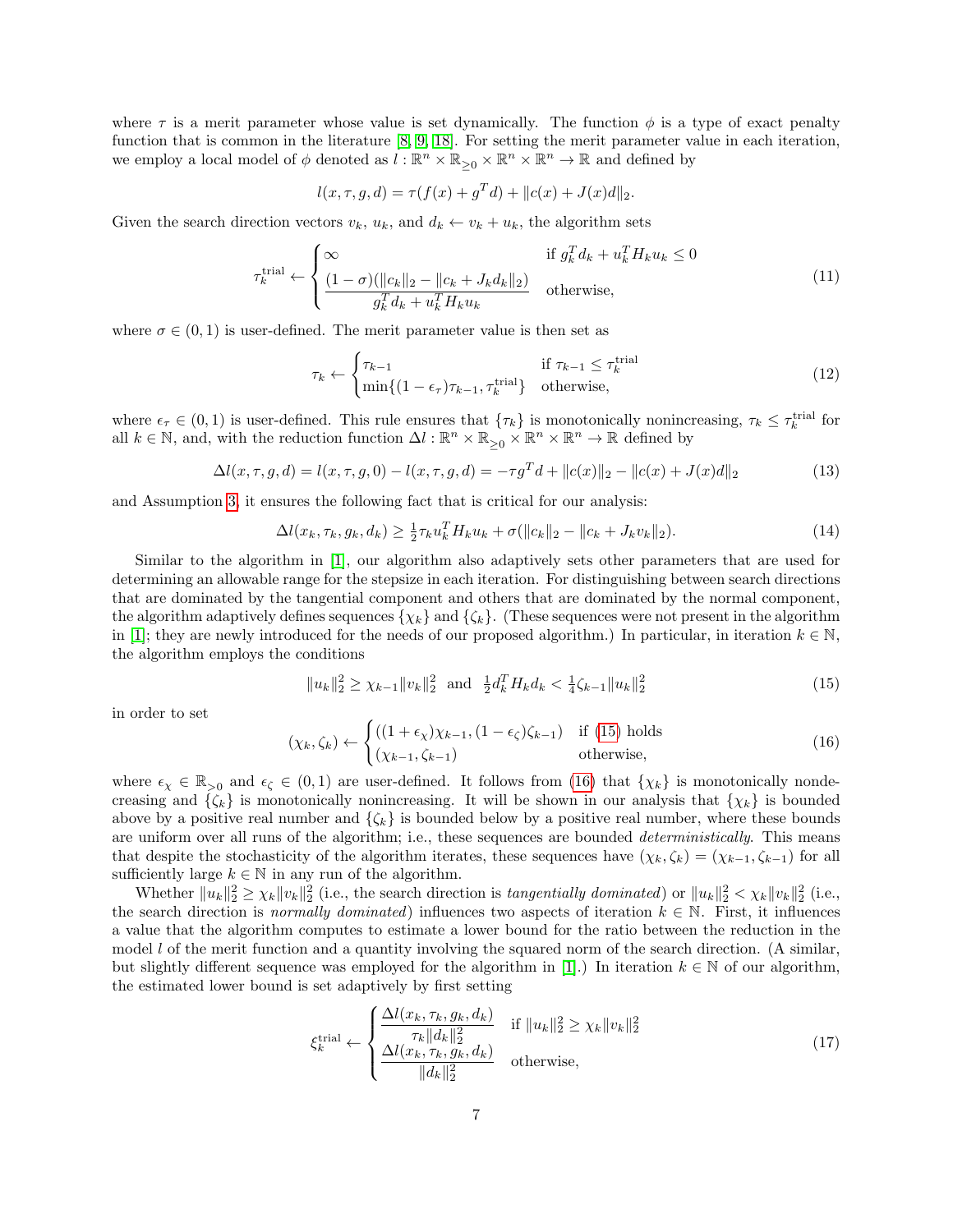then setting

<span id="page-7-0"></span>
$$
\xi_k \leftarrow \begin{cases} \xi_{k-1} & \text{if } \xi_{k-1} \le \xi_k^{\text{trial}} \\ \min\{(1 - \epsilon_\xi)\xi_{k-1}, \xi_k^{\text{trial}}\} & \text{otherwise,} \end{cases} \tag{18}
$$

for some user-defined  $\epsilon_{\xi} \in (0,1)$ . The procedure in [\(18\)](#page-7-0) ensures that  $\{\xi_{k}\}\$ is monotonically nonincreasing and  $\xi_k \leq \xi_k^{\text{trial}}$  for all  $k \in \mathbb{N}$ . It will be shown in our analysis that  $\{\xi_k\}$  is bounded away from zero deterministically, even though in each iteration it depends on stochastic quantities. To achieve this property, it is critical that the denominator in [\(17\)](#page-6-2) is different depending on whether the search direction is tangentially or normally dominated; see Lemma [3](#page-10-0) later on for details. The second aspect of the algorithm that is affected by whether a search direction is tangentially or normally dominated is a rule for setting the stepsize; this will be seen in  $(22)$  later on.

We are now prepared to present the mechanism by which a positive stepsize is selected in each iteration  $k \in \mathbb{N}$  of our algorithm. We present a strategy that allows for our convergence analysis in Section [4](#page-8-0) to be as straightforward as possible. In Section [5,](#page-22-0) we remark on extensions of this strategy that are included in our software implementation for which our convergence guarantees also hold (as long as some additional cases are considered in one key lemma).

We motivate our strategy by considering an upper bound for the change in the merit function corresponding to the computed search direction, namely,  $d_k \leftarrow v_k + u_k$ . In particular, under Assumption [1,](#page-3-2) in iteration  $k \in \mathbb{N}$ , one has for any nonnegative stepsize  $\alpha \in \mathbb{R}_{\geq 0}$  that

<span id="page-7-2"></span>
$$
\begin{split}\n&\phi(x_k + \alpha d_k, \tau_k) - \phi(x_k, \tau_k) \\
&= \tau_k f(x_k + \alpha d_k) - \tau_k f(x_k) + \|c(x_k + \alpha d_k)\|_2 - \|c_k\|_2 \\
&\leq \alpha \tau_k \nabla f(x_k)^T d_k + \|c_k + \alpha J_k d_k\|_2 - \|c_k\|_2 + \frac{1}{2} (\tau_k L + \Gamma) \alpha^2 \|d_k\|_2^2 \\
&\leq \alpha \tau_k \nabla f(x_k)^T d_k + |1 - \alpha| \|c_k\|_2 - \|c_k\|_2 + \alpha \|c_k + J_k d_k\|_2 + \frac{1}{2} (\tau_k L + \Gamma) \alpha^2 \|d_k\|_2^2.\n\end{split}
$$
\n
$$
(19)
$$

This upper bound is a convex, piecewise quadratic function in  $\alpha$ . In a deterministic algorithm in which the gradient  $\nabla f(x_k)$  is available, it is common to require that the stepsize  $\alpha$  yields

<span id="page-7-1"></span>
$$
\phi(x_k + \alpha d_k, \tau_k) - \phi(x_k, \tau_k) \leq -\eta \alpha \Delta l(x_k, \tau_k, \nabla f(x_k), d_k),\tag{20}
$$

where  $\eta \in (0, 1)$  is user-defined. However, in our setting, [\(20\)](#page-7-1) cannot be enforced since our algorithm avoids the evaluation of  $\nabla f(x_k)$  and in lieu of it only computes a stochastic gradient  $q_k$ . The first main idea of our stepsize strategy is to determine a stepsize such that the upper bound in [\(19\)](#page-7-2) is less than or equal to the right-hand side of [\(20\)](#page-7-1) when the true gradient  $\nabla f(x_k)$  is replaced by its estimate  $g_k$ . Since [\(14\)](#page-6-3), the orthogonality of  $v_k \in \text{Range}(J_k^T)$  and  $u_k \in \text{Null}(J_k)$ , and the properties of the normal step (which, as shown in Lemma [1](#page-10-1) later on, include that the left-hand side of [\(6\)](#page-4-3) is positive whenever  $v_k \neq 0$ ) ensure that  $\Delta l(x_k, \tau_k, g_k, d_k) > 0$  whenever  $d_k \neq 0$ , it follows that a stepsize satisfying this aforementioned property is given, for any  $\beta_k \in (0,1]$ , by

<span id="page-7-3"></span>
$$
\alpha_k^{\text{suffix}} \leftarrow \min\left\{ \frac{2(1-\eta)\beta_k \Delta l(x_k, \tau_k, g_k, d_k)}{(\tau_k L + \Gamma) \|d_k\|_2^2}, 1 \right\} \in \mathbb{R}_{>0}.\tag{21}
$$

The sequence  $\{\beta_k\}$  referenced in [\(21\)](#page-7-3) is chosen with different properties—namely, constant or diminishing depending on the desired type of convergence guarantee. We discuss details of the possible choices for  $\{\beta_k\}$ and the consequences of these choices along with our convergence analysis.

Given that the stepsize  $\alpha_k^{\text{surf}}$  in [\(21\)](#page-7-3) has been set based on a stochastic gradient estimate, a safeguard is needed for our convergence guarantees. For this purpose, the second main idea of our stepsize selection strategy is to project the trial stepsize onto an interval that is appropriate depending on whether the search direction is tangentially dominated or normally dominated. In particular, the stepsize is chosen as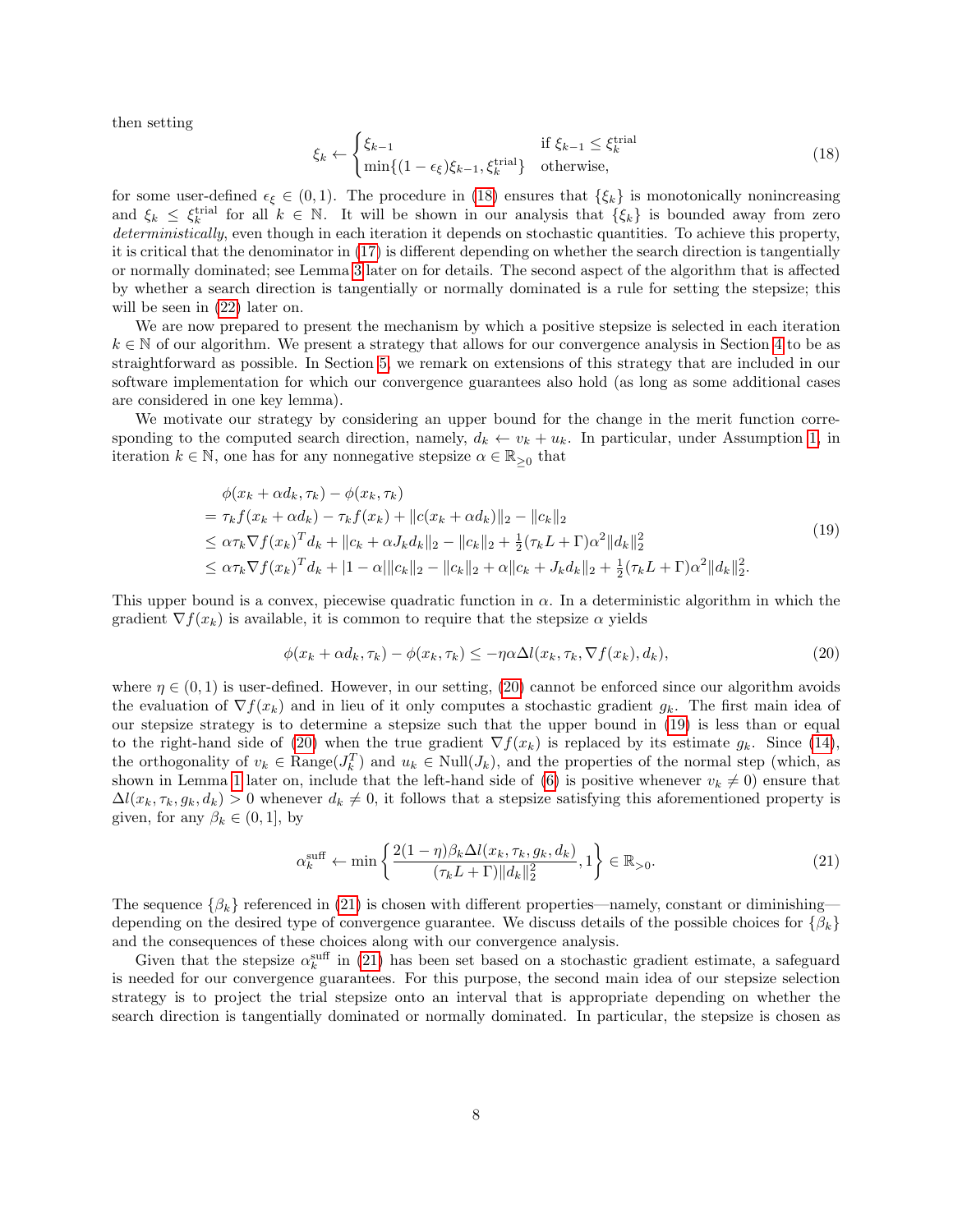$\alpha_k \leftarrow \text{Proj}_k(\alpha_k^{\text{suffix}})$  where

<span id="page-8-1"></span>
$$
\text{Proj}_{k}(\cdot) := \begin{cases} \text{Proj}_{k} \left( \cdot \left| \left[ \frac{2(1-\eta)\beta_{k}\xi_{k}\tau_{k}}{\tau_{k}L + \Gamma}, \frac{2(1-\eta)\beta_{k}\xi_{k}\tau_{k}}{\tau_{k}L + \Gamma} + \theta\beta_{k}^{2} \right] \right) & \text{if } \|u_{k}\|_{2}^{2} \geq \chi_{k} \|v_{k}\|_{2}^{2} \\ \text{Proj}_{k} \left( \cdot \left| \left[ \frac{2(1-\eta)\beta_{k}\xi_{k}}{\tau_{k}L + \Gamma}, \frac{2(1-\eta)\beta_{k}\xi_{k}}{\tau_{k}L + \Gamma} + \theta\beta_{k}^{2} \right] \right) & \text{otherwise.} \end{cases} \tag{22}
$$

Here, Proj( $\cdot|\mathcal{I}\rangle$  denotes the projection onto the interval  $\mathcal{I} \subset \mathbb{R}$ . Motivation for the difference in the interval depending on whether the search direction is tangentially or normally dominated can be seen Lemma [15](#page-18-0) later on, where it is critical that the stepsize for a normally dominated search direction does not necessarily vanish if/when the merit parameter vanishes, i.e.,  $\{\tau_k\} \searrow 0$ .

Overall, our stepsize selection mechanism can be understood as follows. First, the algorithm adaptively sets the sequences  $\{\chi_k\}$ ,  $\{\zeta_k\}$ , and  $\{\xi_k\}$  in order to estimate bounds that are needed for the stepsize selection and are known to exist theoretically, but cannot be computed directly. By the manner in which these sequences are set, our analysis shows that they remain constant for sufficiently large  $k \in \mathbb{N}$  in any run of the algorithm. With these values, our stepsize selection strategy aims to achieve a reduction in the merit function in expectation, with safeguards since the computed values are based on stochastic quantities. One finds by the definition of the projection interval in  $(22)$  that the stepsize for a tangentially dominated search direction may decrease to zero if  $\{\tau_k\} \searrow 0$ ; this is needed in cases when the problem is degenerate or infeasible, and the algorithm wants to avoid long steps in the tangential component that may ruin progress toward minimizing constraint violation. Otherwise, for a normally dominated search direction, the stepsize would remain bounded away from zero if  $\beta_k = \beta \in (0,1]$  for all  $k \in \mathbb{N}$ ; i.e., it can only decrease to zero if  $\{\beta_k\}$  is diminishing. If our algorithm did not make this distinction between the projection intervals for tangentially versus normally dominated search directions, then the algorithm would fail to have desirable convergence guarantees even in the deterministic setting. (In particular, our proof in Appendix [A](#page-27-0) of Theorem [1,](#page-8-2) which is upcoming in Section [4,](#page-8-0) would break down.)

Our complete algorithm is stated as Algorithm [1](#page-9-0) on page [10.](#page-9-0)

## <span id="page-8-0"></span>4 Convergence Analysis

In this section, we prove convergence guarantees for Algorithm [1.](#page-9-0) To understand the results that can be expected given our setting and the type of algorithm that we employ, let us first present a set of guarantees that can be proved if Algorithm [1](#page-9-0) were to be run with  $g_k = \nabla f(x_k)$  and  $\beta_k = \beta$  for all  $k \in \mathbb{N}$ , where  $\beta \in \mathbb{R}_{>0}$ is sufficiently small. For such an algorithm, we prove the following theorem in Appendix [A.](#page-27-0) The theorem is consistent with what can be proved for other deterministic algorithms in our context; e.g., see Theorem 3.3 in [\[5\]](#page-29-11).

<span id="page-8-2"></span>**Theorem [1](#page-3-2).** Suppose Algorithm 1 is employed to solve problem [\(1\)](#page-3-0) such that Assumption 1 holds,  $g_k =$  $\nabla f(x_k)$  for all  $k \in \mathbb{N}$ ,  $\{H_k\}$  satisfies Assumption [3,](#page-5-2) and  $\beta_k = \beta$  for all  $k \in \mathbb{N}$  where

<span id="page-8-5"></span>
$$
\beta \in (0,1] \quad and \quad \frac{2(1-\eta)\beta\xi_{-1}\max\{\tau_{-1},1\}}{\Gamma} \in (0,1].
$$
 (23)

If there exist  $k_J \in \mathbb{N}$  and  $\sigma_J \in \mathbb{R}_{>0}$  such that the singular values of  $J_k$  are bounded below by  $\sigma_J$  for all  $k \geq k_J$ , then the merit parameter sequence  $\{\tau_k\}$  is bounded below by a positive real number and

<span id="page-8-3"></span>
$$
0 = \lim_{k \to \infty} \left\| \begin{bmatrix} \nabla f(x_k) + J_k^T y_k \\ c_k \end{bmatrix} \right\|_2 = \lim_{k \to \infty} \left\| \begin{bmatrix} Z_k^T \nabla f(x_k) \\ c_k \end{bmatrix} \right\|_2.
$$
 (24)

Otherwise, if such  $k_J$  and  $\sigma_J$  do not exist, then it still follows that

<span id="page-8-4"></span>
$$
0 = \lim_{k \to \infty} \|J_k^T c_k\|_2,
$$
\n(25)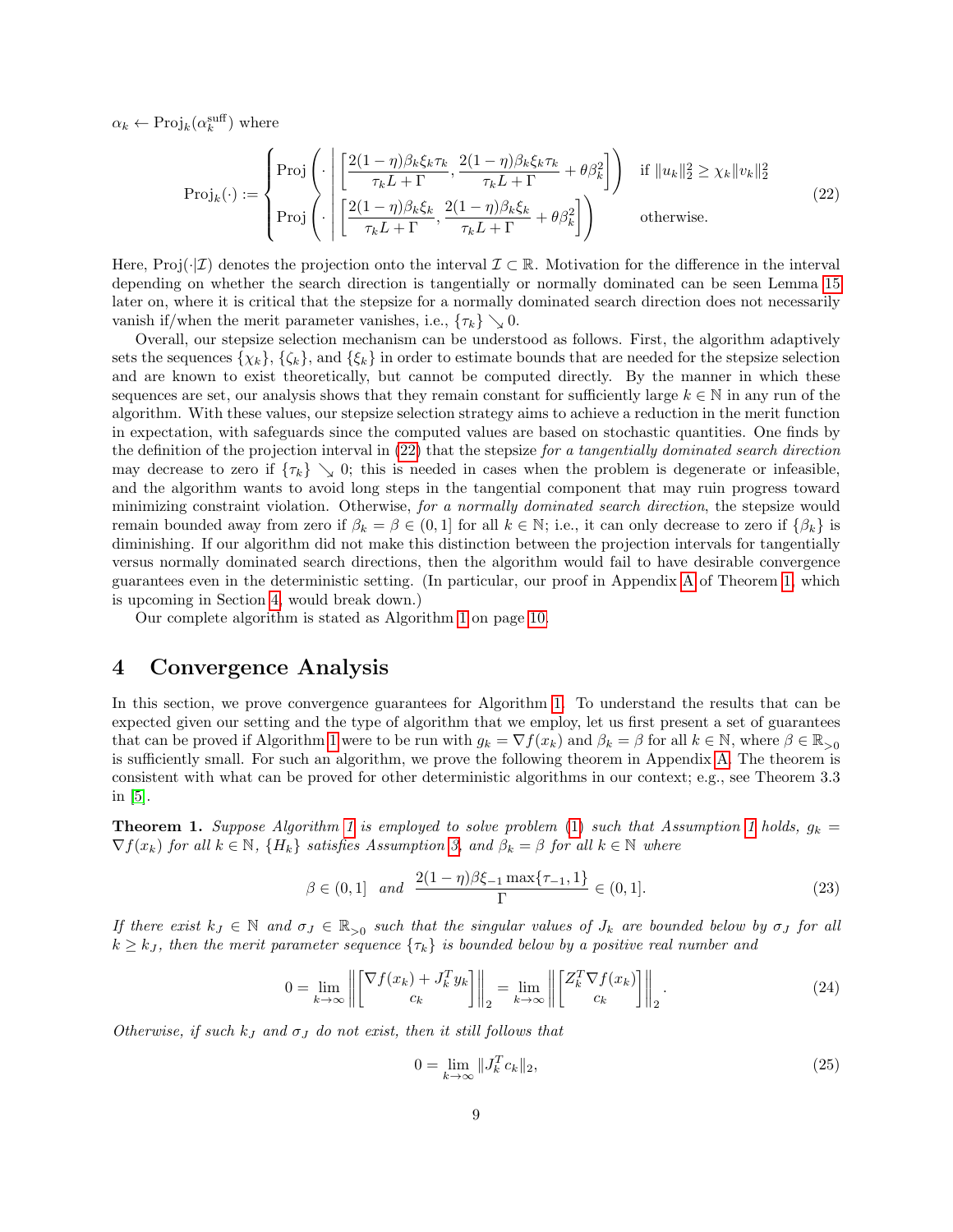Algorithm 1 Stochastic SQP Algorithm

<span id="page-9-0"></span>**Require:**  $L \in \mathbb{R}_{>0}$ , a Lipschitz constant for  $\nabla f$ ;  $\Gamma \in \mathbb{R}_{>0}$ , a Lipschitz constant for  $c$ ;  $\{\beta_k\} \subset (0,1]$ ;  $x_0 \in \mathbb{R}^n$ ;  $\tau_{-1} \in \mathbb{R}_{>0};\ \chi_{-1} \in \mathbb{R}_{>0};\ \zeta_{-1} \in \mathbb{R}_{>0};\ \omega \in \mathbb{R}_{>0};\ \epsilon_v \in (0,1];\ \sigma \in (0,1);\ \epsilon_\tau \in (0,1);\ \epsilon_\chi \in \mathbb{R}_{>0};\ \epsilon_\zeta \in (0,1);$  $\epsilon_{\xi} \in (0,1); \eta \in (0,1); \theta \in \mathbb{R}_{\geq 0}$ 1: for  $k \in \mathbb{N}$  do 2: if  $||J_k^T c_k||_2 = 0$  and  $||c_k||_2 > 0$  then 3: terminate and return  $x_k$  (infeasible stationary point) 4: end if 5: Compute a stochastic gradient  $g_k$  at least satisfying Assumption [2](#page-5-0) 6: Compute  $v_k \in \text{Range}(J_k^T)$  that is feasible for problem [\(5\)](#page-4-2) and satisfies [\(6\)](#page-4-3) 7: Compute  $(u_k, y_k)$  as a solution of [\(9\)](#page-5-4), and then set  $d_k \leftarrow v_k + u_k$ 8: if  $d_k = 0$  then 9: Set  $\tau_k^{\text{trial}} \leftarrow \infty$  and  $\tau_k \leftarrow \tau_{k-1}$ 10: Set  $(\chi_k, \zeta_k) \leftarrow (\chi_{k-1}, \zeta_{k-1})$ 11: Set  $\xi_k^{\text{trial}} \leftarrow \infty$  and  $\xi_k \leftarrow \xi_{k-1}$ 12: Set  $\alpha_k^{\text{suff}} \leftarrow 1$  and  $\alpha_k \leftarrow 1$ 13: else 14: Set  $\tau_k^{\text{trial}}$  by [\(11\)](#page-6-4) and  $\tau_k$  by [\(12\)](#page-6-5) 14: Set  $\gamma_k$  by (11) and  $\gamma_k$ <br>
15: Set  $(\chi_k, \zeta_k)$  by [\(15\)](#page-6-0)–[\(16\)](#page-6-1) 16: Set  $\xi_k^{\text{trial}}$  by [\(17\)](#page-6-2) and  $\xi_k$  by [\(18\)](#page-7-0) 17: Set  $\alpha_k^{\text{surf}}$  by [\(21\)](#page-7-3) and  $\alpha_k \leftarrow \text{Proj}_k(\alpha_k^{\text{surf}})$  using [\(22\)](#page-8-1) 18: end if 19: Set  $x_{k+1} \leftarrow x_k + \alpha_k d_k$ 20: end for

and if  $\{\tau_k\}$  is bounded below by a positive real number, then

<span id="page-9-1"></span>
$$
0 = \lim_{k \to \infty} \|\nabla f(x_k) + J_k^T y_k\|_2 = \lim_{k \to \infty} \|Z_k^T \nabla f(x_k)\|_2.
$$
 (26)

Based on Theorem [1,](#page-8-2) the following aims—which are all achieved in certain forms in our analyses in Sections [4.1](#page-13-0) and [4.2—](#page-17-0)can be set for Algorithm [1](#page-9-0) in the stochastic setting. First, if Algorithm [1](#page-9-0) is run and the singular values of the constraint Jacobians happen to remain bounded away from zero beyond some iteration, then (following [\(24\)](#page-8-3)) one should aim to prove that a primal-dual stationarity measure (recall [\(3\)](#page-4-1)) vanishes in expectation. This is shown under certain conditions in Corollary [1](#page-16-0) (and the subsequent discussion) on page [17.](#page-16-0) Otherwise, a (sub)sequence of  $\{J_k\}$  tends to singularity, in which case (following [\(25\)](#page-8-4)) one should at least aim to prove that  $\{\|J_k^T c_k\|_2\}$  vanishes in expectation, which would mean that a (sub)sequence of iterates converges in expectation to feasibility or at least stationarity with respect to the constraint infeasibility measure  $\varphi$  (recall [\(4\)](#page-4-4)). Such a conclusion is offered under certain conditions by combining Corollary [1](#page-16-0) (see page [17\)](#page-16-0) and Theorem [3](#page-18-1) (see page [19\)](#page-18-1). The remaining aim (paralleling [\(26\)](#page-9-1)) is that one should aim to prove that even if a (sub)sequence of  $\{J_k\}$  tends to singularity, if the merit parameter sequence  $\{\tau_k\}$  happens to remain bounded below by a positive real number, then  $\{\|Z_k^T \nabla f(x_k)\|_2\}$  vanishes in expectation. This can also be seen to occur under certain conditions in Corollary [1](#page-16-0) on page [17.](#page-16-0)

In addition, due to its stochastic nature, there are events that one should consider in which the algorithm may exhibit behavior that cannot be exhibited by the deterministic algorithm. One such event is when the merit parameter eventually remains fixed at a value that is not sufficiently small. We show in Section [4.3](#page-19-0) that, under certain conditions in a run of the algorithm, the probability of the occurrence of this event is zero, and discuss what it means to assume that the total probability of this event (over all possible runs) is zero. We complete the picture of the possible behaviors of our algorithm by discussing remaining possible (practically irrelevant) events in Section [4.4.](#page-22-1)

Let us now commence our analysis of Algorithm [1.](#page-9-0) If a run terminates finitely at iteration  $k \in \mathbb{N}$ , then an infeasible stationary point has been found. Hence, without loss of generality throughout the remainder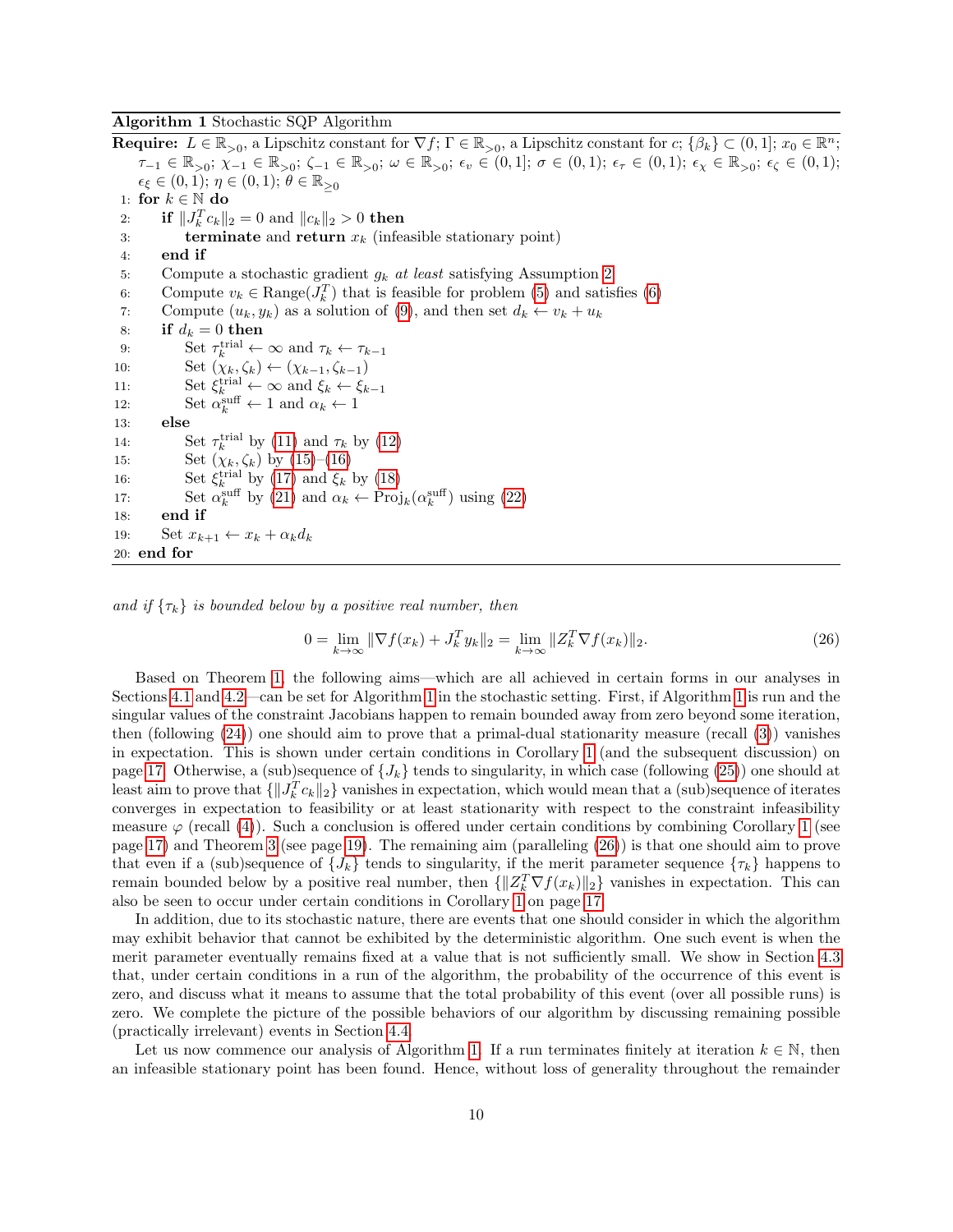of our analysis and discussions, we assume that the algorithm does not terminate finitely, i.e., an infinite number of iterates are generated. As previously mentioned, for much of our analysis, we merely assume that the stochastic gradient estimates satisfy Assumption [2.](#page-5-0) This is done to show that many of our results hold under this general setting. However, we will ultimately impose a stronger condition on  $\{g_k\}$  that is needed for cases when  $\{\tau_k\} \searrow 0$ ; see Section [4.2.](#page-17-0)

We build to our main results through a series of lemmas. Our first lemma has appeared for various deterministic algorithms in the literature. It extends easily to our setting since the normal component computation is deterministic conditioned on the event that the algorithm reaches  $x_k$ .

<span id="page-10-1"></span>**Lemma 1.** There exist  $\kappa_v \in \mathbb{R}_{>0}$  and  $\underline{\omega} \in \mathbb{R}_{>0}$  such that, in any run of the algorithm,

$$
||c_k||_2(||c_k||_2 - ||c_k + J_kv_k||_2) \ge \kappa_v ||J_k^T c_k||_2^2
$$
  
and  $\underline{\omega} ||J_k^T c_k||_2^2 \le ||v_k||_2 \le \omega ||J_k^T c_k||_2$  for all  $k \in \mathbb{N}$  with  $||c_k||_2 > 0$ .

Proof. Proof. The proof follows as for Lemmas 3.5 and 3.6 in [\[5\]](#page-29-11).

 $\Box$ 

 $\Box$ 

Our second lemma shows that the procedure for setting  $\{\chi_k\}$  and  $\{\zeta_k\}$  guarantees that these sequences are constant *deterministically* for sufficiently large  $k \in \mathbb{N}$ .

<span id="page-10-2"></span>**Lemma 2.** There exist  $(\chi_{\text{max}}, \zeta_{\text{min}}) \in \mathbb{R}_{>0} \times \mathbb{R}_{>0}$  such that, in any run, there exists  $k_{\chi,\zeta} \in \mathbb{N}$  such that  $(\chi_k, \zeta_k) = (\chi_{k_\chi,\zeta}, \zeta_{k_\chi,\zeta})$  for all  $k \geq k_{\chi,\zeta}$ , where  $(\chi_{k_\chi,\zeta}, \zeta_{k_\chi,\zeta}) \in (0, \chi_{\max}] \times [\zeta_{\min}, \infty)$ .

*Proof.* Proof. Consider arbitrary  $k \in \mathbb{N}$  in any run. If  $d_k = 0$ , then the algorithm sets  $(\chi_k, \zeta_k) = (\chi_{k-1}, \zeta_{k-1})$ . Otherwise, under Assumption [3,](#page-5-2) it follows for any  $\chi \in \mathbb{R}_{>0}$  that  $||u_k||_2^2 \ge \chi ||v_k||_2^2$  implies

$$
\frac{1}{2}d_k^T H_k d_k = \frac{1}{2}u_k^T H_k u_k + u_k^T H_k v_k + \frac{1}{2}v_k^T H_k v_k
$$
\n
$$
\geq \frac{1}{2}\zeta \|u_k\|_2^2 - \|u_k\|_2 \|H_k\|_2 \|v_k\|_2 - \frac{1}{2} \|H_k\|_2 \|v_k\|_2^2 \geq \left(\frac{\zeta}{2} - \frac{\kappa_H}{\sqrt{\chi}} - \frac{\kappa_H}{2\chi}\right) \|u_k\|_2^2.
$$

Hence, for sufficiently large  $\chi \in \mathbb{R}_{>0}$ , one finds that  $||u_k||_2^2 \ge \chi ||v_k||_2^2$  implies  $\frac{1}{2} d_k^T H_k d_k \ge \frac{1}{4} \zeta ||u_k||_2^2$ . The conclusion follows from this fact and the procedure for setting  $(\chi_k, \zeta_k)$  in [\(15\)](#page-6-0)–[\(16\)](#page-6-1).

We now prove that the sequence  $\{\xi_k\}$  is bounded below *deterministically*.

<span id="page-10-0"></span>**Lemma 3.** There exists  $\xi_{\min} \in \mathbb{R}_{>0}$  such that, in any run of the algorithm, there exists  $k_{\xi} \in \mathbb{N}$  such that  $\xi_k = \xi_{k_{\xi}}$  for all  $k \geq k_{\xi}$ , where  $\xi_{k_{\xi}} \in [\xi_{\min}, \infty)$ .

*Proof.* Proof. Consider arbitrary  $k \in \mathbb{N}$  in any run. If  $d_k = 0$ , then the algorithm sets  $\xi_k = \xi_{k-1}$ . If  $d_k \neq 0$ and  $||u_k||_2^2 \ge \chi_k ||v_k||_2^2$ , then it follows from [\(13\)](#page-6-6)–[\(14\)](#page-6-3) and [\(17\)](#page-6-2)–[\(18\)](#page-7-0) that either  $\xi_k = \xi_{k-1}$  or

$$
\xi_k \geq (1-\epsilon_{\xi})\xi_k^{\text{trial}} = (1-\epsilon_{\xi})\left(\frac{\Delta l(x_k, \tau_k, g_k, d_k)}{\tau_k \|d_k\|_2^2}\right) \geq (1-\epsilon_{\xi})\frac{\frac{1}{2}\tau_k\zeta\|u_k\|_2^2}{\tau_k(1+\chi_k^{-1})\|u_k\|_2^2} \geq (1-\epsilon_{\xi})\frac{\frac{1}{2}\zeta}{(1+\chi_{-1}^{-1})}.
$$

If  $d_k \neq 0$  and  $||u_k||_2^2 < \chi_k ||v_k||_2^2$ , then by [\(13\)](#page-6-6)–[\(14\)](#page-6-3), [\(17\)](#page-6-2)–[\(18\)](#page-7-0), and Lemmas [1](#page-10-1)[–2](#page-10-2) either  $\xi_k = \xi_{k-1}$  or

$$
\xi_k \ge (1 - \epsilon_{\xi}) \xi_k^{\text{trial}} = (1 - \epsilon_{\xi}) \left( \frac{\Delta l(x_k, \tau_k, g_k, d_k)}{\|d_k\|_2^2} \right) \ge (1 - \epsilon_{\xi}) \frac{\sigma \kappa_v \kappa_c^{-1} \|J_k^T c_k\|_2^2}{(\chi_k + 1)\omega^2 \|J_k^T c_k\|_2^2} \ge (1 - \epsilon_{\xi}) \frac{\sigma \kappa_v \kappa_c^{-1}}{(\chi_{\text{max}} + 1)\omega^2}.
$$
  
Combining these results, the desired conclusion follows.

Combining these results, the desired conclusion follows.

<span id="page-10-3"></span>Our next two lemmas provide useful relationships between deterministic and stochastic quantities conditioned on the event that the algorithm has reached  $x_k$  as the kth iterate. The first result is similar to [\[1,](#page-29-0) Lemma 3.6], although the proof presented here is different in order to handle potential rank deficiency of the constraint Jacobians. Here and throughout the remainder of our analysis, conditioned on the event that the algorithm reaches  $x_k$  as the k<sup>th</sup> iterate, we denote  $u_k^{\text{true}}$  as the tangential component of the search direction that would be computed if  $\nabla f(x_k)$  were used in place of  $g_k$  in [\(9\)](#page-5-4), and similarly denote  $d_k^{\text{true}} := v_k + u_k^{\text{true}}$ .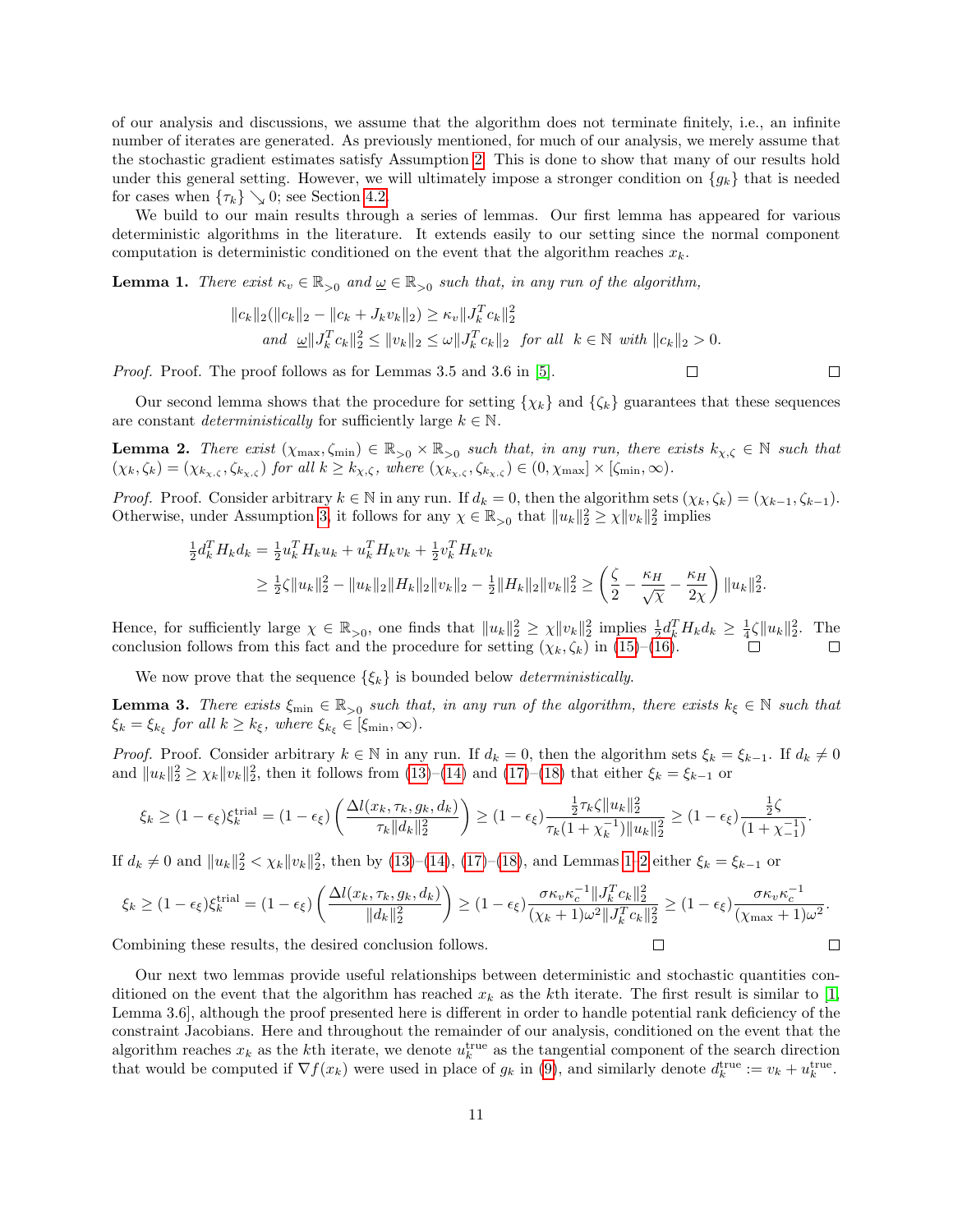Lemma 4. For all  $k \in \mathbb{N}$  in any run,  $\mathbb{E}_k[u_k] = u_k^{\text{true}}$  and  $\mathbb{E}_k[\|d_k - d_k^{\text{true}}\|_2] \leq \zeta^{-1} \sqrt{\frac{2}{\pi}}$  $M$ .

*Proof.* Proof. Consider arbitrary  $k \in \mathbb{N}$  in any run. Under Assumption [3,](#page-5-2) it follows from [\(9\)](#page-5-4) that there exist  $w_k$  and  $w_k^{\text{true}}$  such that  $u_k = Z_k w_k$  and  $u_k^{\text{true}} = Z_k w_{k_\infty}^{\text{true}}$  where  $w_k = -(Z_k^T H_k Z_k)^{-1} Z_k^T (g_k + H_k v_k)$ and  $w_k^{\text{true}} = -(Z_k^T H_k Z_k)^{-1} Z_k^T (\nabla f(x_k) + H_k v_k)$ . Since  $(Z_k^T H_k Z_k)^{-1} Z_k^T$  and  $Z_k$  are linear operators, it follows that  $\mathbb{E}_k[w_k] = w_k^{\text{true}}$  and hence  $\mathbb{E}_k[u_k] = u_k^{\text{true}}$ , as desired. Then, it follows from consistency and submultiplicity of the spectral norm, orthonormality of  $Z_k$ , Jensen's inequality, concavity of the square root operator, and Assumptions [2](#page-5-0) and [3](#page-5-2) that

$$
\mathbb{E}_{k}[\|d_{k} - d_{k}^{\text{true}}\|_{2}] = \mathbb{E}_{k}[\|u_{k} - u_{k}^{\text{true}}\|_{2}] = \mathbb{E}_{k}[\|Z_{k}(w_{k} - w_{k}^{\text{true}})\|_{2}]
$$
\n
$$
= \mathbb{E}_{k}[\|Z_{k}(Z_{k}^{T} H_{k} Z_{k})^{-1} Z_{k}^{T} (g_{k} - \nabla f(x_{k}))\|_{2}]
$$
\n
$$
\leq \mathbb{E}_{k}[\|Z_{k}(Z_{k}^{T} H_{k} Z_{k})^{-1} Z_{k}^{T}\|_{2} \|g_{k} - \nabla f(x_{k})\|_{2}]
$$
\n
$$
= \| (Z_{k}^{T} H_{k} Z_{k})^{-1} \|_{2} \mathbb{E}_{k}[\|g_{k} - \nabla f(x_{k})\|_{2}]
$$
\n
$$
\leq \zeta^{-1} \mathbb{E}_{k}[\|g_{k} - \nabla f(x_{k})\|_{2}]
$$
\n
$$
\leq \zeta^{-1} \sqrt{\mathbb{E}_{k}[\|g_{k} - \nabla f(x_{k})\|_{2}^{2}]} \leq \zeta^{-1} \sqrt{M},
$$

 $\Box$ 

which is the final desired conclusion.

Our next result is part of [\[1,](#page-29-0) Lemma 3.9]; we provide a proof for completeness.

<span id="page-11-0"></span>**Lemma 5.** For all  $k \in \mathbb{N}$  in any run,  $\nabla f(x_k)^T d_k^{\text{true}} \geq \mathbb{E}_k[g_k^T d_k] \geq \nabla f(x_k)^T d_k^{\text{true}} - \zeta^{-1} M$ .

*Proof.* Proof. Consider arbitrary  $k \in \mathbb{N}$  in any run. The arguments in the proof of Lemma [4](#page-10-3) give

$$
g_k^T u_k = -g_k^T Z_k (Z_k^T H_k Z_k)^{-1} Z_k^T (g_k + H_k v_k)
$$
  
and 
$$
\nabla f(x_k)^T u_k^{\text{true}} = -\nabla f(x_k)^T Z_k (Z_k^T H_k Z_k)^{-1} Z_k^T (\nabla f(x_k) + H_k v_k).
$$

On the other hand, under Assumptions [2](#page-5-0) and [3,](#page-5-2) it follows that

$$
\zeta^{-1}M \geq \mathbb{E}_k[\|Z_k^T(g_k - \nabla f(x_k))\|_{(Z_k^TH_kZ_k)^{-1}}^2] \geq 0,
$$

where

$$
\mathbb{E}_{k}[\|Z_{k}^{T}(g_{k} - \nabla f(x_{k}))\|_{(Z_{k}^{T} H_{k} Z_{k})^{-1}}^{2}]
$$
\n
$$
= \mathbb{E}_{k}[\|Z_{k}^{T} g_{k}\|_{(Z_{k}^{T} H_{k} Z_{k})^{-1}}^{2}] - 2 \mathbb{E}_{k}[g_{k}^{T} Z_{k}(Z_{k}^{T} H_{k} Z_{k})^{-1} Z_{k}^{T} \nabla f(x_{k})] + \|Z_{k}^{T} \nabla f(x_{k})\|_{(Z_{k}^{T} H_{k} Z_{k})^{-1}}^{2}
$$
\n
$$
= \mathbb{E}_{k}[\|Z_{k}^{T} g_{k}\|_{(Z_{k}^{T} H_{k} Z_{k})^{-1}}^{2}] - \|Z_{k}^{T} \nabla f(x_{k})\|_{(Z_{k}^{T} H_{k} Z_{k})^{-1}}^{2}.
$$

Combining the facts above and again using Assumption [2,](#page-5-0) it follows that

$$
\nabla f(x_k)^T d_k^{\text{true}} - \mathbb{E}_k[g_k^T d_k] = \nabla f(x_k)^T v_k + \nabla f(x_k)^T u_k^{\text{true}} - \mathbb{E}_k[g_k^T v_k + g_k^T u_k]
$$
  
\n
$$
= \nabla f(x_k)^T u_k^{\text{true}} - \mathbb{E}_k[g_k^T u_k]
$$
  
\n
$$
= -\nabla f(x_k)^T Z_k (Z_k^T H_k Z_k)^{-1} Z_k^T (\nabla f(x_k) + H_k v_k)
$$
  
\n
$$
+ \mathbb{E}_k[g_k^T Z_k (Z_k^T H_k Z_k)^{-1} Z_k^T (g_k + H_k v_k)]
$$
  
\n
$$
= - \|Z_k^T \nabla f(x_k)\|_{(Z_k^T H_k Z_k)^{-1}}^2 + \mathbb{E}_k[\|Z_k^T g_k\|_{(Z_k^T H_k Z_k)^{-1}}^2] \in [0, \zeta^{-1} M],
$$

 $\Box$ 

which gives the desired conclusion.

In the subsequent subsections, our analysis turns to offering guarantees conditioned on each of a few possible events that occur in a run of the algorithm, two of which involve the merit parameter sequence eventually remaining constant in a run of the algorithm. Before considering these events, let us first prove

 $\Box$ 

 $\Box$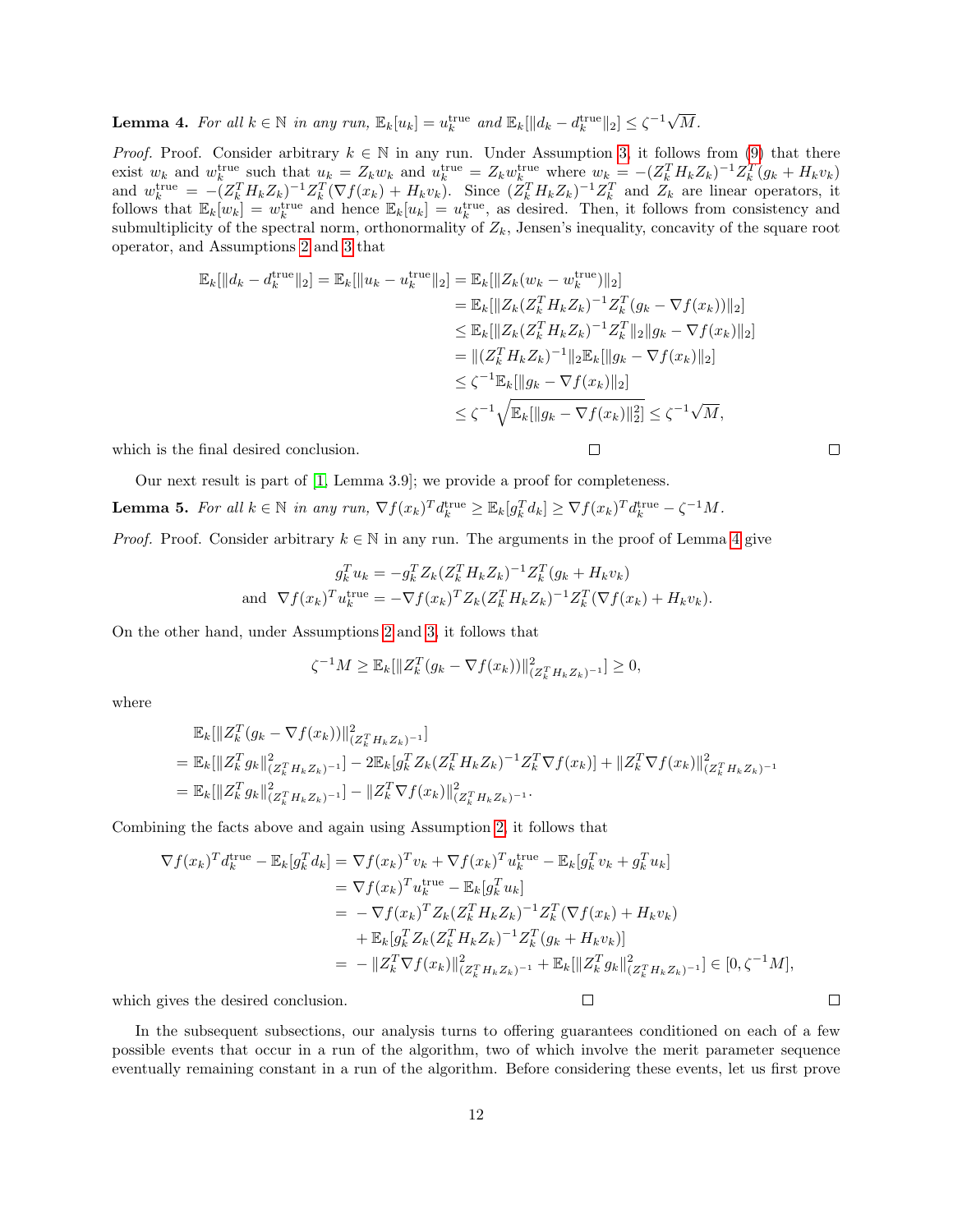under certain circumstances that such behavior of the merit parameter sequence would occur. As seen in Theorem [1,](#page-8-2) it is worthwhile to consider such an occurrence regardless of the properties of the sequence of constraint Jacobians. That said, one might only be able to prove that it occurs when the constraint Jacobians are eventually bounded away from singularity.

Our first lemma here proves that if the constraint Jacobians are eventually bounded away from singularity, then the normal components of the search directions satisfy a useful upper bound. The proof is essentially the same as that of [\[5,](#page-29-11) Lemma 3.15], but we provide it for completeness.

<span id="page-12-0"></span>**Lemma 6.** If, in a run of the algorithm, there exist  $k_J \in \mathbb{N}$  and  $\sigma_J \in \mathbb{R}_{>0}$  such that the singular values of  $J_k$  are bounded below by  $\sigma_J$  for all  $k \geq k_J$ , then there exists  $\kappa_\omega \in \mathbb{R}_{>0}$  such that

$$
||v_k||_2 \le \kappa_\omega(||c_k||_2 - ||c_k + J_k v_k||_2) \text{ for all } k \ge k_J.
$$

*Proof.* Proof. Under the conditions of the lemma,  $||J_k^T c_k||_2 \geq \sigma_J ||c_k||_2$  for all  $k \geq k_J$ . Hence, along with Lemma [1,](#page-10-1) it follows that  $||c_k||_2(||c_k||_2 - ||c_k + J_kv_k||_2) \ge \kappa_v ||J_k^T c_k||_2^2 \ge \kappa_v \sigma_J^2 ||c_k||_2$  for all  $k \ge k_J$ . Combining this again with Lemma [1,](#page-10-1) it follows with the Cauchy-Schwarz inequality and [\(2\)](#page-3-3) that

$$
||v_k||_2 \le \omega ||J_k^T||_2 ||c_k||_2 \le \frac{\omega \kappa_J}{\kappa_v \sigma_J^2} (||c_k||_2 - ||c_k + J_k v_k||_2) \text{ for all } k \ge k_J,
$$

 $\Box$ 

 $\Box$ 

from which the desired conclusion follows.

We now prove that if the differences between the stochastic gradient estimates and the true gradients are bounded deterministically, then the sequence of tangential components is bounded. We remark that it is possible for the tangential component sequence to remain bounded even if such a condition on the stochastic gradient estimates does not hold.

<span id="page-12-1"></span>**Lemma 7.** If, in a run of the algorithm, the sequence  $\{||g_k - \nabla f(x_k)||_2\}$  is bounded by a positive real number  $\kappa_g \in \mathbb{R}_{>0}$ , then the sequence  $\{\|u_k\|_2\}$  is bounded by a positive real number  $\kappa_u \in \mathbb{R}_{>0}$ .

*Proof.* Proof. Under Assumption [1,](#page-3-2) the sequence  $\{\|\nabla f(x_k)\|_2\}$  is bounded; recall [\(2\)](#page-3-3). Hence, under the conditions of the lemma,  $\{\|g_k\|_2\}$  is bounded. The first block of [\(9\)](#page-5-4) yields  $u_k^TH_ku_k = -u_k^T(g_k + H_kv_k),$ which under Assumption [3](#page-5-2) yields  $\zeta \|u_k\|_2^2 \leq -u_k^T g_k - u_k^T H_k v_k \leq (\|g_k\|_2 + \|H_k\|_2 \|v_k\|_2) \|u_k\|_2$ . Hence, the conclusion follows from these facts, Assumption [1,](#page-3-2) Assumption [3,](#page-5-2) and Lemma [1.](#page-10-1)

By combining the preceding two lemmas, the following lemma indicates certain circumstances under which the sequence of merit parameters will eventually remain constant. We remark that it is possible for the merit parameter sequence to remain constant eventually even if the conditions of the lemma do not hold, which is why our analyses in the subsequent subsections do not presume that these conditions hold. That said, to prove that there exist settings in which the merit parameter is guaranteed to remain constant eventually, we offer the following lemma.

<span id="page-12-2"></span>**Lemma 8.** If, in a run, there exist  $k_J \in \mathbb{N}$  and  $\sigma_J \in \mathbb{R}_{>0}$  such that the singular values of  $J_k$  are bounded below by  $\sigma_J$  for all  $k \geq k_J$  and  $\{\|g_k - \nabla f(x_k)\|_2\}$  is bounded by a positive real number  $\kappa_g \in \mathbb{R}_{>0}$ , then there exist  $k_{\tau} \in \mathbb{N}$  and  $\tau_{\min} \in \mathbb{R}_{>0}$  such that  $\tau_k = \tau_{\min}$  for all  $k \in \mathbb{N}$  with  $k \geq k_{\tau}$ .

*Proof.* Proof. Observe that the algorithm terminates if  $||J_k^T c_k||_2 = 0$  while  $||c_k||_2 > 0$ . Let us now show that if  $||c_k||_2 = 0$ , then the algorithm sets  $\tau_k \leftarrow \tau_{k-1}$ . Indeed,  $||c_k||_2 = 0$  implies  $v_k = 0$  by Lemma [1.](#page-10-1) If  $u_k = 0$ as well, then  $d_k = 0$  and the algorithm explicitly sets  $\tau_k \leftarrow \tau_{k-1}$ . Otherwise, if  $v_k = 0$  and  $u_k \neq 0$ , then [\(9\)](#page-5-4) yields  $g_k^T u_k + u_k^T H_k u_k = g_k^T d_k + u_k^T H_k u_k$ , in which case  $(11)$ – $(12)$  again yield  $\tau_k \leftarrow \tau_{k-1}$ . Overall, it follows that  $\tau_k < \tau_{k-1}$  if and only if one finds  $||J_k^T c_k||_2 > 0$ ,  $g_k^T d_k + u_k^T H_k u_k > 0$ , and  $\tau_{k-1}(g_k^T d_k + u_k^T H_k u_k) >$  $(1 - \sigma)(||c_k||_2 - ||c_k + J_kv_k||_2)$ . On the other hand, from the first equation in [\(9\)](#page-5-4), the Cauchy-Schwarz inequality, [\(2\)](#page-3-3), and Lemmas [6](#page-12-0) and [7,](#page-12-1) it holds that

$$
g_k^T d_k + u_k^T H_k u_k = (g_k - H_k u_k)^T v_k = (g_k - \nabla f(x_k) + \nabla f(x_k) - H_k u_k)^T v_k
$$
  
\n
$$
\leq (\kappa_g + \kappa_{\nabla f} + \kappa_H \kappa_u) ||v_k||_2
$$
  
\n
$$
\leq (\kappa_g + \kappa_{\nabla f} + \kappa_H \kappa_u) \kappa_\omega (||c_k||_2 - ||c_k + J_k v_k||_2).
$$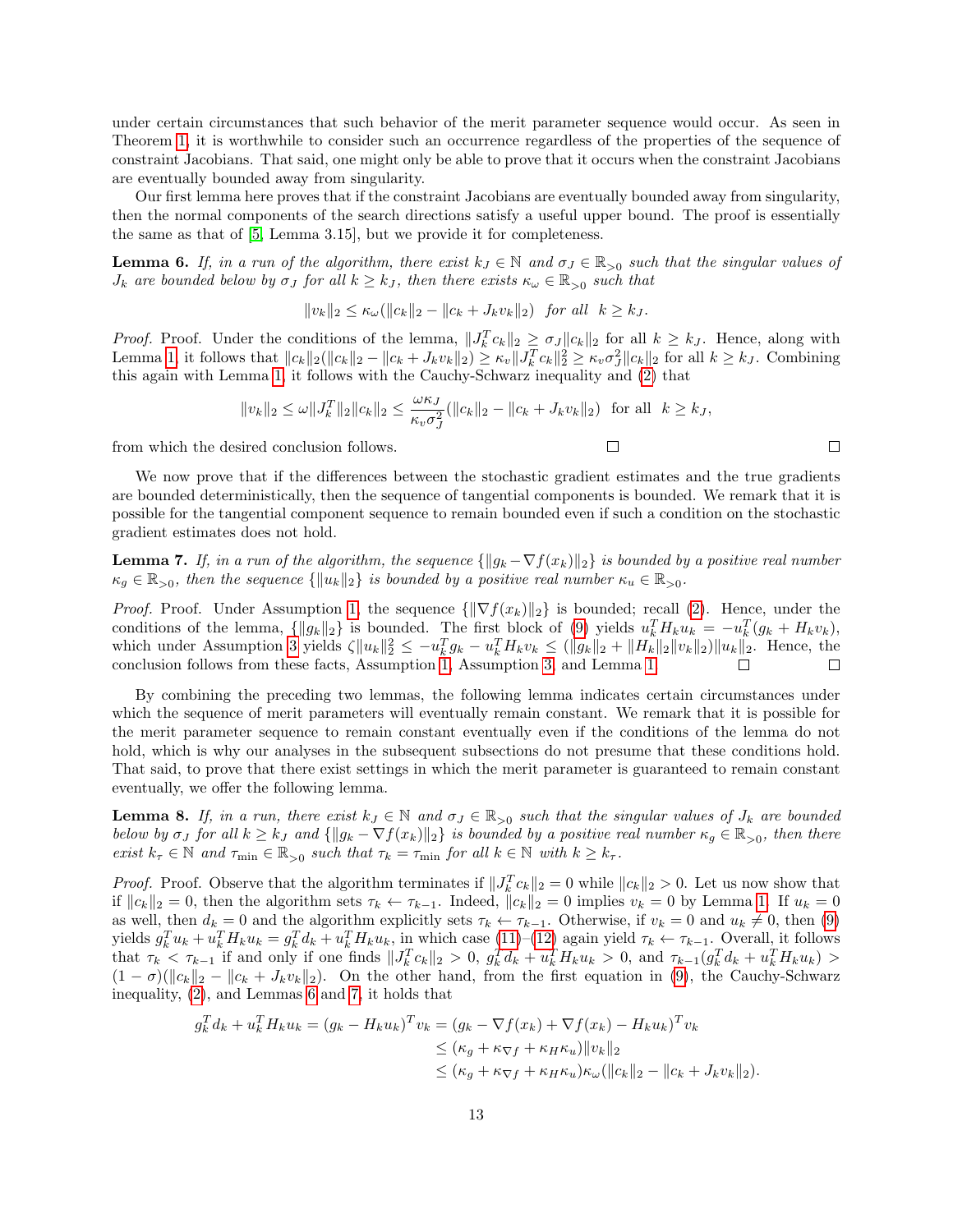Combining these facts, the desired conclusion follows.

#### <span id="page-13-0"></span>4.1 Constant, Sufficiently Small Merit Parameter

Our goal in this subsection is to prove a convergence guarantee for our algorithm in the event  $E_{\tau, \text{low}}$ , which is defined formally in the assumption below. In the assumption, similar to our notation of  $u_k^{\text{true}}$  and  $d_k^{\text{true}}$ , we use  $\tau_k^{\text{trial,true}}$  to denote the value of  $\tau_k^{\text{trial}}$  that, conditioned on  $x_k$  as the kth iterate, would be computed in iteration  $k \in \mathbb{N}$  if the search direction were computed using the true gradient  $\nabla f(x_k)$  in place of  $g_k$  in [\(9\)](#page-5-4).

<span id="page-13-1"></span>**Assumption 4.** In a run of the algorithm, event  $E_{\tau,low}$  occurs, i.e., there exists an iteration number  $k_{\tau} \in \mathbb{N}$ and a merit parameter value  $\tau_{\min} \in \mathbb{R}_{>0}$  such that

$$
\tau_k = \tau_{\min} \le \tau_k^{\text{trial,true}}, \quad \chi_k = \chi_{k-1}, \quad \zeta_k = \zeta_{k-1}, \quad \text{and} \quad \xi_k = \xi_{k-1} \quad \text{for all} \quad k \ge k_\tau.
$$

In addition, along the lines of Assumption [2,](#page-5-0)  $\{g_k\}_{k\geq k_{\tau}}$  satisfies  $\mathbb{E}_{k,\tau,\text{low}}[g_k] = \nabla f(x_k)$  and  $\mathbb{E}_{k,\tau,\text{low}}[\|g_k - g_k\|_2]$  $\nabla f(x_k)$  $\|_2^2 \leq M$ , where  $\mathbb{E}_{k,\tau,\text{low}}$  denotes expectation with respect to the distribution of  $\iota$  conditioned on the event that  $E_{\tau, \text{low}}$  occurs and the algorithm has reached  $x_k$  in iteration  $k \in \mathbb{N}$ .

Recall from Lemmas [2](#page-10-2) and [3](#page-10-0) that the sequences  $\{\chi_k\}$ ,  $\{\zeta_k\}$ , and  $\{\xi_k\}$  are guaranteed to be bounded deterministically, and in particular will remain constant for sufficiently large  $k \in \mathbb{N}$ . Hence, one circumstance in which Assumption [4](#page-13-1) may hold is under the conditions of Lemma [8.](#page-12-2) A critical distinction in Assumption [4](#page-13-1) is that the value at which the merit parameter eventually settles is sufficiently small such that  $\tau_k \leq \tau_k^{\text{trial,true}}$ for all sufficiently large  $k \in \mathbb{N}$ . This is the key distinction between the event  $E_{\tau, \text{low}}$  and some of the events we consider in Sections [4.3](#page-19-0) and [4.4.](#page-22-1)

For the sake of brevity in the rest of this subsection, let us temporarily redefine  $\mathbb{E}_k := \mathbb{E}_{k,\tau,\text{low}}$ .

Our next lemma provides a key result that drives our analysis for this subsection. It shows that as long as  $\beta_k$  is sufficiently small for all  $k \in \mathbb{N}$  (in a manner similar to [\(23\)](#page-8-5)), the reduction in the merit function in each iteration is at least the reduction in the model of the merit function corresponding to the true gradient and its associated search direction minus quantities that can be attributed to the error in the stochastic gradient estimate.

<span id="page-13-3"></span>**Lemma 9.** Suppose that  $\{\beta_k\}$  is chosen such that

<span id="page-13-4"></span><span id="page-13-2"></span>
$$
\beta_k \in (0,1] \quad \text{and} \quad \frac{2(1-\eta)\beta_k \xi_k \max\{\tau_k, 1\}}{\tau_k L + \Gamma} \in (0,1] \quad \text{for all} \quad k \in \mathbb{N}. \tag{28}
$$

Then, for all  $k \in \mathbb{N}$  in any such run of the algorithm, it follows that

$$
\phi(x_k, \tau_k) - \phi(x_k + \alpha_k d_k, \tau_k)
$$
  
\n
$$
\geq \alpha_k \Delta l(x_k, \tau_k, \nabla f(x_k), d_k^{\text{true}}) - (1 - \eta) \alpha_k \beta_k \Delta l(x_k, \tau_k, g_k, d_k) - \alpha_k \tau_k \nabla f(x_k)^T (d_k - d_k^{\text{true}}).
$$

*Proof.* Proof. Consider arbitrary  $k \in \mathbb{N}$  in any run. From  $(21)-(22)$  $(21)-(22)$  and the supposition about  $\{\beta_k\}$ , one finds  $\alpha_k \in (0,1]$ . Hence, with [\(19\)](#page-7-2) and  $J_k d_k = J_k d_k^{\text{true}}$  (since  $J_k u_k = J_k u_k^{\text{true}} = 0$  by [\(9\)](#page-5-4)), one has

$$
\phi(x_k, \tau_k) - \phi(x_k + \alpha_k d_k, \tau_k) \n\geq -\alpha_k (\tau_k \nabla f(x_k)^T d_k - \|c_k\|_2 + \|c_k + J_k d_k\|_2) - \frac{1}{2} (\tau_k L + \Gamma) \alpha_k^2 \|d_k\|_2^2 \n= -\alpha_k (\tau_k \nabla f(x_k)^T d_k^{true} - \|c_k\|_2 + \|c_k + J_k d_k^{true}\|_2) - \frac{1}{2} (\tau_k L + \Gamma) \alpha_k^2 \|d_k\|_2^2 - \alpha_k \tau_k \nabla f(x_k)^T (d_k - d_k^{true}) \n= \alpha_k \Delta l(x_k, \tau_k, \nabla f(x_k), d_k^{true}) - \frac{1}{2} (\tau_k L + \Gamma) \alpha_k^2 \|d_k\|_2^2 - \alpha_k \tau_k \nabla f(x_k)^T (d_k - d_k^{true}).
$$
\n(29)

By [\(21\)](#page-7-3), it follows that  $\alpha_k^{\text{suff}} \leq \frac{2(1-\eta)\beta_k\Delta l(x_k,\tau_k,g_k,d_k)}{(\tau_kL+\Gamma)||d_k||_2^2}$  $\frac{\eta\beta_k\Delta l(x_k,\tau_k,g_k,d_k)}{(\tau_kL+\Gamma)\|d_k\|_2^2}$ . If  $\|u_k\|_2^2 \geq \chi_k \|v_k\|_2^2$ , then it follows from  $(17)-(18)$  $(17)-(18)$  that  $\xi_k \leq \xi_k^{\text{trial}} = \frac{\Delta l(x_k, \tau_k, g_k, d_k)}{\tau_k ||d_k||_2^2}$  $\frac{\sum_{k,\tau_k,\tau_k,g_k,d_k}}{\sum_{k}||d_k||_2^2}$  and  $\frac{2(1-\eta)\beta_k\Delta l(x_k,\tau_k,g_k,d_k)}{(\tau_kL+\Gamma)\|d_k\|_2^2} \geq \frac{2(1-\eta)\beta_k\xi_k\tau_k}{\tau_kL+\Gamma}$ . On the other hand, if  $||u_k||_2^2 < \chi_k ||v_k||_2^2$ , then it follows from [\(17\)](#page-6-2)–[\(18\)](#page-7-0) that  $\xi_k \leq \xi_k^{\text{trial}} = \frac{\Delta l(x_k, \tau_k, g_k, d_k)}{||d_k||_2^2}$  $\frac{d_k, \tau_k, g_k, d_k)}{\|d_k\|_2^2}$  and  $\frac{2(1-\eta)\beta_k\Delta l(x_k, \tau_k, g_k, d_k)}{(\tau_k L+\Gamma)\|d_k\|_2^2} \geq \frac{2(1-\eta)\beta_k\xi_k}{\tau_k L+\Gamma}$ . It

 $\Box$ 

 $\Box$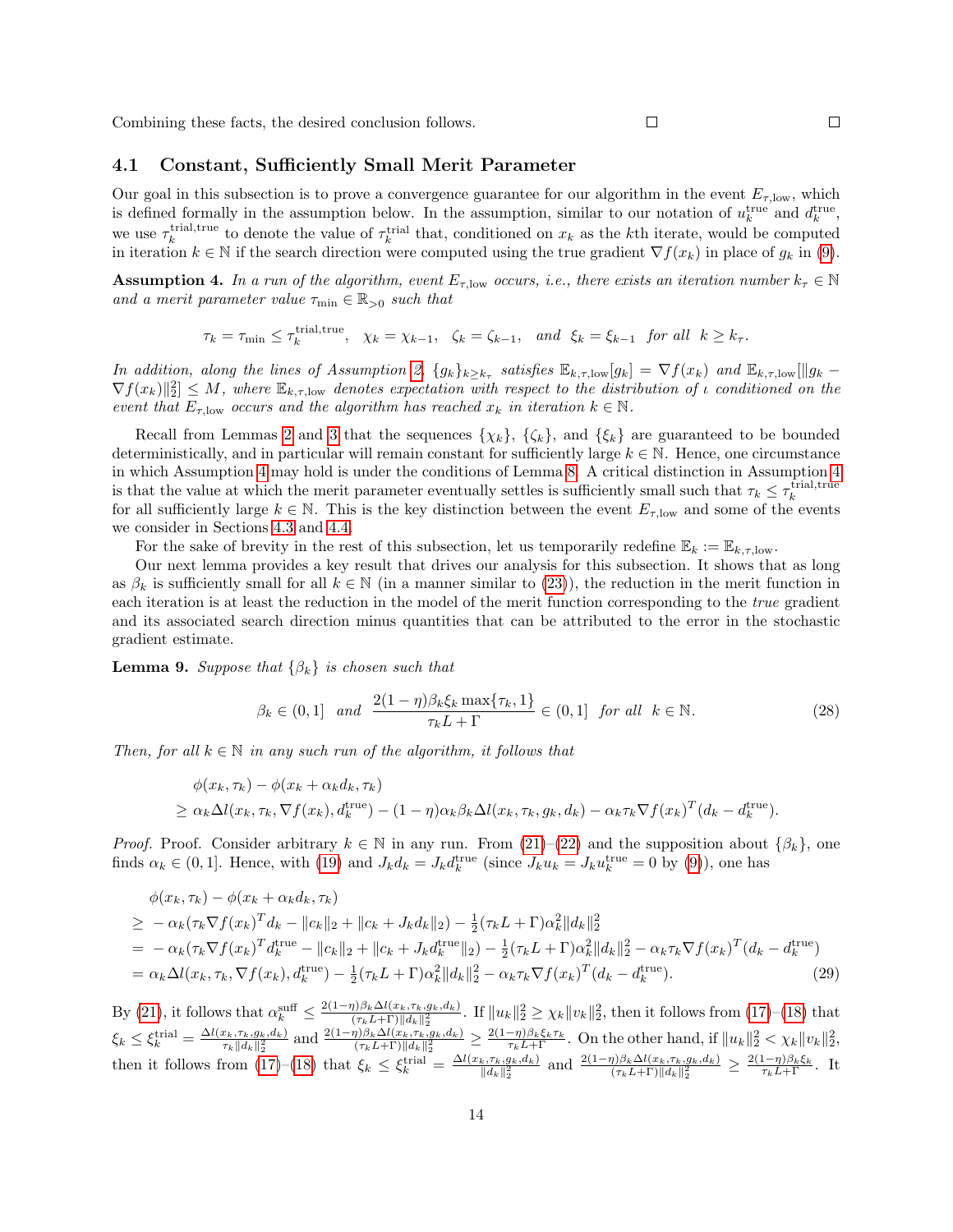follows from these facts and the supposition about  $\{\beta_k\}$  that the projection in [\(22\)](#page-8-1) never sets  $\alpha_k > \alpha_k^{\text{surf}}$ . Thus,  $\alpha_k \leq \alpha_k^{\text{surf}} \leq \frac{2(1-\eta)\beta_k \Delta l(x_k,\tau_k,g_k,d_k)}{(\tau_k L + \Gamma) ||d_k||_2^2}$  $\frac{\gamma\beta_k\Delta t(x_k,\tau_k,g_k,a_k)}{(\tau_kL+\Gamma)\|d_k\|_2^2}$ . Hence, by  $(29)$ ,

$$
\phi(x_k, \tau_k) - \phi(x_k + \alpha_k d_k, \tau_k)
$$
\n
$$
\geq \alpha_k \Delta l(x_k, \tau_k, \nabla f(x_k), d_k^{\text{true}}) - \frac{1}{2} \alpha_k (\tau_k L + \Gamma) \left( \frac{2(1-\eta)\beta_k \Delta l(x_k, \tau_k, g_k, d_k)}{(\tau_k L + \Gamma) \|d_k\|_2^2} \right) \|d_k\|_2^2 - \alpha_k \tau_k \nabla f(x_k)^T (d_k - d_k^{\text{true}})
$$
\n
$$
= \alpha_k \Delta l(x_k, \tau_k, \nabla f(x_k), d_k^{\text{true}}) - (1-\eta) \alpha_k \beta_k \Delta l(x_k, \tau_k, g_k, d_k) - \alpha_k \tau_k \nabla f(x_k)^T (d_k - d_k^{\text{true}}),
$$
\nwhich completes the proof.

\n
$$
\square
$$

which completes the proof.

Our second result in this case offers a critical upper bound on the final term in the conclusion of Lemma [9.](#page-13-3) The result follows in a similar manner as [\[1,](#page-29-0) Lemma 3.11].

**Lemma 10.** For any run under Assumption [4,](#page-13-1) it follows for any  $k \geq k_{\tau}$  that

$$
\mathbb{E}_{k}[\alpha_{k}\tau_{k}\nabla f(x_{k})^{T}(d_{k}-d_{k}^{\mathrm{true}})] \leq \beta_{k}^{2}\theta\tau_{\min}\kappa_{\nabla f}\zeta^{-1}\sqrt{M}.
$$

Proof. Proof. Using [\(2\)](#page-3-3) and Lemma [4,](#page-10-3) the result follows in the same manner as [\[1,](#page-29-0) Lemma 3.11] since, under Assumption [4,](#page-13-1) the stepsize  $\alpha_k$  for all  $k \geq k_{\tau}$  is contained within an interval of the form

$$
\left[\min\left\{\frac{2(1-\eta)\beta_k\hat{\xi}_{\min}\tau_{\min}}{\tau_{\min}L+\Gamma},\frac{2(1-\eta)\beta_k\hat{\xi}_{\min}}{\tau_{\min}L+\Gamma}\right\},\max\left\{\frac{2(1-\eta)\beta_k\hat{\xi}_{\min}\tau_{\min}}{\tau_{\min}L+\Gamma},\frac{2(1-\eta)\beta_k\hat{\xi}_{\min}}{\tau_{\min}L+\Gamma}\right\}+\theta\beta_k^2\right],
$$

where, for a given run of the algorithm,  $\hat{\zeta}_{\min} \in [\xi_{\min}, \infty)$  is the positive real number such that  $\xi_k = \hat{\zeta}_{\min}$  for all  $k \geq k_{\tau}$  whose existence follows from Lemma [3](#page-10-0) and Assumption [4.](#page-13-1)  $\Box$ 

Our next result in this case bounds the middle term in the conclusion of Lemma [9.](#page-13-3)

<span id="page-14-0"></span>**Lemma 11.** For any run under Assumption [4,](#page-13-1) it follows for any  $k \geq k_{\tau}$  that

$$
\mathbb{E}_{k}[\Delta l(x_k, \tau_{\min}, g_k, d_k)] \leq \Delta l(x_k, \tau_{\min}, \nabla f(x_k), d_k^{\text{true}}) + \tau_{\min} \zeta^{-1} M.
$$

*Proof.* Proof. Consider arbitrary  $k \geq k_{\tau}$  in any run under Assumption [4.](#page-13-1) By Assumption [4,](#page-13-1) it follows from the model reduction definition [\(13\)](#page-6-6) and Lemma [5](#page-11-0) that

$$
\mathbb{E}_{k}[\Delta l(x_{k}, \tau_{k}, g_{k}, d_{k})] = \mathbb{E}_{k}[-\tau_{\min} g_{k}^{T} d_{k} + ||c_{k}||_{2} - ||c_{k} + J_{k} d_{k}||_{2}]
$$
  
\n
$$
\leq -\tau_{\min} \nabla f(x_{k})^{T} d_{k}^{\text{true}} + \tau_{\min} \zeta^{-1} M + ||c_{k}||_{2} - ||c_{k} + J_{k} d_{k}^{\text{true}}||_{2}
$$
  
\n
$$
= \Delta l(x_{k}, \tau_{\min}, \nabla f(x_{k}), d_{k}^{\text{true}}) + \tau_{\min} \zeta^{-1} M,
$$

as desired.

We now prove our main theorem of this subsection, where  $\mathbb{E}_{\tau,\text{low}}[\cdot] := \mathbb{E}[\cdot]$  Assumption [4](#page-13-1) holds].

<span id="page-14-2"></span>**Theorem 2.** Suppose that Assumption [4](#page-13-1) holds and the sequence  $\{\beta_k\}$  is chosen such that [\(28\)](#page-13-4) holds for all  $k \in \mathbb{N}$ . For a given run of the algorithm, define  $\xi_{\min} \in \mathbb{R}_{>0}$  as the value in Assumption [4](#page-13-1) such that  $\xi_k = \xi_{\min}$ for all  $k \geq k_{\tau}$  and define

$$
\underline{A} := \min \left\{ \frac{2(1-\eta)\hat{\xi}_{\min}\tau_{\min}}{\tau_{\min}L + \Gamma}, \frac{2(1-\eta)\hat{\xi}_{\min}}{\tau_{\min}L + \Gamma} \right\}, \quad \overline{A} := \max \left\{ \frac{2(1-\eta)\hat{\xi}_{\min}\tau_{\min}}{\tau_{\min}L + \Gamma}, \frac{2(1-\eta)\hat{\xi}_{\min}}{\tau_{\min}L + \Gamma} \right\},
$$
  
and  $\overline{M} := \tau_{\min} \zeta^{-1}((1-\eta)(\overline{A} + \theta)M + \theta \kappa_{\nabla f} \sqrt{M}).$ 

If  $\beta_k = \beta \in (0, \underline{A}/((1 - \eta)(\overline{A} + \theta)))$  for all  $k \geq k_\tau$ , then

<span id="page-14-1"></span>
$$
\mathbb{E}_{\tau,\text{low}}\left[\frac{1}{k+1}\sum_{j=k_{\tau}}^{k_{\tau}+k} \Delta l(x_j, \tau_{\text{min}}, \nabla f(x_j), d_j^{\text{true}})\right] \n\leq \frac{\beta \overline{M}}{\underline{A}-(1-\eta)(\overline{A}+\theta)\beta} + \frac{\mathbb{E}_{\tau,\text{low}}[\phi(x_{k_{\tau}}, \tau_{\text{min}})] - \phi_{\text{min}}}{(k+1)\beta(\underline{A}-(1-\eta)(\overline{A}+\theta)\beta)} \xrightarrow{k\to\infty} \frac{\beta \overline{M}}{\underline{A}-(1-\eta)(\overline{A}+\theta)\beta},
$$
\n(30)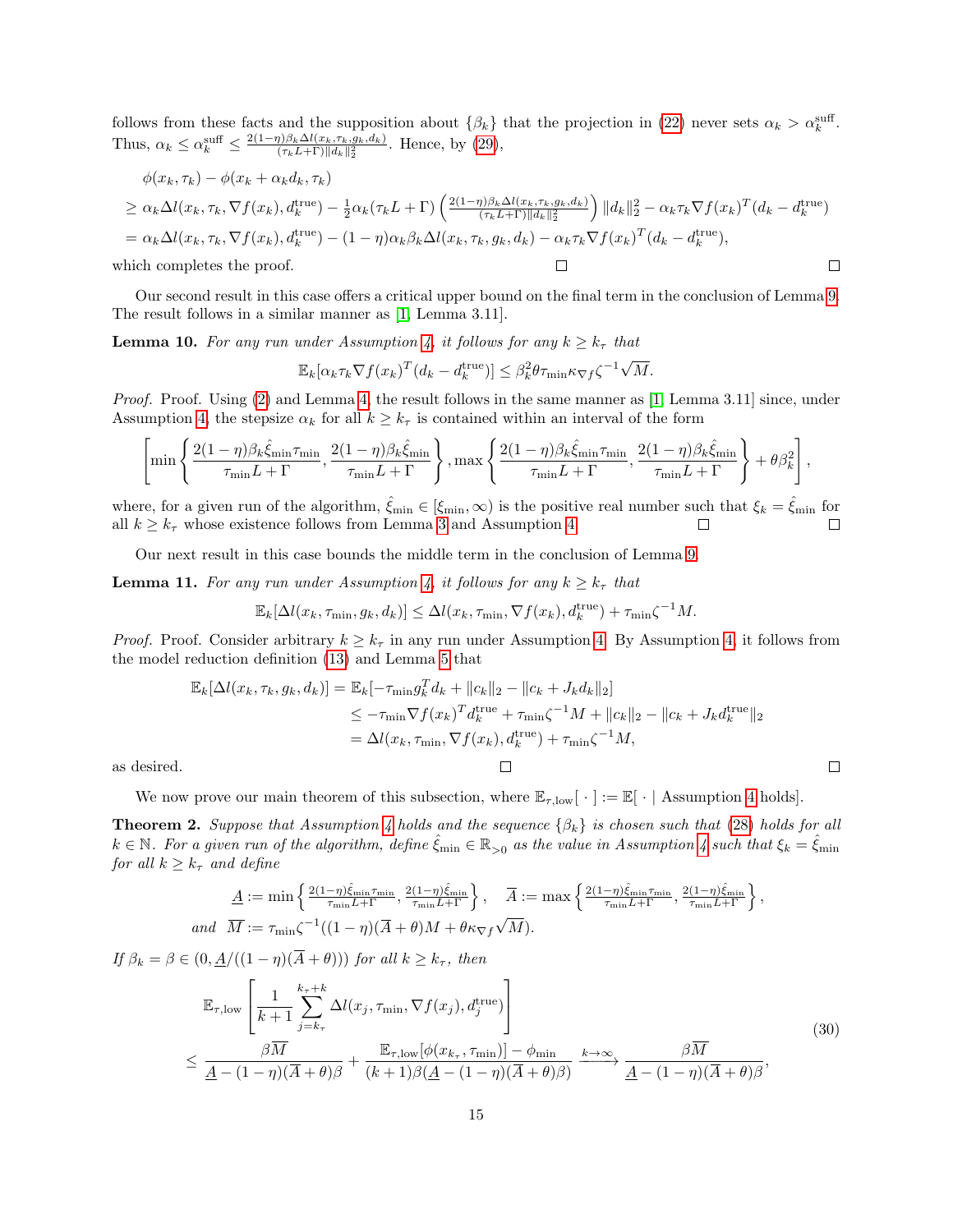where, in the context of Assumption [1,](#page-3-2)  $\phi_{\min} \in \mathbb{R}_{>0}$  is a lower bound for  $\phi(\cdot, \tau_{\min})$  over X. On the other hand, if  $\sum_{k=k_{\tau}}^{\infty} \beta_k = \infty$  and  $\sum_{k=k_{\tau}}^{\infty} \beta_k^2 < \infty$ , then

<span id="page-15-0"></span>
$$
\lim_{k \to \infty} \mathbb{E}_{\tau, \text{low}} \left[ \frac{\frac{1}{\left(\sum_{j=k_{\tau}}^{k_{\tau} + k} \beta_j\right)} \sum_{j=k_{\tau}}^{k_{\tau} + k} \beta_j \Delta l(x_j, \tau_{\text{min}}, \nabla f(x_j), d_j^{\text{true}}) \right] = 0. \tag{31}
$$

*Proof.* Proof. Consider arbitrary  $k \geq k_{\tau}$  in any run under Assumption [4.](#page-13-1) From the definitions of  $\underline{A}$  and  $\overline{A}$  in the statement of the theorem, the manner in which the stepsizes are set by [\(22\)](#page-8-1), and the fact that  $\beta_k \in (0,1]$ , it follows that  $\underline{A}\beta_k \leq \alpha_k \leq (\overline{A} + \theta)\beta_k$ . Hence, it follows from Lemmas [9](#page-13-3)[–11](#page-14-0) and the conditions of the theorem that

$$
\phi(x_k, \tau_{\min}) - \mathbb{E}_k[\phi(x_k + \alpha_k d_k, \tau_{\min})]
$$
\n
$$
\geq \mathbb{E}_k[\alpha_k \Delta l(x_k, \tau_{\min}, \nabla f(x_k), d_k^{\text{true}}) - (1 - \eta)\alpha_k \beta_k \Delta l(x_k, \tau_{\min}, g_k, d_k) - \alpha_k \tau_{\min} \nabla f(x_k)^T (d_k - d_k^{\text{true}})]
$$
\n
$$
\geq \beta_k (\underline{A} - (1 - \eta)(\overline{A} + \theta)\beta_k) \Delta l(x_k, \tau_{\min}, \nabla f(x_k), d_k^{\text{true}}) - \beta_k^2 \overline{M}.
$$

If  $\beta_k = \beta \in (0, \underline{A}/((1 - \eta)(\overline{A} + \theta)))$  for all  $k \geq k_{\tau}$ , then total expectation under Assumption [4](#page-13-1) yields

$$
\mathbb{E}_{\tau,\text{low}}[\phi(x_k,\tau_{\text{min}})] - \mathbb{E}_{\tau,\text{low}}[\phi(x_k + \alpha_k d_k, \tau_{\text{min}})]
$$
  

$$
\geq \beta(\underline{A} - (1-\eta)(\overline{A} + \theta)\beta)\mathbb{E}_{\tau,\text{low}}[\Delta l(x_k,\tau_{\text{min}}, \nabla f(x_k), d_k^{\text{true}})] - \beta^2 \overline{M} \text{ for all } k \geq k_{\tau}.
$$

Summing this inequality for  $j \in \{k_{\tau}, \ldots, k_{\tau} + k\}$ , it follows under Assumption [1](#page-3-2) that

$$
\mathbb{E}_{\tau,\text{low}}[\phi(x_{k_{\tau}},\tau_{\text{min}})] - \phi_{\text{min}} \n\geq \mathbb{E}_{\tau,\text{low}}[\phi(x_{k_{\tau}},\tau_{\text{min}})] - \mathbb{E}_{\tau,\text{low}}[\phi(x_{k_{\tau}+k+1},\tau_{\text{min}})] \n\geq \beta(\underline{A} - (1-\eta)(\overline{A}+\theta)\beta)\mathbb{E}_{\tau,\text{low}}\left[\sum_{j=k_{\tau}}^{k_{\tau}+k} \Delta l(x_j,\tau_{\text{min}},\nabla f(x_j),d_j^{\text{true}})\right] - (k+1)\beta^2\overline{M},
$$

from which [\(30\)](#page-14-1) follows. On the other hand, if  $\{\beta_k\}$  satisfies  $\sum_{k=k_{\tau}}^{\infty} \beta_k = \infty$  and  $\sum_{k=k_{\tau}}^{\infty} \beta_k^2 < \infty$ , then it follows for sufficiently large  $k \geq k_{\tau}$  that  $\beta_k \leq \eta \underline{A}/((1-\eta)(\overline{A}+\theta))$ ; hence, without loss of generality, let us assume that this inequality holds for all  $k \geq k_{\tau}$ , which implies that  $\underline{A} - (1 - \eta)(\overline{A} + \theta)\beta_k \geq (1 - \eta)\underline{A}$  for all  $k \geq k_{\tau}$ . As above, it follows that

$$
\mathbb{E}_{\tau,\text{low}}[\phi(x_k,\tau_{\text{min}})] - \mathbb{E}_{\tau,\text{low}}[\phi(x_k + \alpha_k d_k, \tau_{\text{min}})]
$$
  

$$
\geq (1-\eta) \underline{A}\beta_k \mathbb{E}_{\tau,\text{low}}[\Delta l(x_k,\tau_{\text{min}}, \nabla f(x_k), d_k^{\text{true}})] - \beta_k^2 \overline{M} \text{ for all } k \geq k_{\tau}.
$$

Summing this inequality for  $j \in \{k_{\tau}, \ldots, k_{\tau} + k\}$ , it follows under Assumption [1](#page-3-2) that

$$
\mathbb{E}_{\tau, \text{low}}[\phi(x_{k_{\tau}}, \tau_{\text{min}})] - \phi_{\text{min}} \geq \mathbb{E}_{\tau, \text{low}}[\phi(x_{k_{\tau}}, \tau_{\text{min}})] - \mathbb{E}_{\tau, \text{low}}[\phi(x_{k_{\tau}+k+1}, \tau_{\text{min}})]
$$
  

$$
\geq (1 - \eta) \underline{A} \mathbb{E}_{\tau, \text{low}} \left[ \sum_{j=k_{\tau}}^{k_{\tau}+k} \beta_j \Delta l(x_j, \tau_{\text{min}}, \nabla f(x_j), d_j^{\text{true}}) \right] - \frac{k_{\tau}+k}{M} \sum_{j=k_{\tau}}^{\ell} \beta_j^2
$$

.

 $\Box$ 

Rearranging this inequality yields

$$
\mathbb{E}_{\tau,\text{low}}\left[\sum_{j=k_{\tau}}^{k_{\tau}+k} \beta_j \Delta l(x_j,\tau_{\text{min}},g_j,d_j^{\text{true}})\right] \leq \frac{\mathbb{E}_{\tau,\text{low}}[\phi(x_{k_{\tau}},\tau_{\text{min}})]-\phi_{\text{min}}}{(1-\eta)\underline{A}}+\frac{\overline{M}}{(1-\eta)\underline{A}}\sum_{j=k_{\tau}}^{k_{\tau}+k} \beta_j^2,
$$

 $\Box$ 

from which [\(31\)](#page-15-0) follows.

16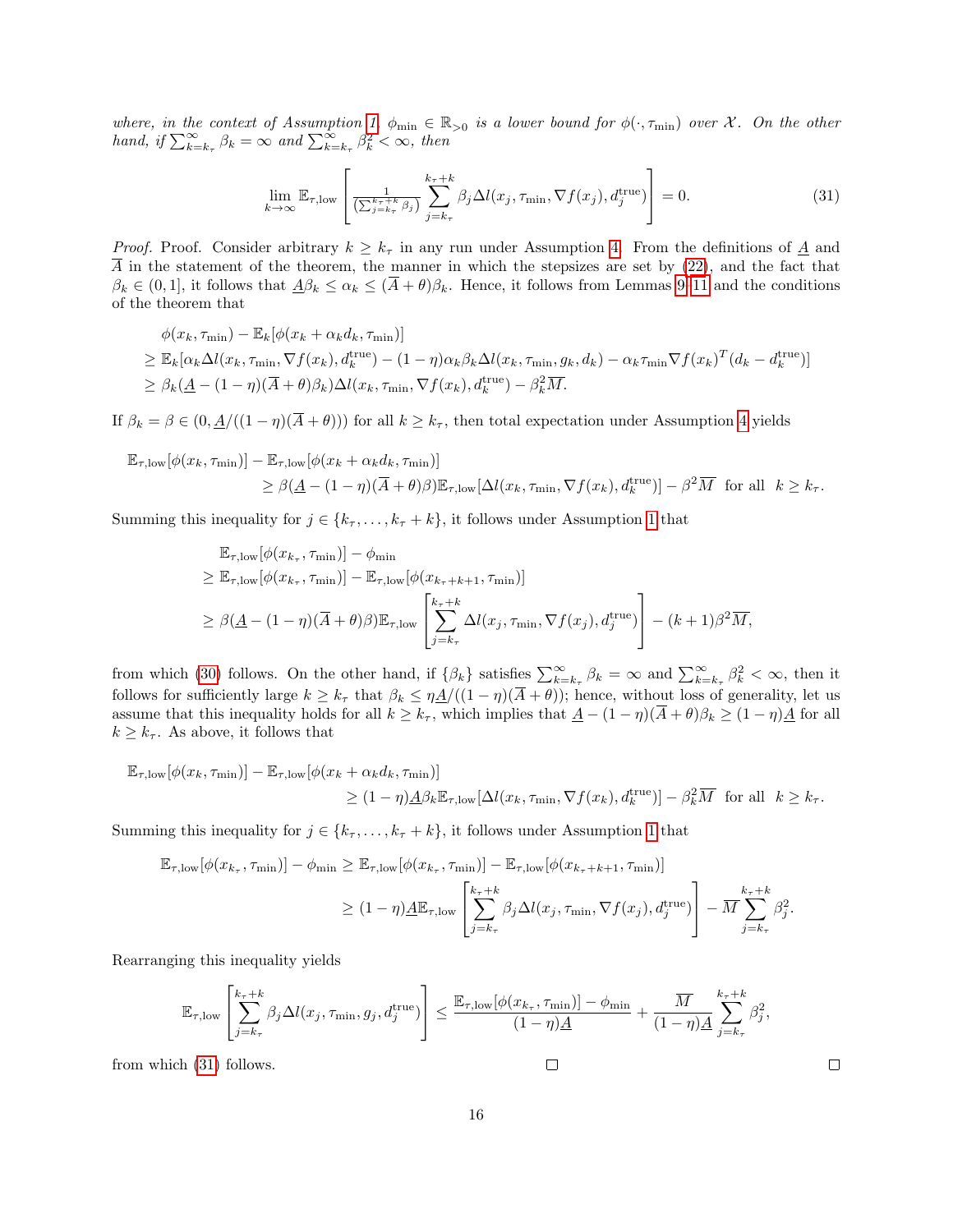We end this subsection with a corollary in which we connect the result of Theorem [2](#page-14-2) to first-order stationarity measures (recall [\(3\)](#page-4-1)). For this corollary, we require the following lemma.

<span id="page-16-1"></span>**Lemma 12.** For all  $k \in \mathbb{N}$ , it holds that  $||u_k^{\text{true}}||_2 \ge \kappa_H^{-1} ||Z_k^T(\nabla f(x_k) + H_k v_k)||_2$ .

*Proof.* Proof. Consider arbitrary  $k \in \mathbb{N}$  in any run. As in the proof of Lemma [4,](#page-10-3)  $Z_k^T H_k Z_k w_k^{\text{true}} =$  $-Z_k^T(\nabla f(x_k) + H_k v_k)$ , meaning with Assumption [3](#page-5-2) that  $||u_k^{\text{true}}||_2 \ge \kappa_H^{-1} ||Z_k^T(\nabla f(x_k) + H_k v_k)||_2$ .  $\overline{\phantom{a}}$ 

<span id="page-16-0"></span>Corollary 1. Under the conditions of Theorem [2,](#page-14-2) the following hold true.

(a) If  $\beta_k = \beta \in (0, \underline{A}/((1 - \eta)(\overline{A} + \theta)))$  for all  $k \geq k_\tau$ , then  $\mathbb{E}_{\tau,\text{low}}$  $\lceil$  $\overline{1}$ 1  $k+1$  $\sum^{k_\tau+k}$  $j = k_\tau$  $\int \|Z_j^T(\nabla f(x_j) + H_j v_k)\|_2^2$  $\kappa_H^2$  $+\frac{\kappa_v \|J_j^T c_j\|_2^2}{\epsilon}$  $\kappa_c$ \]  $\mathsf{I}$  $\leq \frac{\beta M}{\beta M}$  $\frac{\beta \overline{M}}{A-(1-\eta)(\overline{A}+\theta)\beta}+\frac{\mathbb{E}_{\tau, \mathrm{low}}[\phi(x_{k_{\tau}},\tau_{\mathrm{min}})]-\phi_{\mathrm{min}}}{(k+1)\beta(\underline{A}-(1-\eta)(\overline{A}+\theta))}$  $\frac{\mathbb{E}_{\tau,\text{low}}[\phi(x_{k_{\tau}}, \tau_{\text{min}})] - \phi_{\text{min}}}{(k+1)\beta(A-(1-\eta)(\overline{A}+\theta)\beta)} \xrightarrow{k\to\infty} \frac{\beta M}{A-(1-\eta)}$  $\frac{\beta M}{A-(1-\eta)(\overline{A}+\theta)\beta}.$ 

(b) If  $\sum_{k=k_{\tau}}^{\infty} \beta_k = \infty$  and  $\sum_{k=k_{\tau}}^{\infty} \beta_k^2 < \infty$ , then

$$
\lim_{k \to \infty} \mathbb{E}_{\tau, \text{low}} \left[ \frac{1}{\left( \sum_{j=k_{\tau}}^{k_{\tau}+k} \beta_j \right)} \sum_{j=k_{\tau}}^{k_{\tau}+k} \beta_j \left( \frac{\|Z_j^T(\nabla f(x_j) + H_j v_j)\|_2^2}{\kappa_H^2} + \frac{\kappa_v \|J_j^T c_j\|_2^2}{\kappa_c} \right) \right] = 0,
$$

from which it follows that

$$
\liminf_{k \to \infty} \mathbb{E}_{\tau, \text{low}} \left[ \frac{\|Z_k^T(\nabla f(x_k) + H_k v_k)\|_2^2}{\kappa_H^2} + \frac{\kappa_v \|J_k^T c_k\|_2^2}{\kappa_c} \right] = 0.
$$

*Proof.* Proof. For all  $k \in \mathbb{N}$ , it follows under Assumption [4](#page-13-1) that [\(14\)](#page-6-3) holds with  $\nabla f(x_k)$  in place of  $g_k$  and  $u_k^{\text{true}}$  in place of  $u_k$ . The result follows from this fact, Theorem [2,](#page-14-2) and Lemmas [1](#page-10-1) and [12.](#page-16-1)  $\Box$  $\Box$ 

Observe that if the singular values of  $J_k$  are bounded below by  $\sigma_J \in \mathbb{R}_{>0}$  for all  $k \geq k_J$  for some  $k_J \in \mathbb{N}$ , then (as in the proof of Lemma [6\)](#page-12-0) it follows that  $||J_k^T c_k||_2 \ge \sigma_J ||c_k||_2$  for all  $k \ge k_J$ . In this case, the results of Corollary [1](#page-16-0) hold with  $\sigma_J ||c_k||_2$  in place of  $||J_k^T c_k||_2$ . Overall, Corollary 1 offers results for the stochastic setting that parallel the limits [\(24\)](#page-8-3) and [\(26\)](#page-9-1) for the deterministic setting. The only difference is the presence of  $Z_k^T H_k v_k$  in the term involving the reduced gradient  $Z_k^T \nabla f(x_k)$  for all  $k \in \mathbb{N}$ . However, this does not significantly weaken the conclusion. After all, it follows from [\(5\)](#page-4-2) (see also Lemma [1\)](#page-10-1) that  $||v_k||_2 \le \omega ||J_k^T c_k||_2$ for all  $k \in \mathbb{N}$ . Hence, since Corollary [1](#page-16-0) shows that at least a subsequence of  $\{\|\hat{J}_k^T c_k\|_2\}$  tends to vanish in expectation, it follows that  $\{|v_k\|_2\}$  vanishes in expectation along the same subsequence of iterations. This, along with Assumption [3](#page-5-2) and the orthonormality of  $Z_k$ , shows that  $\{\|Z_k^TH_kv_k\|_2\}$  exhibits this same behavior, which means that from the corollary one finds that a subsequence of  $\{||Z_k^T \nabla f(x_k)||_2\}$  vanishes in expectation.

Let us conclude this subsection with a few remarks on how one should interpret its main conclusions. First, one learns from the requirements on  $\{\beta_k\}$  in Lemma [9](#page-13-3) and Theorem [2/](#page-14-2)Corollary [1](#page-16-0) that, rather than employ a prescribed sequence  $\{\beta_k\}$ , one should instead prescribe  $\{\hat{\beta}_j\}_{j=0}^{\infty} \subset (0,1]$  and for each  $k \in \mathbb{N}$  set  $\beta_k$ based on whether or not an adaptive parameter changes its value. In particular, anytime  $k \in \mathbb{N}$  sees either  $\tau_k < \tau_{k-1}, \ \chi_k > \chi_{k-1}, \ \zeta_k < \zeta_{k-1}, \text{ or } \zeta_k < \zeta_{k-1}, \text{ the algorithm should set } \beta_{k+j} \leftarrow \lambda \hat{\beta}_j \text{ for } j = 0, 1, 2, \ldots$ (continuing indefinitely or until  $\hat{k} \in \mathbb{N}$  with  $\hat{k} > k$  sees  $\tau_{\hat{k}} < \tau_{\hat{k}-1}$ ,  $\chi_{\hat{k}} > \chi_{\hat{k}-1}$ ,  $\zeta_{\hat{k}} < \zeta_{\hat{k}-1}$ , or  $\xi_{\hat{k}} < \xi_{\hat{k}-1}$ ), where  $\lambda \in \mathbb{R}_{>0}$  is chosen sufficiently small such that [\(28\)](#page-13-4) holds. Since such a "reset" of  $j \leftarrow 0$  will occur only a finite number of times under event  $E_{\tau,low}$ , one of the desirable results in Theorem [2/](#page-14-2)Corollary [1](#page-16-0) can be attained if  $\{\hat{\beta}_j\}$  is chosen as an appropriate constant or diminishing sequence. Second, let us note that due to the generality of Assumption [4,](#page-13-1) it is possible that for different runs of the algorithm the corresponding terminal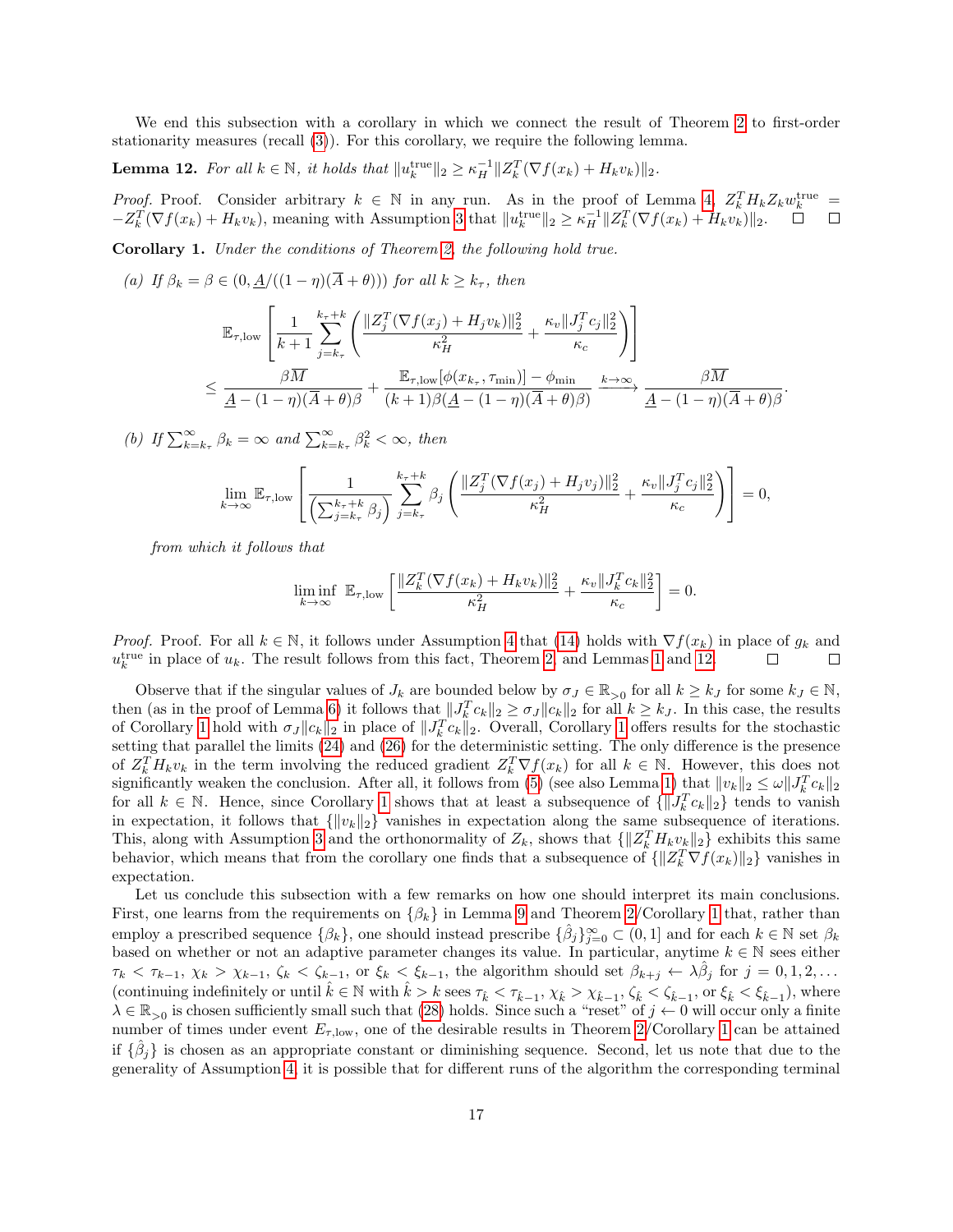merit parameter value, namely,  $\tau_{\min}$ , in Assumption [4](#page-13-1) could become arbitrarily close to zero. (This is in contrast to the conditions of Lemma [8,](#page-12-2) which guarantee a uniform lower bound for the merit parameter over all runs satisfying these conditions.) Hence, while our main conclusions of this subsection hold under looser conditions than those in Lemma [8,](#page-12-2) one should be wary in practice if/when the merit parameter sequence reaches small numerical values.

#### <span id="page-17-0"></span>4.2 Vanishing Merit Parameter

Let us now consider the behavior of the algorithm in settings in which the merit parameter vanishes; in particular, we make Assumption [5](#page-17-1) below.

<span id="page-17-1"></span>**Assumption 5.** In a run of the algorithm, event  $E_{\tau,\text{zero}}$  occurs, i.e.,  $\{\tau_k\}\searrow 0$ . In addition, along the lines of Assumption [2,](#page-5-0) the stochastic gradient sequence  $\{g_k\}$  satisfies  $\mathbb{E}_{k,\tau,\text{zero}}[g_k] = \nabla f(x_k)$  and  $||g_k - \nabla f(x_k)||_2^2 \leq$ M, where  $\mathbb{E}_{k,\tau,\text{zero}}$  denotes expectation with respect to the distribution of  $\iota$  conditioned on the event that  $E_{\tau,\text{zero}}$  occurs and the algorithm has reached  $x_k$  in iteration  $k \in \mathbb{N}$ .

Recalling Theorem [1](#page-8-2) and Lemma [8,](#page-12-2) one may conclude in general that the merit parameter sequence may vanish for one of two reasons: a (sub)sequence of constraint Jacobians tends toward rank deficiency or a (sub)sequence of stochastic gradient estimates diverges. Our assumption here assumes that the latter event does not occur. (In our remarks in Section [4.4,](#page-22-1) we discuss the obstacles that arise in proving convergence guarantees when the merit parameter vanishes and the stochastic gradient estimates diverge.) Given our setting of constrained optimization, it is reasonable and consistent with Theorem [1](#page-8-2) to have convergence toward stationarity with respect to the constraint violation measure as the primary goal in these circumstances.

For the sake of brevity in the rest of this subsection, let us temporarily redefine  $\mathbb{E}_k := \mathbb{E}_{k,\tau,\text{zero}}$ .

Our first result in this subsection is an alternative of Lemma [9.](#page-13-3)

<span id="page-17-2"></span>**Lemma 13.** Under Assumption [5](#page-17-1) and assuming that  $\{\beta_k\}$  is chosen such that [\(28\)](#page-13-4) holds for all  $k \in \mathbb{N}$ , it follows for all  $k \in \mathbb{N}$  that

$$
||c_k||_2 - ||c(x_k + \alpha_k d_k)||_2
$$
  
\n
$$
\geq \alpha_k (1 - (1 - \eta)\beta_k) \Delta l(x_k, \tau_k, g_k, d_k) - \tau_k (f_k - f(x_k + \alpha_k d_k)) - \alpha_k \tau_k (\nabla f(x_k) - g_k)^T d_k.
$$

*Proof.* Proof. Consider arbitrary  $k \in \mathbb{N}$  in any run under Assumption [5.](#page-17-1) As in the proof of Lemma [9,](#page-13-3) from  $(21)$ – $(22)$  and the supposition about  $\{\beta_k\}$ , one finds  $\alpha_k \in (0,1]$ . Hence, with [\(19\)](#page-7-2), one has

$$
\phi(x_k, \tau_k) - \phi(x_k + \alpha_k d_k, \tau_k) \ge -\alpha_k (\tau_k \nabla f(x_k)^T d_k - \|c_k\|_2 + \|c_k + J_k d_k\|_2) - \frac{1}{2} (\tau_k L + \Gamma) \alpha_k^2 \|d_k\|_2^2
$$
  
=  $\alpha_k \Delta l(x_k, \tau_k, g_k, d_k) - \frac{1}{2} (\tau_k L + \Gamma) \alpha_k^2 \|d_k\|_2^2 - \alpha_k \tau_k (\nabla f(x_k) - g_k)^T d_k.$ 

Now following the same arguments as in the proof of Lemma [9,](#page-13-3) it follows that  $-\frac{1}{2}(\tau_k L + \Gamma)\alpha_k^2 ||d_k||_2^2 \ge$  $-(1 - \eta)\alpha_k\beta_k\Delta l(x_k, \tau_k, g_k, d_k)$ , which combined with the above yields the desired conclusion.

Our next result yields a bound on the final term in the conclusion of Lemma [13.](#page-17-2)

**Lemma 14.** For any run under Assumption [5,](#page-17-1) there exists  $\kappa_{\beta} \in \mathbb{R}_{>0}$  such that

$$
\alpha_k \tau_k (\nabla f(x_k) - g_k)^T d_k \leq \beta_k \tau_{k-1} \kappa_\beta
$$
 for all  $k \in \mathbb{N}$ .

*Proof.* Proof. The existence of  $\kappa_d \in \mathbb{R}_{>0}$  such that, in any run under Assumption [5,](#page-17-1) one finds  $||d_k||_2 \leq \kappa_d$  for all  $k \in \mathbb{N}$  follows from Assumption [5,](#page-17-1) the fact that  $||d_k||_2^2 = ||v_k||_2^2 + ||u_k||_2^2$  for all  $k \in \mathbb{N}$ , Lemma [7,](#page-12-1) Lemma [1,](#page-10-1) and Assumption [1.](#page-3-2) Now consider arbitrary  $k \in \mathbb{N}$  in any run under Assumption [5.](#page-17-1) If  $(\nabla f(x_k) - g_k)^T d_k < 0$ , then the desired conclusion follows trivially (for any  $\kappa_{\beta} \in \mathbb{R}_{>0}$ ). Hence, let us proceed under the assumption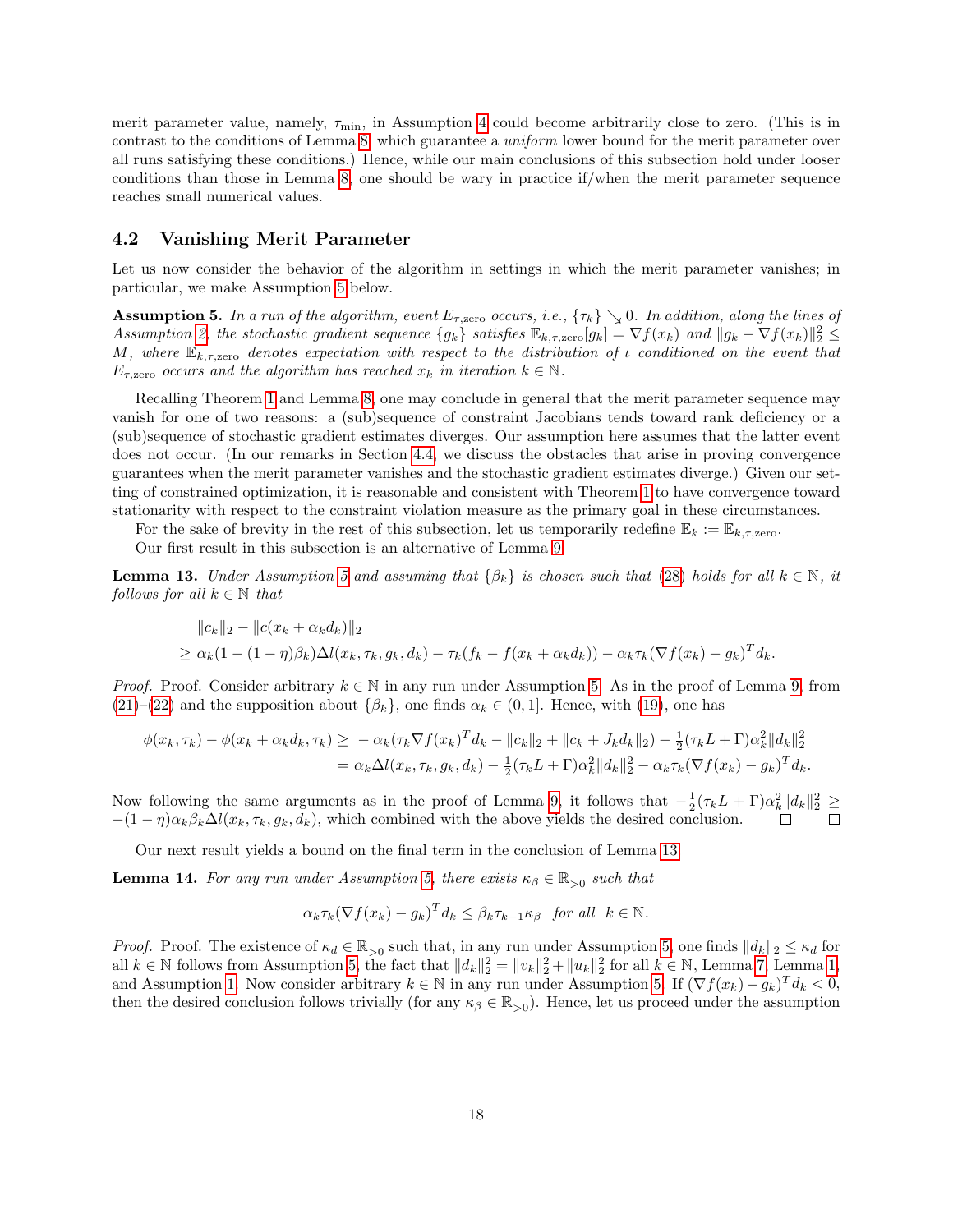that  $(\nabla f(x_k) - g_k)^T d_k \geq 0$ . It follows from [\(22\)](#page-8-1), the facts that  $0 \leq \tau_k \leq \tau_{k-1}$ ,  $\tau_k \leq \tau_{-1}$ ,  $\xi_k \leq \xi_{-1}$ , and  $\beta_k \leq 1$  for all  $k \in \mathbb{N}$ , the Cauchy-Schwarz inequality, and Assumption [5](#page-17-1) that

$$
\alpha_k \tau_k (\nabla f(x_k) - g_k)^T d_k \le \left(\frac{2(1-\eta)\beta_k \xi_k}{\tau_k L + \Gamma} \max\{\tau_k, 1\} + \theta \beta_k^2\right) \tau_k \|\nabla f(x_k) - g_k\|_2 \|d_k\|_2
$$
  

$$
\le \left(\frac{2(1-\eta)\beta_k \xi_{-1}}{\Gamma} \max\{\tau_{-1}, 1\} + \theta \beta_k\right) \tau_{k-1} \sqrt{M} \kappa_d,
$$

from which the desired conclusion follows with  $\kappa_{\beta} := \left(\frac{2(1-\eta)\xi-1}{\Gamma}\max\{\tau-1,1\}+\theta\right)\sqrt{M}\kappa_d$ .  $\Box$  $\Box$ 

Our third result in this subsection offers a formula for a positive lower bound on the stepsize that is applicable at points that are not stationary for the constraint infeasibility measure. For this lemma and its subsequent consequences, we define for arbitrary  $\gamma \in \mathbb{R}_{>0}$  the subset

<span id="page-18-3"></span>
$$
\mathcal{X}_{\gamma} := \{ x \in \mathbb{R}^n : \| J(x)^T c(x) \|_2 \ge \gamma \}. \tag{32}
$$

<span id="page-18-0"></span>**Lemma 15.** There exists  $\underline{\alpha} \in \mathbb{R}_{>0}$  such that  $\alpha_k \geq \underline{\alpha} \beta_k$  for each  $k \in \mathbb{N}$  such that  $||u_k||_2^2 < \chi_k ||v_k||_2^2$ . On the other hand, for each  $\gamma \in \mathbb{R}_{>0}$ , there exists  $\epsilon_{\gamma} \in \mathbb{R}_{>0}$  (proportional to  $\gamma^2$ ) such that

 $x_k \in \mathcal{X}_{\gamma}$  implies  $\alpha_k \ge \min\{\epsilon_{\gamma}\beta_k, \epsilon_{\gamma}\beta_k\tau_k + \theta\beta_k^2\}$  whenever  $||u_k||_2^2 \ge \chi_k ||v_k||_2^2$ .

Proof. Proof. Define  $\mathcal{K}_{\gamma} := \{k \in \mathbb{N} : x_k \in \mathcal{X}_{\gamma}\}\$ . By Lemma [1,](#page-10-1) it follows that  $||v_k||_2 \ge \underline{\omega}||J_k^T c_k||_2^2 \ge \underline{\omega}\gamma^2$  for all  $k \in \mathcal{K}_{\gamma}$ . Consequently, by Lemma [7,](#page-12-1) it follows that

<span id="page-18-2"></span>
$$
||u_k||_2 \le \frac{\kappa_u}{\underline{\omega}\gamma^2} ||v_k||_2 \quad \text{for all} \quad k \in \mathcal{K}_\gamma. \tag{33}
$$

It follows from [\(22\)](#page-8-1) that  $\alpha_k \geq 2(1-\eta)\beta_k \xi_k/(\tau_k L + \Gamma)$  whenever  $||u_k||_2^2 < \chi_k ||v_k||_2^2$ . Otherwise, whenever  $||u_k||_2^2 \geq \chi_k ||v_k||_2^2$ , it follows using the arguments in Lemma [9](#page-13-3) and [\(22\)](#page-8-1) that

$$
\alpha_k = \min \left\{ \frac{2(1-\eta)\beta_k \Delta l(x_k, \tau_k, g_k, d_k)}{(\tau_k L + \Gamma) \|d_k\|_2^2}, \frac{2(1-\eta)\beta_k \xi_k \tau_k}{\tau_k L + \Gamma} + \theta \beta_k^2, 1 \right\},\,
$$

which along with  $(14)$ , Lemma [1,](#page-10-1)  $(2)$ , and  $(33)$  imply that

$$
\alpha_{k} \geq \min \left\{ \frac{2(1-\eta)\beta_{k}\sigma(\|c_{k}\|_{2} - \|c_{k} + J_{k}v_{k}\|_{2})}{(\tau_{k}L + \Gamma)(\|u_{k}\|_{2}^{2} + \|v_{k}\|_{2}^{2})}, \frac{2(1-\eta)\beta_{k}\xi_{k}\tau_{k}}{\tau_{k}L + \Gamma} + \theta\beta_{k}^{2}, 1 \right\}
$$
  
\n
$$
\geq \min \left\{ \frac{2(1-\eta)\beta_{k}\sigma\kappa_{v}\|J_{k}^{T}c_{k}\|^{2}}{(\tau_{k}L + \Gamma)(\frac{\kappa_{u}^{2}}{\omega^{2}\gamma^{4}} + 1)\omega^{2}\|c_{k}\|\|J_{k}^{T}c_{k}\|^{2}}, \frac{2(1-\eta)\beta_{k}\xi_{k}\tau_{k}}{\tau_{k}L + \Gamma} + \theta\beta_{k}^{2}, 1 \right\}
$$
  
\n
$$
\geq \min \left\{ \frac{2(1-\eta)\beta_{k}\sigma\kappa_{v}\underline{\omega}^{2}\gamma^{4}}{(\tau_{k}L + \Gamma)\kappa_{c}\omega^{2}(\kappa_{u}^{2} + \underline{\omega}^{2}\gamma^{4})}, \frac{2(1-\eta)\beta_{k}\xi_{k}\tau_{k}}{\tau_{k}L + \Gamma} + \theta\beta_{k}^{2}, 1 \right\}.
$$

Combining the cases above with Lemma [3](#page-10-0) yields the desired conclusion.

We now prove our main theorem of this subsection, where  $\mathbb{E}_{\tau,\text{zero}}[\cdot] = \mathbb{E}[\cdot]$  Assumption [5](#page-17-1) holds].

<span id="page-18-1"></span>**Theorem 3.** Suppose that Assumption [5](#page-17-1) holds and that  $\beta_k = \beta$  for all  $k \in \mathbb{N}$ , where  $\beta \in (0,1)$  is chosen such that [\(28\)](#page-13-4) holds for all  $k \in \mathbb{N}$ . Then,  $\liminf_{k \to \infty} ||J_k^T c_k||_2 = 0$ .

*Proof.* Proof. To derive a contradiction, suppose that there exists  $k_{\gamma} \in \mathbb{N}$  and  $\gamma \in \mathbb{R}_{>0}$  such that  $x_k \in \mathcal{X}_{\gamma}$ for all  $k \geq k_{\gamma}$ . By Lemmas [13–](#page-17-2)[15,](#page-18-0) [\(2\)](#page-3-3), [\(14\)](#page-6-3), the fact that  $\beta \in (0,1)$ , Lemma [1,](#page-3-2) and Assumption 1, it follows that there exists  $\underline{\epsilon}_{\gamma} \in \mathbb{R}_{>0}$  such that

$$
||c_k||_2 - ||c(x_k + \alpha_k d_k)||_2
$$

 $\Box$ 

 $\Box$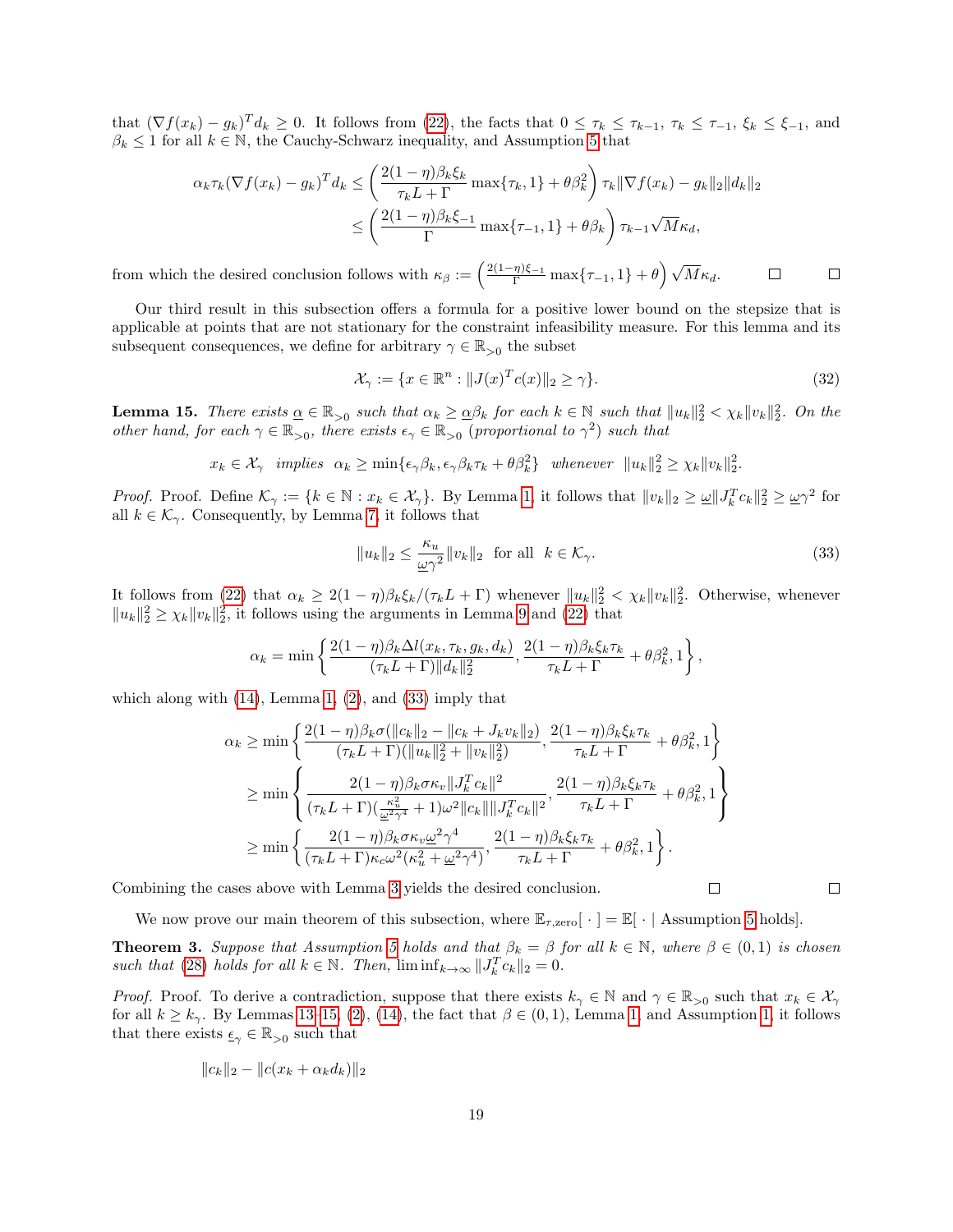$$
\geq \alpha_k (1 - (1 - \eta)\beta) \Delta l(x_k, \tau_k, g_k, d_k) - \tau_k (f_k - f(x_k + \alpha_k d_k)) - \alpha_k \tau_k (\nabla f(x_k) - g_k)^T d_k
$$
  
\n
$$
\geq \underline{\epsilon}_{\gamma} \beta \eta \sigma (\|c_k\|_2 - \|c_k + J_k v_k\|_2) - \tau_{k-1} (f_{\sup} - f_{\inf}) - \beta \tau_{k-1} \kappa_{\beta}
$$
  
\n
$$
\geq \underline{\epsilon}_{\gamma} \beta \eta \sigma \kappa_v \kappa_c^{-1} \|J_k^T c_k\|_2^2 - \tau_{k-1} (f_{\sup} - f_{\inf} + \beta \kappa_{\beta}) \quad \text{for all} \quad k \geq k_{\gamma}.
$$
 (34)

Since  $||J_k^T c_k||_2 \ge \gamma$  for all  $k \ge k_\gamma$  and  $\{\tau_k\} \searrow 0$  under Assumption [5,](#page-17-1) it follows that there exists  $k_\tau \ge k_\gamma$ such that  $\tau_{k-1}(f_{\text{sup}} - f_{\text{inf}} + \beta \kappa_{\beta}) \leq \frac{1}{2} \epsilon_{\gamma} \beta \eta \sigma \kappa_{v} \kappa_{c}^{-1} \|J_{k}^{T} c_{k}\|_{2}^{2}$  for all  $k \geq k_{\tau}$ . Hence, summing [\(34\)](#page-19-1) for  $j \in$  ${k<sub>\tau</sub>,...,k<sub>\tau</sub>+k},$  it follows with [\(2\)](#page-3-3) that

$$
\kappa_c \geq \|c_{k_{\tau}}\|_2 - \|c_{k_{\tau}+k+1}\|_2 \geq \frac{1}{2} \epsilon_{\gamma} \beta \eta \sigma \kappa_v \kappa_c^{-1} \sum_{j=k_{\tau}}^{k_{\tau}+k} \|J_j^T c_j\|_2.
$$

It follows from this fact that  $\{J_k^T c_k\}_{k\geq k_{\tau}} \to 0$ , yielding a contradiction, as desired.

<span id="page-19-1"></span> $\Box$ 

 $\Box$ 

#### <span id="page-19-0"></span>4.3 Constant, Insufficiently Small Merit Parameter

Our goal now is to consider the event that the algorithm generates a merit parameter sequence that eventually remains constant, but at a value that is too large in the sense that the conditions of Assumption [4](#page-13-1) do not hold. Such an event for the algorithm in [\[1\]](#page-29-0) is addressed in Proposition 3.16 in that article, where under a reasonable assumption (paralleling [\(37a\)](#page-20-0), which we discuss later on) it is shown that, in a given run of the algorithm, the probability is zero of the merit parameter settling on too large of a value. The same can be said of our algorithm, as discussed in this subsection. That said, this does not address what might be the total probability, over all runs of the algorithm, of the event that the merit parameter remains too large. We discuss in this section what it means to assume that this total probability is equal to zero, and how such an assumption may be justified in general.

For our purposes in this section, we make some mild simplifications. First, as shown in Lemmas [2](#page-10-2) and [3,](#page-10-0) each of the sequences  $\{\chi_k\}$ ,  $\{\zeta_k\}$ , and  $\{\xi_k\}$  has a nontrivial, uniform bound that holds over any run of the algorithm. Hence, for simplicity, we shall assume that the initial values of these sequences are chosen such that they are constant over  $k \in \mathbb{N}$ . (Our discussions in this subsection can be generalized to situations when this is not the case; the conversation merely becomes more cumbersome, which we have chosen to avoid.) Second, it follows from properties of the deterministic instance of our algorithm (recall Theorem [1\)](#page-8-2) that if a subsequence of  $\{\tau_k^{\text{trial,true}}\}$  converges to zero, then a subsequence of the sequence of minimum singular values of the constraint Jacobians  $\{J_k\}$  vanishes as well. Hence, we shall consider in this subsection events in which there exists  $\tau_{\min}^{\text{trial,true}} \in \mathbb{R}_{>0}$  such that  $\tau_k^{\text{trial,true}} \geq \tau_{\min}^{\text{trial,true}}$  for all  $k \in \mathbb{N}$  in any run of the algorithm. (We will remark on the consequences of this assumption further in Section [4.4.](#page-22-1)) It follows from this and [\(12\)](#page-6-5) that if the cardinality of the set of iteration indices  $\{k \in \mathbb{N} : \tau_k < \tau_{k-1}\}$  ever exceeds

<span id="page-19-2"></span>
$$
\bar{s}(\tau_{\min}^{\text{trial,true}}) := \left\lceil \frac{\log(\tau_{\min}^{\text{trial,true}}/\tau_{-1})}{\log(1 - \epsilon_{\tau})} \right\rceil \in \mathbb{N},\tag{35}
$$

then for all subsequent  $k \in \mathbb{N}$  one has  $\tau_{k-1} \leq \tau_{\min}^{\text{trial,true}} \leq \tau_k^{\text{trial,true}}$ . This property of  $\bar{s}(\tau_{\min}^{\text{trial,true}})$  is relevant in our event of interest for this subsection, which we now define.

**Definition 1.** The event  $E_{\tau,\text{big}}(\tau_{\text{min}}^{\text{trial,true}})$  for some  $\tau_{\text{min}}^{\text{trial,true}} \in \mathbb{R}_{>0}$  occurs in a run if and only if  $\tau_k^{\text{trial,true}} \geq$  $\tau^{\text{trial,true}}_{\min}$  for all  $k \in \mathbb{N}$  and there exists an infinite index set  $\mathcal{K} \subseteq \mathbb{N}$  such that

$$
\tau_k^{\text{trial,true}} < \tau_{k-1} \quad \text{for all} \quad k \in \mathcal{K}.\tag{36}
$$

Considering a given run of our algorithm in which it is presumed that  $\tau_k^{\text{trial,true}} \geq \tau_{\text{min}}^{\text{trial,true}}$  for some  $\tau_{\min}^{\text{trial,true}} \in \mathbb{R}_{>0}$  and for all  $k \in \mathbb{N}$ , one has under a reasonable assumption (specifically, that [\(37a\)](#page-20-0) in the lemma below holds for all  $k \in \mathbb{N}$ ) that the probability is zero that  $E_{\tau,\text{big}}(\tau^{\text{trial,true}}_{\min})$  occurs. We prove this now using the same argument as in the proof of [\[1,](#page-29-0) Proposition 3.16]. For this, we require the following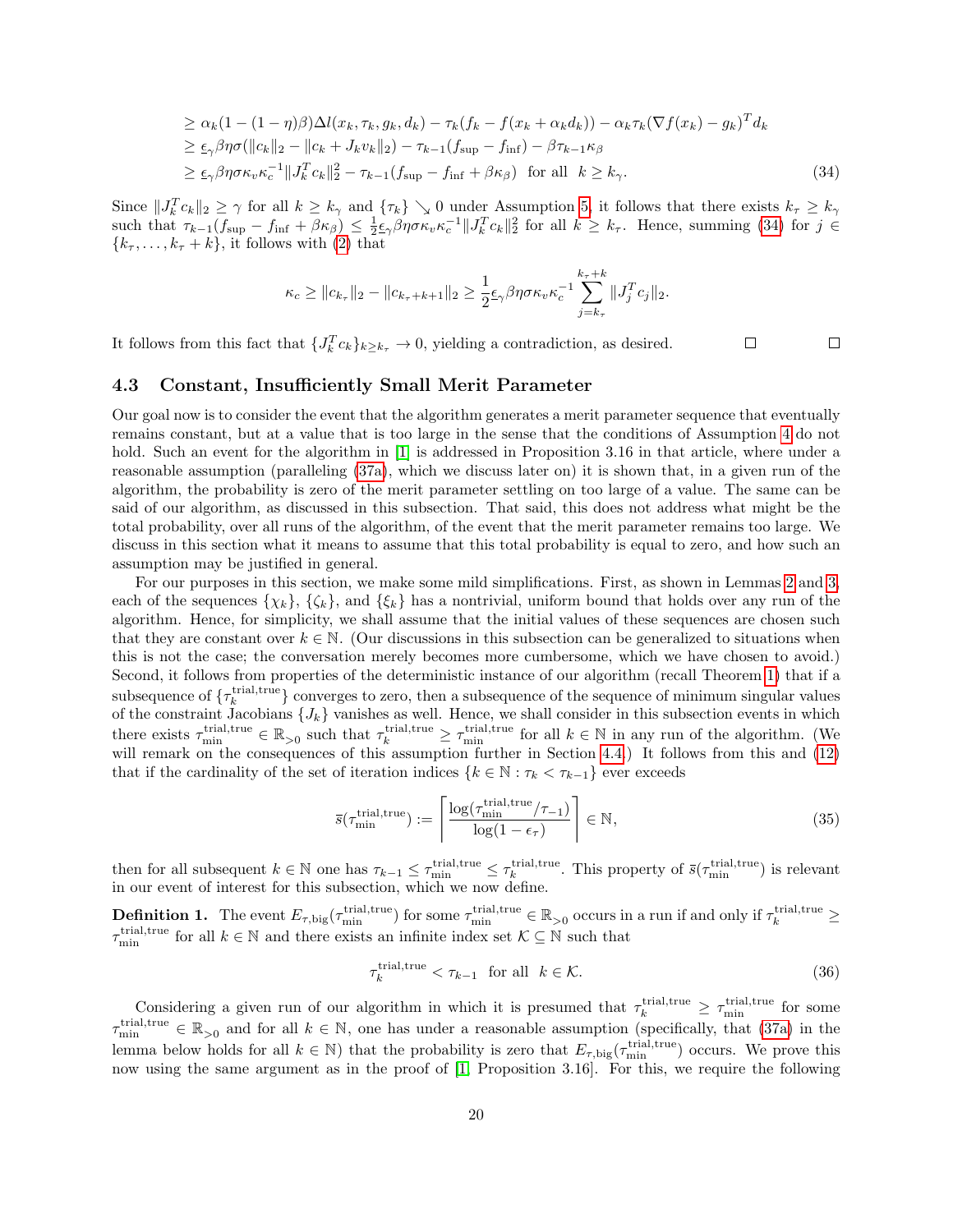lemma, proved here for our setting, which is slightly different than for the algorithm in [\[1\]](#page-29-0) (due to the slightly different formula for setting the merit parameter).

<span id="page-20-3"></span>**Lemma 16.** For any  $k \in \mathbb{N}$  in any run of the algorithm, it follows for any  $p \in (0,1]$  that

$$
\mathbb{P}_k[g_k^T d_k + u_k^T H_k u_k \ge \nabla f(x_k)^T d_k^{\text{true}} + (u_k^{\text{true}})^T H_k u_k^{\text{true}}] \ge p \tag{37a}
$$

<span id="page-20-4"></span><span id="page-20-0"></span>
$$
implies \mathbb{P}_k[\tau_k < \tau_{k-1} | \tau_k^{\text{trial,true}} < \tau_{k-1}] \ge p. \tag{37b}
$$

*Proof.* Proof. Consider any  $k \in \mathbb{N}$  in any run of the algorithm such that  $\tau_k^{\text{trial,true}} < \tau_{k-1} \in \mathbb{R}_{>0}$ . Then, it follows from [\(11\)](#page-6-4) that  $\tau_k^{\text{trial,true}} < \infty$ ,  $\nabla f(x_k)^T d_k^{\text{true}} + (u_k^{\text{true}})^T H_k u_k^{\text{true}} > 0$ , and

$$
\tau_k^{\text{trial,true}} = \frac{(1-\sigma)(\|c_k\|_2 - \|c_k + J_k d_k^{\text{true}}\|_2)}{\nabla f(x_k)^T d_k^{\text{true}} + (u_k^{\text{true}})^T H_k u_k^{\text{true}}} < \tau_{k-1},
$$

from which it follows that

<span id="page-20-1"></span>
$$
(1 - \sigma)(\|c_k\|_2 - \|c_k + J_k d_k^{\text{true}}\|_2) < (\nabla f(x_k)^T d_k^{\text{true}} + (u_k^{\text{true}})^T H_k u_k^{\text{true}})\tau_{k-1}.\tag{38}
$$

If, in addition, a realization of  $g_k$  yields

<span id="page-20-2"></span>
$$
g_k^T d_k + u_k^T H_k u_k \ge \nabla f(x_k)^T d_k^{\text{true}} + (u_k^{\text{true}})^T H_k u_k^{\text{true}},\tag{39}
$$

then it follows from [\(38\)](#page-20-1) and the fact that  $J_k d_k^{\text{true}} = J_k d_k$  that

$$
(1 - \sigma)(\|c_k\|_2 - \|c_k + J_k d_k\|_2) < (g_k^T d_k + u_k^T H_k u_k)\tau_{k-1}.
$$

It follows from this inequality and Lemma [1](#page-10-1) that  $g_k^T d_k + u_k^T H_k u_k > 0$ , and with [\(12\)](#page-6-5) it holds that

$$
\tau_k \leq \tau_k^{\text{trial}} = \frac{(1-\sigma)(\|c_k\|_2 - \|c_k + J_k d_k\|_2)}{g_k^T d_k + u_k^T H_k u_k} < \tau_{k-1}.
$$

Hence, conditioned on the event that  $\tau_k^{\text{trial,true}} < \tau_{k-1}$ , one finds that [\(39\)](#page-20-2) implies that  $\tau_k < \tau_{k-1}$ . Therefore, under the conditions of the lemma and the fact that, conditioned on the events leading up to iteration number k one has that both  $\tau_k^{\text{trial,true}}$  and  $\tau_{k-1}$  are deterministic, it follows that

$$
\mathbb{P}_k[\tau_k < \tau_{k-1} | \tau_k^{\text{trial,true}} < \tau_{k-1}]
$$
\n
$$
\geq \mathbb{P}_k[g_k^T d_k + u_k^T H_k u_k > \nabla f(x_k)^T d_k^{\text{true}} + (u_k^{\text{true}})^T H_k u_k^{\text{true}} | \tau_k^{\text{trial,true}} < \tau_{k-1}]
$$
\n
$$
= \mathbb{P}_k[g_k^T d_k + u_k^T H_k u_k > \nabla f(x_k)^T d_k^{\text{true}} + (u_k^{\text{true}})^T H_k u_k^{\text{true}}] \geq p,
$$

 $\Box$ 

 $\Box$ 

as desired.

We can now prove the following result for our algorithm. (We remark that [\[1\]](#page-29-0) also discusses an illustrative example in which [\(37a\)](#page-20-0) holds for all  $k \in \mathbb{N}$ ; see Example 3.17 in that article.)

**Proposition 1.** If, in a given run of our algorithm, there exist  $\tau_{\min}^{\text{trial,true}} \in \mathbb{R}_{>0}$  and  $p \in (0,1]$  such that  $\tau_k^{\text{trial,true}} \geq \tau_{\text{min}}^{\text{trial,true}}$  and [\(37a\)](#page-20-0) hold for all  $k \in \mathbb{N}$ , then the probability is zero that the event  $E_{\tau,\text{big}}(\tau_{\text{min}}^{\text{trial,true}})$ occurs in the run.

Proof. Proof. Under the conditions of the proposition, the conclusion follows from Lemma [16](#page-20-3) using the same argument as in the proof of [\[1,](#page-29-0) Proposition 3.16].  $\Box$  $\Box$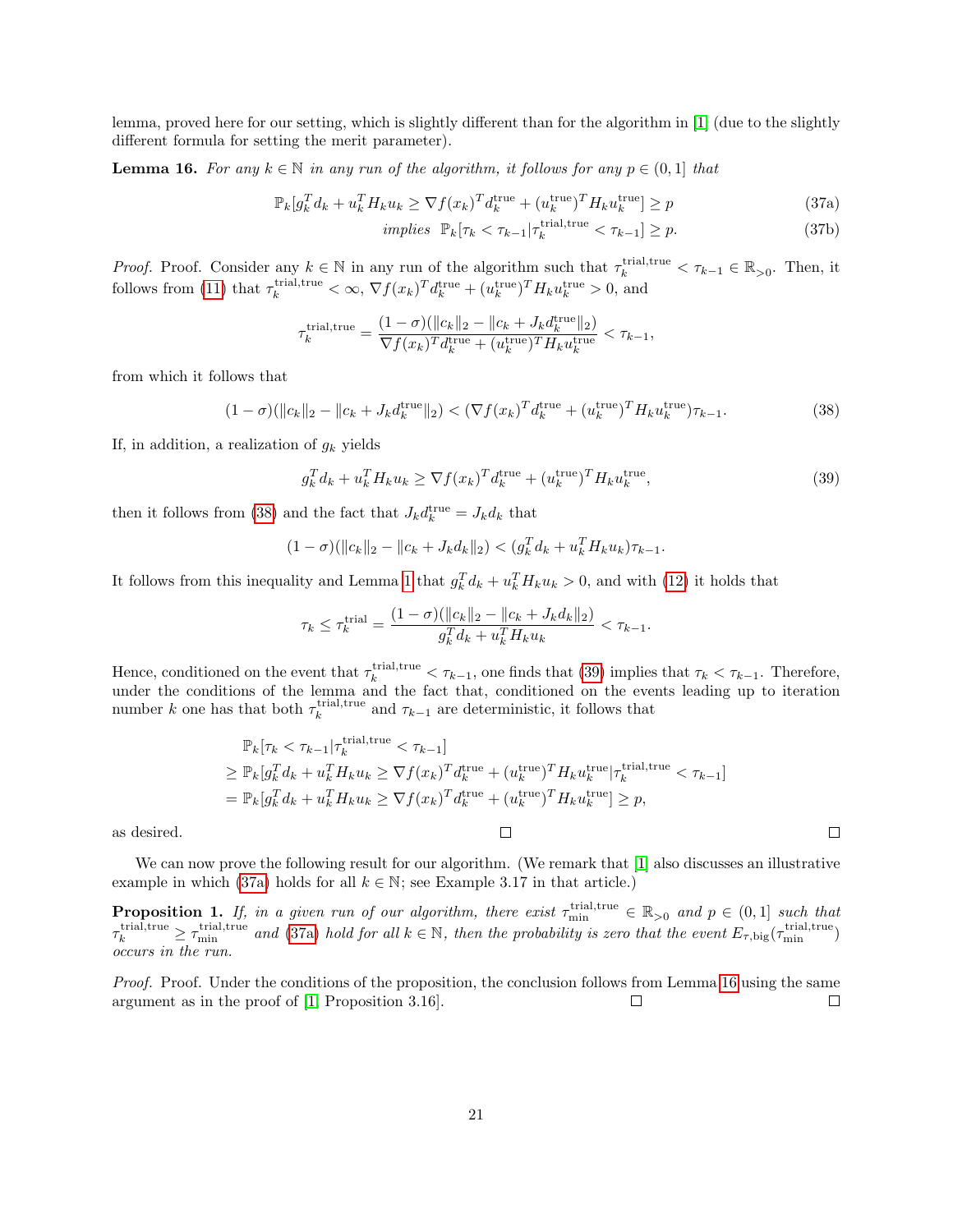The analysis above shows that if  $\{\tau_k^{\text{trial,true}}\}$  is bounded below uniformly by a positive real number, then the probability is zero that  $E_{\tau,\text{big}}(\tau^{\text{trial,true}}_{\min})$  occurs in a given run. From this property, it follows under this condition that the probability is zero that  $E_{\tau,\text{big}}(\tau_{\text{min}}^{\text{trial,true}})$  occurs in a countable number of runs. However, this analysis does not address what may be the total probability, over all possible runs of the algorithm, that  $E_{\tau,\text{big}}(\tau^{\text{trial,true}}_{\text{min}})$  may occur. Determining this total probability would require careful consideration of the distributions of the stochastic gradient estimates at each possible iterate that go beyond our scope. To assume that the total probability of this event is zero amounts to making the following assumption, for which we define the (random) index sets

$$
\mathcal{K}_{\tau}^{\text{should}} := \{ k \in \mathbb{N} : \tau_k^{\text{trial,true}} < \tau_{k-1} \}
$$
  
and 
$$
\mathcal{K}_{\tau}^{\text{actual}} := \{ k \in \mathbb{N} : \tau_k^{\text{trial,true}} < \tau_{k-1} \text{ and } \tau_k < \tau_{k-1} \} \subseteq \mathcal{K}_{\tau}^{\text{should}}.
$$

<span id="page-21-0"></span>**Assumption 6.** Given  $\tau_{\min}^{\text{trial, true}} \in \mathbb{R}_{>0}$  and  $\bar{s} := \bar{s}(\tau_{\min}^{\text{trial, true}})$  defined in [\(35\)](#page-19-2), one has that

$$
\lim_{s \to \infty} \mathbb{P}\left[ \left( |\mathcal{K}_{\tau}^{should}| \ge s \right) \wedge \left( |\mathcal{K}_{\tau}^{actual}| < \bar{s} \right) \right] = 0. \tag{40}
$$

(Here, as earlier in the paper,  $\mathbb{P}[\cdot]$  denotes total probability over all runs of the algorithm.)

Let us now present an argument as to how Assumption [6](#page-21-0) may be justified. The index set  $\mathcal{K}_{\tau}^{\rm should}$  denotes iterations in which computing a search direction with the true gradient of the objective would lead to a merit parameter decrease, whereas the subset  $\mathcal{K}_{\tau}^{\text{actual}}$  denotes such iterations in which computing a search direction with the stochastic gradient does indeed lead to a merit parameter decrease. Put another way, the former set represents iterations in which the algorithm should decrease the merit parameter, whereas the latter set represents iterations in which it should *and actually does* decrease it. Assumption [6](#page-21-0) essentially states that as  $s \to \infty$ , the probability vanishes that the algorithm encounters  $s \geq \overline{s}$  iterations in which the merit parameter should be decreased, yet it is actually decreased fewer than  $\bar{s}$  times. This assumption may be seen as strong since it makes this statement in terms of total probability over all runs of the algorithm, rather than with respect to the state of the algorithm in a given run. To argue how such an assumption may be justified, let us use the following consequence of Chernoff's bound for a specific example.

<span id="page-21-1"></span>**Proposition 2.** Given  $s \in \mathbb{N}$ , suppose that  $\{Z_j\}_{j=0}^s$  is a sequence of independent Bernoulli random variables with  $sp = \sum_{j=0}^{s} \mathbb{P}_{Z_j} [Z_j = 1]$  for some  $p \in (0, 1]$ . Then, for any  $\overline{s} \in \mathbb{N}$  with  $\overline{s} \le sp$ ,

$$
\mathbb{P}_{Z_0,\ldots,Z_s} \left[ \sum_{j=0}^s Z_j \le \bar{s} \right] \le \exp\left(\frac{-(sp-\bar{s})^2}{2sp}\right). \tag{41}
$$

*Proof.* Proof. By the multiplicative Chernoff bound with factor  $\delta = (sp - \bar{s})/(sp) \in [0, 1]$ , it follows that

$$
\mathbb{P}_{Z_0,\ldots,Z_s} \left[ \sum_{j=0}^s Z_j \le \bar{s} \right] = \mathbb{P}_{Z_0,\ldots,Z_s} \left[ \sum_{j=0}^s Z_j \le (1-\delta)sp \right] \le \exp\left(\frac{-\delta^2 sp}{2}\right) = \exp\left(\frac{-(sp-\bar{s})^2}{2sp}\right),
$$
  
is the desired conclusion.

which is the desired conclusion.

For casting Lemma [2](#page-21-1) in our context, let  $\{Z_j\}_{j=0}^s$  be a sequence where, for all  $j \in [s]$ , one has  $\mathbb{P}_{Z_j}[Z_j = 1]$ equal to the probability that the merit parameter is *actually* decreased in the jth iteration in which it *should* be decreased; in other words,  $Z_j = 1$  if and only if  $\tau_k < \tau_{k-1}$ , where  $k \in \mathbb{N}$  corresponds to the *j*th iteration in which  $\tau_k^{\text{trial,true}} < \tau_{k-1}$ . Lemma [2](#page-21-1) shows that if these random variables exhibit the behavior of independent Bernoulli random variables, then if the probability of a successful decrease on a decrease opportunity is bounded below by a positive number (i.e.,  $\mathbb{P}[\tau_k < \tau_{k-1} | \tau_k^{\text{trial,true}} < \tau_{k-1}] \geq p$ , a total probability extension of [\(37b\)](#page-20-4)), then one finds that if the number of decrease opportunities s is large enough such that  $sp \geq \overline{s}$ , then the probability that the number of actual decreases stays below  $\bar{s}$  vanishes exponentially as  $s \to \infty$ . The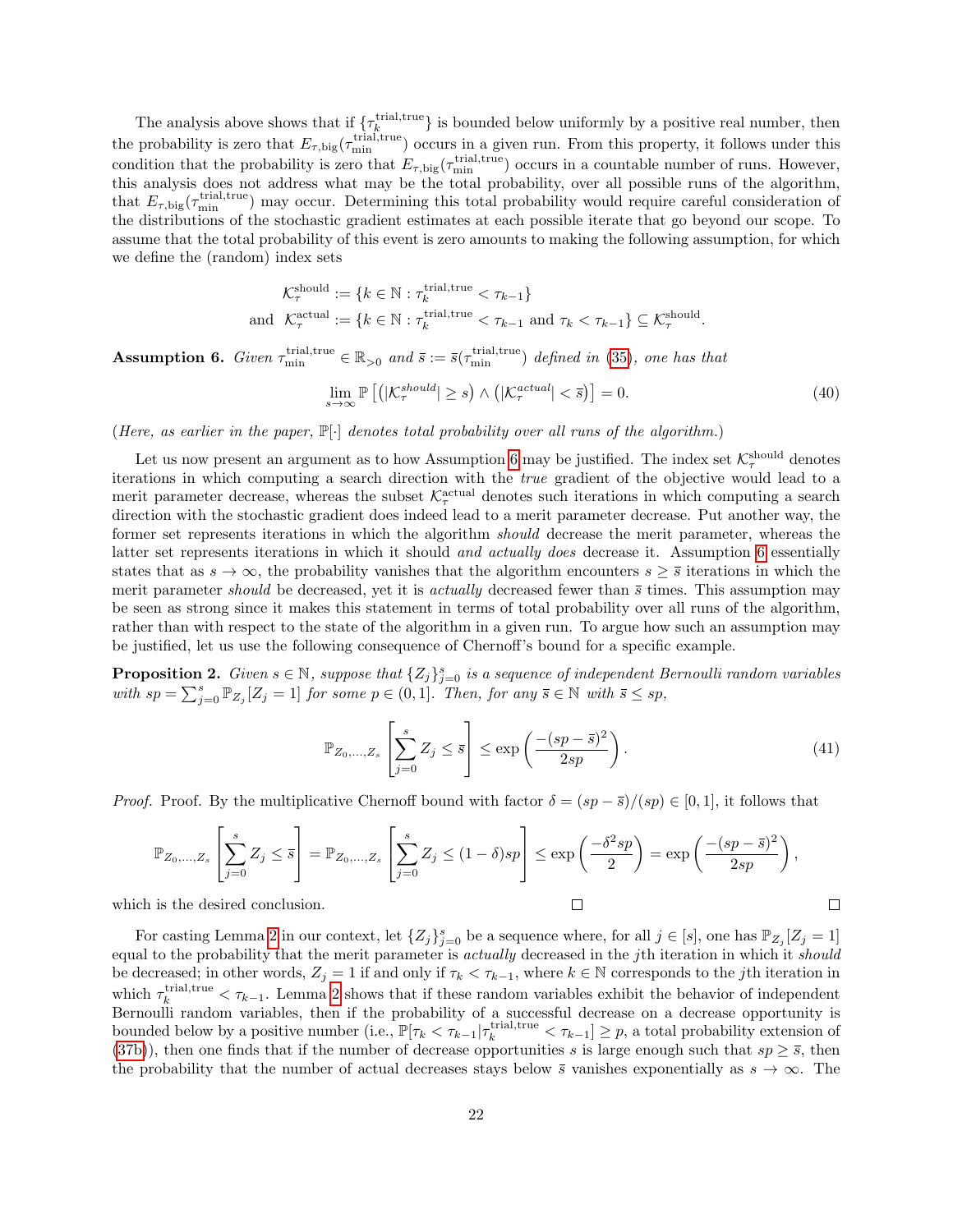challenge of employing this result to the actual behavior of our algorithm is that the elements of  $\{Z_j\}_{j=0}^s$ defined in this manner are not independent, since in each run the probability of a merit parameter decrease in each subsequent iteration depends on whether each given decrease opportunity is successful.

Overall, while our analysis here has not provided a priori assumptions about the distributions of the stochastic gradients that guarantee that  $E_{\tau,\text{big}}(\tau_{\text{min}}^{\text{trial,true}})$  for a given  $\tau_{\text{min}}^{\text{trial,true}} \in \mathbb{R}_{>0}$  occurs with probability zero—which, in general, may not be possible due to the stochastic nature of our algorithm and our loose assumptions about the nonlinear and potentially nonconvex problem [\(1\)](#page-3-0)—we have shown that in a given run of the algorithm such an event occurs with probability zero, and discussed what it may mean to assume that the total probability of the event is zero.

#### <span id="page-22-1"></span>4.4 Complementary Events

Our analyses in Sections [4.1,](#page-13-0) [4.2,](#page-17-0) and [4.3](#page-19-0) do not cover all possible events. Ignoring events in which the stochastic gradients are biased and/or have unbounded variance, the events that complement  $E_{\tau, \text{low}}$ ,  $E_{\tau, \text{zero}}$ and  $E_{\tau,\text{big}}$  are the following:

- $E_{\tau,\text{zero, bad}}$ :  $\{\tau_k\}\searrow 0$  and for all  $M \in \mathbb{R}_{>0}$  there exists  $k \in \mathbb{N}$  such that  $||g_k \nabla f(x_k)||_2^2 > M$ ;
- $E_{\tau,\text{big, bad}}$ :  $\{\tau_k^{\text{trial,true}}\}\searrow 0$  and there exists  $\tau_{\text{big}} \in \mathbb{R}_{>0}$  such that  $\tau_k = \tau_{\text{big}}$  for all  $k \in \mathbb{N}$ .

The event  $E_{\tau,\text{zero, bad}}$  represents cases in which the merit parameter vanishes while the stochastic gradient estimates do not remain in a bounded set. The difficulty of proving a guarantee for this setting can be seen as follows. If the merit parameter vanishes, then this is an indication that less emphasis should be placed on the objective over the course of the optimization process, which may indicate that the constraints are infeasible or degenerate. However, if a subsequence of stochastic gradient estimates diverges at the same time, then each large (in norm) stochastic gradient estimate may suggest that a significant amount of progress can be made in reducing the objective function, despite the merit parameter having reached a small value (since it is vanishing). This disrupts the balance that the merit parameter attempts to negotiate between the objective and the constraint violation terms in the merit function. Our analysis of the event  $E_{\tau,\text{zero}}$  in Section [4.2](#page-17-0) shows that if the stochastic gradient estimates remain bounded, then the algorithm can effectively transition to solving the deterministic problem of minimizing constraint violation. However, it remains an open question whether it is possible to obtain a similar guarantee if/when a subsequence of stochastic gradient estimates diverges. Ultimately, one can argue that scenarios of unbounded noise, such as described here, might only be of theoretical interest rather than real, practical interest. For instance, if f is defined by a (large) finite sum of component functions whose gradients (evaluated at points in a set containing the iterates) are always contained in a ball of uniform radius about the gradient of  $f$ —a common scenario in practice—then  $E_{\tau,\text{zero,bad}}$ cannot occur.

Now consider the event  $E_{\tau,\text{big,bad}}$ . We have shown in Section [4.3](#page-19-0) that if  $\{\tau_k^{\text{trial,true}}\}$  is bounded below by  $\tau_{\min}^{\text{trial,true}} \in \mathbb{R}_{>0}$ , Assumption [6](#page-21-0) holds, and the sequences  $\{\chi_k\}$ ,  $\{\zeta_k\}$ , and  $\{\xi_k\}$  are constant, then  $E_{\tau,\text{big}}$ occurs with probability zero. However, this does not account for the fact that over different realizations of the algorithm the lower bound for  $\{\tau_k^{\text{trial,true}}\}$  may be arbitrarily small. Nonetheless, we contend that  $E_{\tau,\text{big, bad}}$  can be ignored for practical purposes since the adverse effect that it may have on the algorithm is observable. In particular, if the merit parameter remains fixed at a value that is too large, then the worst that may occur is that  $\{\|J_k^T c_k\|_2\}$  does not vanish. A practical implementation of the algorithm would monitor this quantity in any case (since, by Corollary [1,](#page-16-0) even in  $E_{\tau, \text{low}}$  one only knows that the limit inferior of the expectation of  $\{\Vert J_k^T c_k \Vert_2\}$  vanishes) and reduce the merit parameter if progress toward reducing constraint violation is inadequate. Hence,  $E_{\tau,\text{big,bad}}$  (and  $E_{\tau,\text{big}}$  for that matter) is an event that at most suggests practical measures of the algorithm that should be employed for  $E_{\tau, \text{low}}$  in any case.

#### <span id="page-22-0"></span>5 Numerical Experiments

The goal of our numerical experiments is to compare the empirical performance of our proposed stochastic SQP method (Algorithm [1\)](#page-9-0) against some alternative approaches on problems from a couple of test set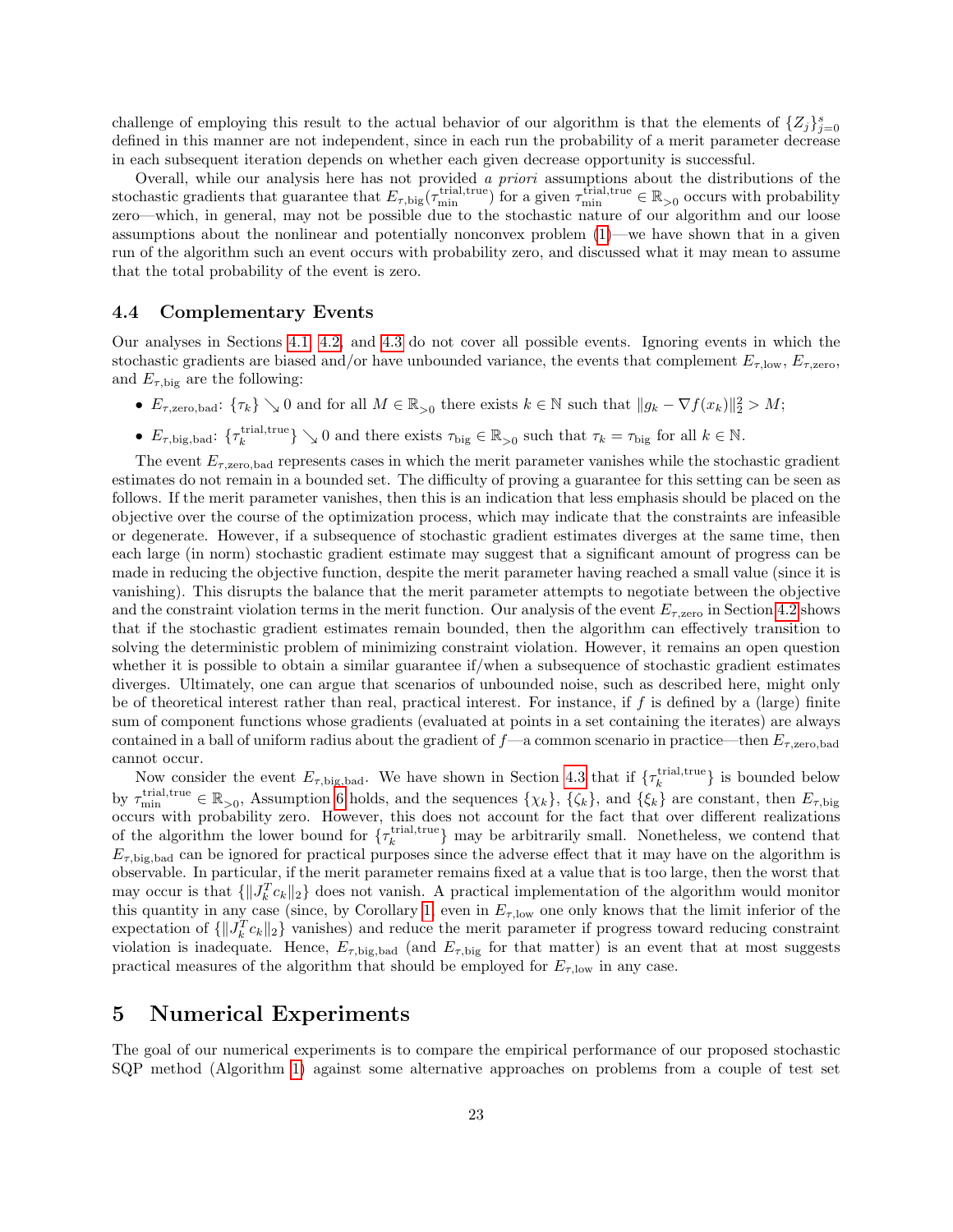collections. We implemented our algorithm in Matlab. Our code is publicly available.<sup>[1](#page-23-0)</sup> We first consider equality constrained problems from the CUTEst collection [\[7\]](#page-29-12), then consider two types of constrained logistic regression problems with datasets from the LIBSVM collection [\[3\]](#page-29-13). We compare the performance of our method versus a stochastic subgradient algorithm employed to minimize the exact penalty function [\(10\)](#page-5-1) and, in one set of our logistic regression experiments where it is applicable, versus a stochastic projected gradient method. These algorithms were chosen since, like our method, they operate in the highly stochastic regime. We do not compare against the aforementioned method from [\[14\]](#page-29-2) since, as previously mentioned, that approach may refine stochastic gradient estimates during each iteration as needed by a line search. Hence, that method offers different types of convergence guarantees and is not applicable in our regime of interest.

In all of our experiments, results are given in terms of feasibility and stationarity errors at the best iterate, which is determined as follows. If, for a given problem instance, an algorithm produced an iterate that was sufficiently feasible in the sense that  $||c_k||_{\infty} \leq 10^{-6} \max\{1, ||c_0||_{\infty}\}\)$  for some  $k \in \mathbb{N}$ , then, with the largest  $k \in \mathbb{N}$  satisfying this condition, the feasibility error was reported as  $||c_k||_{\infty}$  and the stationarity error was reported as  $\|\nabla f(x_k) + J_k^T y_k\|_{\infty}$ , where  $y_k$  was computed as a least-squares multiplier using the true gradient  $\nabla f(x_k)$  and  $J_k$ . (The multiplier  $y_k$  and corresponding stationarity error are not needed by our algorithm; they are computed merely so that we could record the error for our experimental results.) If, for a given problem instance, an algorithm did not produce a sufficiently feasible iterate, then the feasibility and stationarity errors were computed in the same manner at the least infeasible iterate (with respect to the measure of infeasibility  $\|\cdot\|_{\infty}$ ).

#### 5.1 Implementation Details

For all methods, Lipschitz constant estimates for the objective gradient and constraint Jacobian—playing the roles of L and Γ, respectively—were computed using differences of gradients near the initial point. Once these values were computed, they were kept constant for all subsequent iterations. This procedure was performed in such a way that, for each problem instance, all algorithms used the same values for these estimates.

As mentioned in Section [3,](#page-4-0) there are various extensions of our stepsize selection scheme with which one can prove, with appropriate modifications to our analysis, comparable convergence guarantees as are offered by our algorithm. We included one such extension in our software implementation for our experiments. In particular, in addition to  $\alpha_k^{\text{surf}}$  in [\(21\)](#page-7-3), one can directly consider the upper bound in [\(19\)](#page-7-2) with the gradient  $\nabla f(x_k)$  replaced by its estimate  $g_k$ , i.e.,

$$
\alpha \tau_k g_k^T d_k + |1 - \alpha| \|c_k\|_2 - \|c_k\|_2 + \alpha \|c_k + J_k d_k\|_2 + \frac{1}{2} (\tau_k L + \Gamma) \alpha^2 \|d_k\|_2^2
$$
  
=  $-\alpha \Delta l(x_k, \tau_k, g_k, d_k) + |1 - \alpha| \|c_k\|_2 - (1 - \alpha) \|c_k\|_2 + \frac{1}{2} (\tau_k L + \Gamma) \alpha^2 \|d_k\|_2^2,$ 

and consider the stepsize that minimizes this as a function of  $\alpha$  (with scale factor  $\beta_k$ ), namely,

$$
\alpha_k^{\min} := \max \left\{ \min \left\{ \frac{\beta_k \Delta l(x_k, \tau_k, g_k, d_k)}{(\tau_k L + \Gamma) \|d_k\|_2^2}, 1 \right\}, \frac{\beta_k \Delta l(x_k, \tau_k, g_k, d_k) - 2 \|c_k\|_2}{(\tau_k L + \Gamma) \|d_k\|_2^2} \right\}.
$$
(42)

(Such a value is used in [\[1\]](#page-29-0).) The algorithm can then set a trial stepsize as any satisfying

<span id="page-23-1"></span>
$$
\alpha_k^{\text{trial}} \in [\min\{\alpha_k^{\text{suffix}}, \alpha_k^{\text{min}}\}, \max\{\alpha_k^{\text{suffix}}, \alpha_k^{\text{min}}\}]
$$
\n(43)

and set  $\alpha_k$  as the projection of this value, rather than  $\alpha_k^{\text{surf}}$ , for all  $k \in \mathbb{N}$ . (The projection interval in [\(22\)](#page-8-1) should be modified, specifically with each instance of  $2(1 - \eta)$  replaced by  $\min\{2(1 - \eta), 1\}$ , to account for the fact that the lower value in [\(43\)](#page-23-1) may be smaller than  $\alpha_k^{\text{surf}}$ . A similar modification is needed in the analysis, specifically in the requirements for  $\{\beta_k\}$  in Lemma [9.](#page-13-3))

One can also consider rules that allow even larger stepsizes to be taken. For example, rather than consider the upper bound offered by the last expression in [\(19\)](#page-7-2), one can consider any stepsize that ensures that the

<span id="page-23-0"></span><sup>1</sup><https://github.com/frankecurtis/StochasticSQP>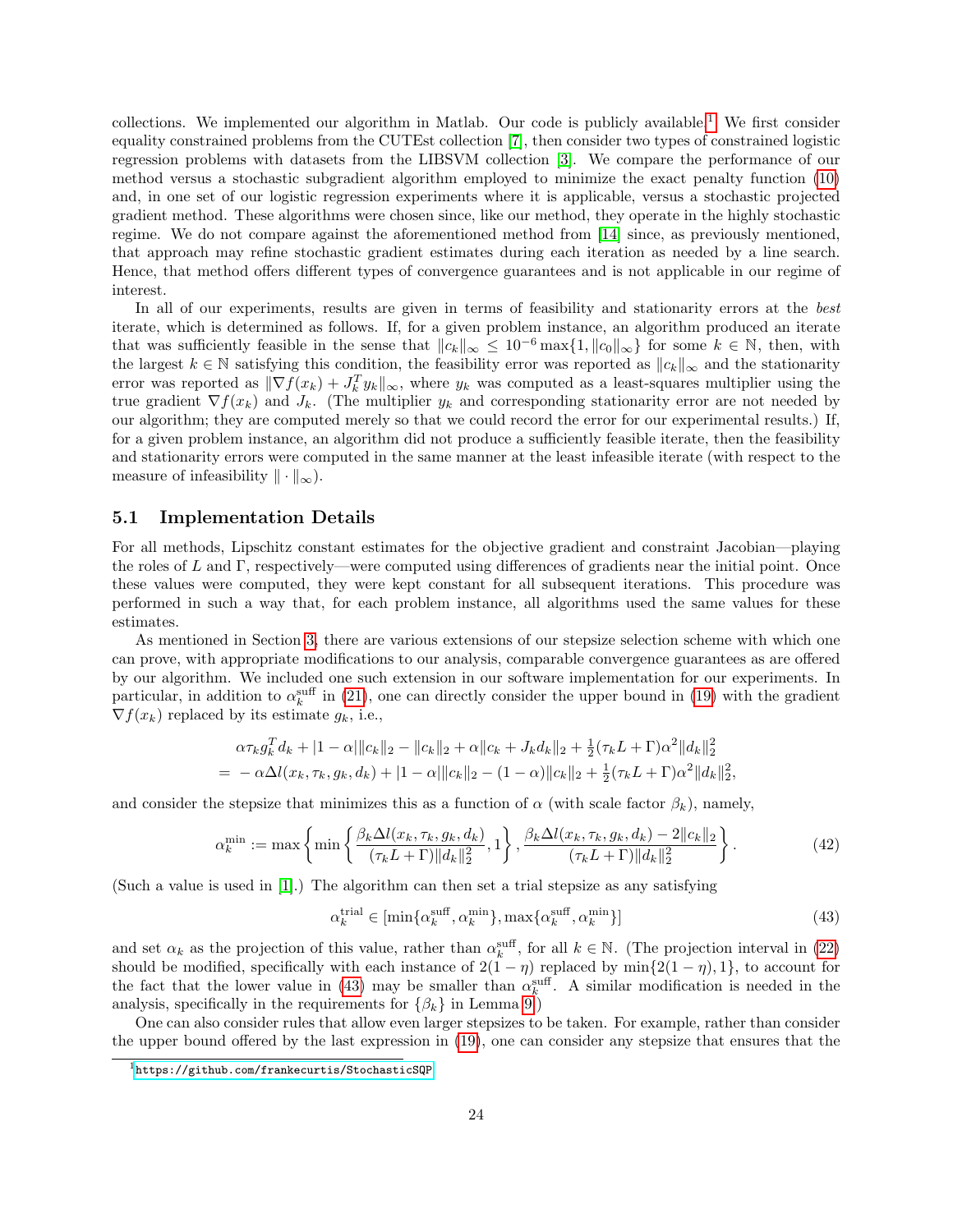penultimate expression in [\(19\)](#page-7-2) is less than or equal to the right-hand side of [\(20\)](#page-7-1) with  $\nabla f(x_k)$  replaced by  $g_k$ . Such a value can be found with a one-dimensional search over  $\alpha$  with negligible computational cost. Our analysis can be extended to account for this option as well. However, for our experimental purposes here, we do not consider such an approach.

For our stochastic SQP method, we set  $H_k \leftarrow I$  and  $\alpha_k^{\text{trial}} \leftarrow \max\{\alpha_k^{\text{suffix}}, \alpha_k^{\text{min}}\}$  for all  $k \in \mathbb{N}$ . Other parameters were set as  $\tau_{-1} \leftarrow 1, \, \chi_{-1} \leftarrow 10^{-3}, \, \zeta_{-1} \leftarrow 10^3, \, \xi_{-1} \leftarrow 1, \, \omega \leftarrow 10^2, \, \epsilon_v \leftarrow 1, \, \sigma \leftarrow 1/2, \, \epsilon_\tau \leftarrow 10^{-2},$  $\epsilon_{\chi} \leftarrow 10^{-2}, \epsilon_{\zeta} \leftarrow 10^{-2}, \epsilon_{\xi} \leftarrow 10^{-2}, \eta \leftarrow 1/2$ , and  $\theta \leftarrow 10^{4}$ . For the stochastic subgradient method, the merit parameter value and stepsize were tuned for each problem instance, and for the stochastic projected gradient method, the stepsize was tuned for each problem instance; details are given in the following subsections. In all experiments, both the stochastic subgradient and stochastic projected gradient method were given many more iterations to find each of their best iterates for a problem instance; this is reasonable since the search direction computation for our method is more expensive than for the other methods. Again, further details are given below.

#### <span id="page-24-0"></span>5.2 CUTEst problems

In our first set of experiments, we consider equality constrained problems from the CUTEst collection. Specifically, of the 136 such problems in the collection, we selected those for which  $(i)$  f is not a constant function, and (ii)  $n+m+1 \leq 1000$ . This selection resulted in a set of 67 problems. In order to consider the context in which the LICQ does not hold, for each problem we duplicated the last constraint. (This does not affect the feasible region nor the set of stationary points, but ensures that the problem instances are degenerate.) Each problem comes with an initial point, which we used in our experiments. To make each problem stochastic, we added noise to each gradient computation. Specifically, for each run of an algorithm, we fixed a noise level as  $\epsilon_N \in \{10^{-8}, 10^{-4}, 10^{-2}, 10^{-1}\}$ , and in each iteration set the stochastic gradient estimate as  $g_k \leftarrow \mathcal{N}(\nabla f(x_k), \epsilon_N I)$ . For each problem and noise level, we ran 10 instances with different random seeds. This led to a total of 670 runs of each algorithm for each noise level.

We set a budget of 1000 iterations for our stochastic SQP algorithm and a more generous budget of 10000 iterations for the stochastic subgradient method. We followed the same strategy as in [\[1\]](#page-29-0) to tune the merit parameter  $\tau$  for the stochastic subgradient method, but also tuned the stepsizes through the sequence  $\{\beta_k\}$ . Specifically, for each problem instance, we ran the stochastic subgradient method for 11 different values of τ and 4 different values of β, namely,  $τ ∈ {10<sup>-10</sup>, 10<sup>-9</sup>, ..., 10<sup>0</sup>}$  and  $β ∈ {10<sup>-3</sup>, 10<sup>-2</sup>, 10<sup>-1</sup>, 10<sup>0</sup>}$ , set the stepsize as  $\frac{\beta\tau}{\tau L+\Gamma}$ , and selected the combination of  $\tau$  and  $\beta$  for that problem instance that led to the best iterate overall. (We found through this process that the selected  $(\tau, \beta)$  pairs were relatively evenly distributed over their ranges, meaning that this extensive tuning effort was useful to obtain better results for the stochastic subgradient method.) For our stochastic SQP method, we set  $\beta_k \leftarrow 1$  for all  $k \in \mathbb{N}$ . Overall, between the additional iterations allowed in each run of the stochastic subgradient method, the different merit parameter values tested, and the different stepsizes tested, the stochastic subgradient method was given 440 times the number of iterations that were given to our stochastic SQP method for each problem.

The results of this experiment are reported in the form of box plots in Figure [1.](#page-25-0) One finds that the best iterates from our stochastic SQP algorithm generally correspond to much lower feasibility and stationarity errors for all noise levels. The stationarity errors for our method degrade as the noise level increases, but this is not surprising since these experiments are run with  $\{\beta_k\}$  being a constant sequence. It is interesting, however, that our algorithm typically finds iterates that are sufficiently feasible, even for relatively high noise levels. This shows that our approach handles the deterministic constraints well despite the stochasticity of the objective gradient estimates. Finally, we remark that for these experiments our algorithm found  $\tau_{k-1} \leq \tau_k^{\text{trial,true}}$  to hold in roughly 98% of all iterations for all runs (across all noise levels), and found this inequality to hold in the last 50 iterations in 100% of all runs. This provides evidence for our claim that the merit parameter not reaching a sufficiently small value is not an issue of practical concern.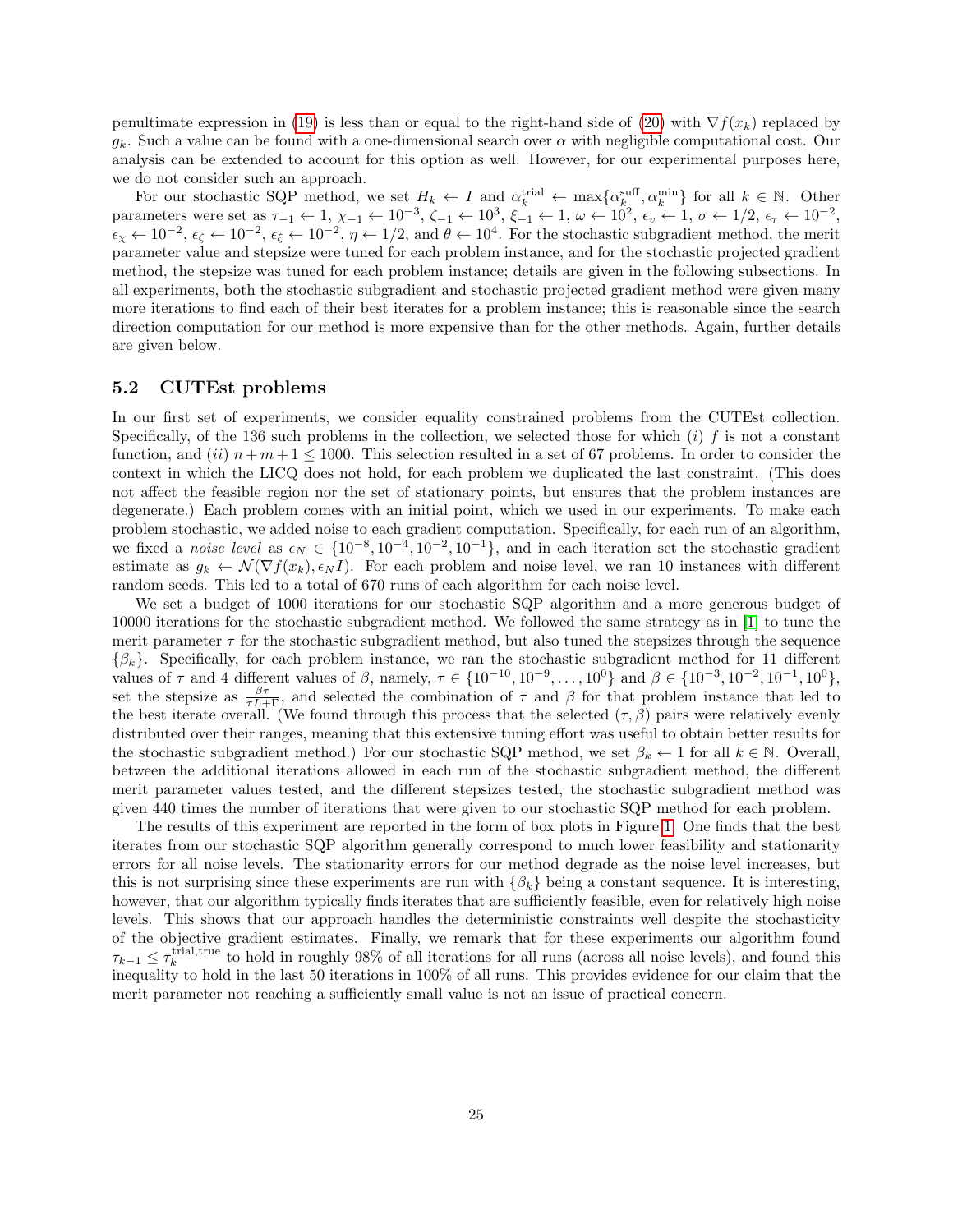

Figure 1: Box plots for feasibility errors (left) and stationarity errors (right) when our stochastic SQP method and a stochastic subgradient method are employed to solve equality constrained problems from the CUTEst collection.

#### 5.3 Constrained Logistic Regression

In our next sets of experiments, we consider equality constrained logistic regression problems of the form

<span id="page-25-2"></span><span id="page-25-0"></span>
$$
\min_{x \in \mathbb{R}^n} f(x) = \frac{1}{N} \sum_{i=1}^N \log \left( 1 + e^{-y_i(X_i^T x)} \right) \text{ s.t. } Ax = b, \|x\|_2^2 = 1,
$$
\n(44)

where  $X \in \mathbb{R}^{n \times N}$  contains feature data for N data points (with  $X_i$  representing the *i*th column of X),  $y \in \{-1,1\}^N$  contains corresponding label data,  $A \in \mathbb{R}^{(m+1)\times n}$  and  $b \in \mathbb{R}^{m+1}$ . For instances of  $(X, y)$ , we consider 11 binary classification datasets from the LIBSVM collection [\[3\]](#page-29-13); specifically, we consider all of the datasets for which  $12 \le n \le 1000$  and  $256 \le N \le 100000$ . (For datasets with multiple versions, e.g., the {a1a, . . . , a9a} datasets, we consider only the largest version.) The names of the datasets that we used and their sizes are given in Table [1.](#page-25-1) For the linear constraints, we generated random  $A$  and  $b$  for each problem. Specifically, the first  $m = 10$  rows of A and first m entries in b were set as random values with each entry being drawn from a standard normal distribution. Then, to ensure that the LICQ was not satisfied (at any algorithm iterate), we duplicated the last constraint, making  $m + 1$  linear constraints overall. For all problems and algorithms, the initial iterate was set to the vector of all ones of appropriate dimension.

<span id="page-25-1"></span>Table 1: Names and sizes of datasets. (Source: [\[3\]](#page-29-13).)

| dataset    | dimension $(n)$ | datapoints $(N)$ |  |
|------------|-----------------|------------------|--|
| a9a        | 123             | 32,561           |  |
| australian | 14              | 690              |  |
| heart      | 13              | 270              |  |
| ijcnn1     | 22              | 49,990           |  |
| ionosphere | 34              | 351              |  |
| madelon    | 500             | 2,000            |  |
| mushrooms  | 112             | 8,124            |  |
| phising    | 68              | 11,055           |  |
| sonar      | 60              | 208              |  |
| splice     | 60              | 1,000            |  |
| w8a        | 300             | 49.749           |  |

For one set of experiments, we consider problems of the form [\(44\)](#page-25-2) except without the norm constraint. For this set of experiments, the performance of all three algorithms—stochastic SQP, subgradient, and projected gradient—are compared. For each dataset, we considered two noise levels, where the level is dictated by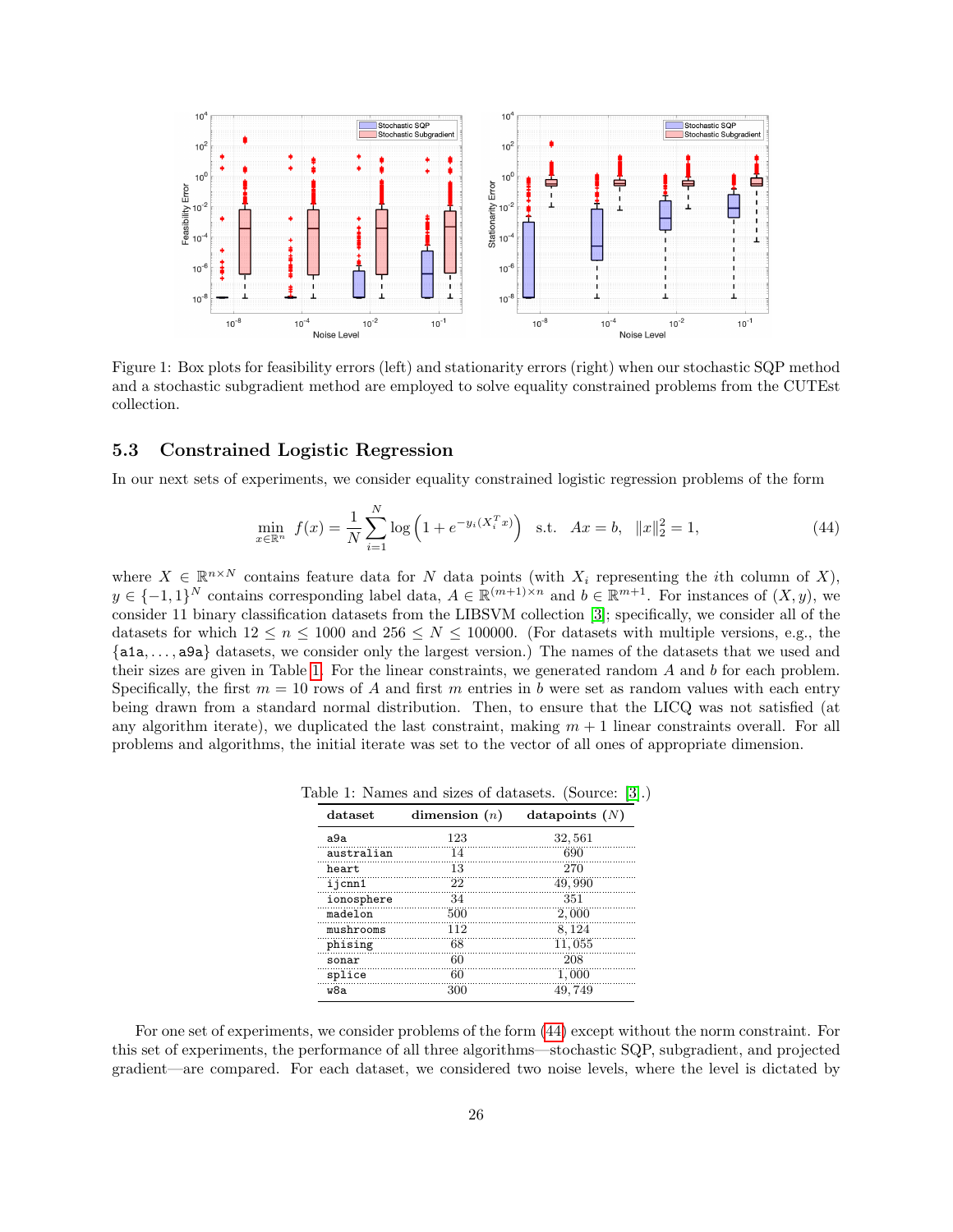<span id="page-26-1"></span>Table 2: Average feasibility and stationarity errors, along with 95% confidence intervals, when our stochastic SQP method, a stochastic subgradient method, and a stochastic projected gradient method are employed to solve logistic regression problems with linear constraints (only). The results for the best-performing algorithm are shown in bold.

|            |       | Stochastic<br>Subgradient   |                             | Stochastic<br>Projected Gradient | Stochastic<br>SQP           |                             |
|------------|-------|-----------------------------|-----------------------------|----------------------------------|-----------------------------|-----------------------------|
| dataset    | batch | Feasibility                 | Stationarity                | Stationarity                     | Feasibility                 | Stationarity                |
| a9a        | 16    | $8.30e - 03 + 2.32e - 03$   | $1.64e - 01 + 3.55e - 03$   | $3.64e - 02 + 2.95e - 03$        | $1.22e - 15 + 2.18e - 16$   | $9.99e - 03 + 6.92e - 03$   |
| a9a        | 128   | $1.16e - 02 + 4.60e - 05$   | $1.69e - 01 \pm 2.51e - 02$ | $1.69e - 02 \pm 2.79e - 03$      | $1.64e - 15 + 4.00e - 16$   | $7.33e - 03 \pm 4.68e - 05$ |
| australian | 16    | $7.94e - 02 + 1.60e - 05$   | $7.94e - 02 + 1.60e - 05$   | $9.17e - 02 + 4.32e - 04$        | $5.72e - 06 \pm 1.56e - 06$ | $2.67e - 02 \pm 6.43e - 04$ |
| australian | 128   | $5.02e - 01 \pm 7.04e - 05$ | $5.02e - 01 \pm 7.04e - 05$ | $1.11e - 02 + 7.19e - 05$        | $6.58e - 05 \pm 7.90e - 07$ | $5.50e - 02 \pm 1.08e - 03$ |
| heart      | 16    | $3.66e - 01 + 4.37e - 03$   | $3.28e + 01 \pm 7.02e + 00$ | $3.17e + 01 + 6.72e + 00$        | $8.83e - 03 + 2.77e - 03$   | $3.39e + 01 + 9.85e + 00$   |
| heart.     | 128   | $1.52e + 00 + 4.96e - 02$   | $1.23e + 01 + 1.40e + 01$   | $3.29e + 01 + 3.21e + 00$        | $1.26e - 01 + 7.86e - 04$   | $3.24e + 01 + 1.76e + 00$   |
| ijccn1     | 16    | $3.58e - 03 + 2.00e - 05$   | $4.70e - 02 + 6.45e - 07$   | $7.41e - 02 + 3.33e - 07$        | $3.03e - 15 \pm 6.20e - 16$ | $1.93e - 03 \pm 4.07e - 06$ |
| ijccn1     | 128   | $3.90e - 02 + 4.01e - 06$   | $5.17e - 02 + 1.65e - 07$   | $3.88e - 02 + 6.15e - 07$        | $2.16e - 09 \pm 2.62e - 09$ | $1.70e - 02 \pm 5.19e - 05$ |
| ionosphere | 16    | $5.41e - 01 \pm 8.80e - 05$ | $5.41e - 01 \pm 8.80e - 05$ | $9.77e - 01 \pm 8.55e - 03$      | $9.61e - 07 + 2.77e - 09$   | $4.17e - 02 \pm 1.08e - 03$ |
| ionosphere | 128   | $5.76e + 00 + 3.76e - 05$   | $5.76e + 00 + 3.76e - 05$   | $5.98e + 00 + 3.21e - 03$        | $1.31e - 05 \pm 1.14e - 09$ | $1.55e - 01 \pm 2.61e - 03$ |
| madelon    | 16    | $3.06e - 02 + 1.85e - 02$   | $5.46e + 01 + 1.25e + 01$   | $2.11e + 01 + 2.72e + 00$        | $2.88e - 08 \pm 5.51e - 08$ | $1.09e + 01 \pm 3.00e + 00$ |
| madelon    | 128   | $1.87e + 00 \pm 7.62e - 01$ | $2.21e + 01 \pm 1.55e + 01$ | $2.16e + 01 \pm 4.17e + 00$      | $5.81e - 01 \pm 1.63e - 02$ | $4.81e + 01 \pm 4.75e + 00$ |
| mushrooms  | 16    | $2.19e - 01 + 6.55e - 04$   | $2.19e - 01 + 6.55e - 04$   | $7.31e - 03 + 3.21e - 06$        | $2.08e - 15 \pm 3.28e - 16$ | $5.95e - 03 + 3.21e - 05$   |
| mushrooms  | 128   | $4.73e - 01 + 4.37e - 05$   | $4.73e - 01 + 4.37e - 05$   | $3.31e - 02 + 7.13e - 05$        | $1.66e - 09 \pm 6.20e - 14$ | $3.28e - 02 \pm 9.15e - 04$ |
| phishing   | 16    | $2.67e - 02 + 2.76e - 07$   | $3.47e - 02 + 1.39e - 09$   | $2.20e - 05 \pm 9.29e - 06$      | $4.26e - 15 \pm 1.27e - 15$ | $3.37e - 03 + 1.27e - 06$   |
| phishing   | 128   | $3.06e - 01 \pm 1.13e - 06$ | $3.06e - 01 \pm 1.13e - 06$ | $2.29e - 01 \pm 8.88e - 03$      | $1.83e - 15 \pm 4.99e - 16$ | $2.20e - 02 \pm 7.29e - 03$ |
| sonar      | 16    | $1.33e + 00 + 1.08e - 04$   | $1.33e + 00 + 1.08e - 04$   | $6.13e - 01 \pm 2.22e - 03$      | $7.02e - 07 + 1.60e - 07$   | $2.34e - 02 + 2.03e - 04$   |
| sonar      | 128   | $1.33e + 01 \pm 1.48e - 04$ | $1.33e + 01 \pm 1.48e - 04$ | $6.46e - 02 + 4.73e - 03$        | $2.07e - 06 \pm 6.70e - 10$ | $2.98e - 02 \pm 1.71e - 03$ |
| splice     | 16    | $2.56e - 03 \pm 3.39e - 04$ | $4.56e - 01 + 3.55e - 02$   | $9.65e - 01 + 3.19e - 03$        | $7.49e - 14 \pm 1.03e - 13$ | $2.19e - 02 \pm 4.33e - 03$ |
| splice     | 128   | $3.14e - 01 \pm 1.09e - 04$ | $4.83e - 01 \pm 4.65e - 05$ | $1.23e + 00 \pm 9.44e - 05$      | $3.54e - 08 \pm 5.74e - 09$ | $1.07e - 02 \pm 3.16e - 04$ |
| w8a        | 16    | $2.38e - 02 + 1.75e - 03$   | $1.47e - 01 + 1.89e - 06$   | $9.85e - 04 + 3.31e - 05$        | $7.35e - 15 + 6.98e - 16$   | $6.07e-05 \pm 6.46e-05$     |
| w8a        | 128   | $1.79e - 02 + 1.25e - 03$   | $1.49e - 01 + 4.64e - 03$   | $3.41e - 02 \pm 7.43e - 03$      | $5.96e - 15 \pm 5.67e - 16$ | $1.20e - 03 \pm 1.85e - 03$ |

the mini-batch size of each stochastic gradient estimate (recall [\(8\)](#page-5-5)). For the mini-batch sizes, we employed  $b_k \in \{16, 128\}$  for all problems. For each dataset and mini-batch size, we ran 5 instances with different random seeds.

A budget of 5 epochs (i.e., number of effective passes over the dataset) was used for all methods. For our stochastic SQP method, we used  $\beta_k = 10^{-1}$  for all  $k \in \mathbb{N}$ . For the stochastic subgradient method, the merit parameter and stepsize were tuned like in Section [5.2](#page-24-0) over the sets  $\beta \in \{10^{-3}, 10^{-2}, 10^{-1}, 10^{0}\}\$ and  $\tau \in \{10^{-3}, 10^{-2}, 10^{-1}, 10^{0}\}$ . For the stochastic projected gradient method, the stepsize was tuned using the formula  $\frac{\beta}{L}$  over  $\beta \in \{10^{-8}, 10^{-7}, \ldots, 10^{1}, 10^{2}\}$ . Overall, this meant that the stochastic subgradient and stochastic projected gradient methods were effectively run for 16 and 11 times the number of epochs, respectively, that were allowed for our method.

The results for this experiment are reported in Table [2.](#page-26-1) For every dataset and mini-batch size, we report the average feasibility and stationarity errors for the best iterates of each run along with a 95% confidence interval. The results show that our method consistently outperforms the two alternative approaches despite the fact that each of the other methods were tuned with various choices of the merit and/or stepsize parameter. For a second set of experiments, we consider problems of the form [\(44\)](#page-25-2) with the norm constraint. The settings for the experiment were the same as above, except that the stochastic projected gradient method is not considered. The results are stated in Table [3.](#page-27-1) Again, our method regularly outperforms the stochastic subgradient method in terms of the best iterates found. For the experiments without the norm constraint, our algorithm found  $\tau_{k-1} \leq \tau_k^{\text{trial,true}}$  to hold in roughly 98% of all iterations for all runs, and found this inequality to hold in all iterations in the last epoch in 100% of all runs. With the norm constraint, our algorithm found  $\tau_{k-1} \leq \tau_k^{\text{trial,true}}$  to hold in roughly 97% of all iterations for all runs, and found this inequality to hold in all iterations in the last epoch in 99% of all runs.

## <span id="page-26-0"></span>6 Conclusion

We have proposed, analyzed, and tested a stochastic SQP method for solving equality constrained optimization problems in which the objective function is defined by an expectation of a stochastic function. Our algorithm is specifically designed for cases when the LICQ does not necessarily hold in every iteration. The convergence guarantees that we have proved for our method consider situations when the merit parameter sequence eventually remains fixed at a value that is sufficiently small, in which case the algorithm drives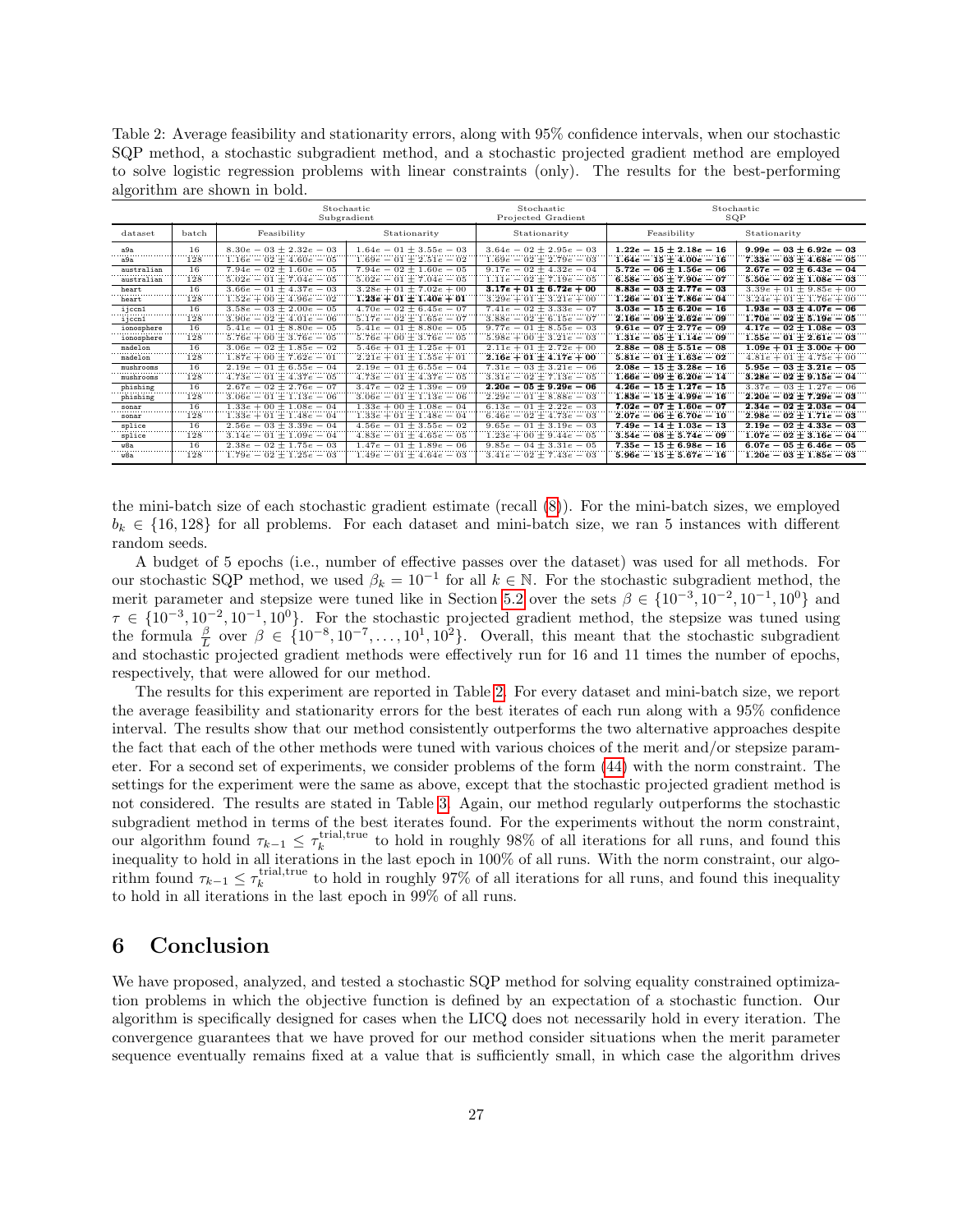<span id="page-27-1"></span>Table 3: Average feasibility and stationarity errors, along with 95% confidence intervals, when our stochastic SQP method and a stochastic subgradient method are employed to solve logistic regression problems with linear constraints and a squared  $\ell_2$ -norm constraint. The results for the best-performing algorithm are shown in bold.

|            |       | Stochastic                  | Subgradient                 | Stochastic<br>SQP           |                             |  |
|------------|-------|-----------------------------|-----------------------------|-----------------------------|-----------------------------|--|
| dataset    | batch | Feasibility                 | Stationarity                | Feasibility                 | Stationarity                |  |
| a9a        | 16    | $4.62e - 03 \pm 3.27e - 04$ | $1.24e - 01 + 7.52e - 02$   | $5.52e - 05 + 5.04e - 09$   | $6.07e-03 \pm 2.32e-05$     |  |
| a9a        | 128   | $4.27e - 03 \pm 3.92e - 04$ | $1.90e - 01 \pm 3.03e - 03$ | $6.38e - 05 \pm 1.12e - 08$ | $4.40e - 03 \pm 1.41e - 05$ |  |
| australian | 16    | $1.51e - 01 + 1.07e - 05$   | $1.51e - 01 + 1.07e - 05$   | $1.52e - 04 \pm 5.58e - 06$ | $5.65e - 03 \pm 3.73e - 05$ |  |
| australian | 128   | $3.96e - 01 + 1.87e - 04$   | $3.96e - 01 + 1.87e - 04$   | $3.83e - 04 + 5.45e - 05$   | $1.68e - 02 \pm 3.29e - 03$ |  |
| heart.     | 16    | $1.57e + 00 \pm 5.76e - 01$ | $2.86e + 01 \pm 1.00e + 01$ | $9.29e - 01 \pm 3.47e - 02$ | $2.65e + 01 \pm 1.81e + 01$ |  |
| heart      | 128   | $1.33e + 00 \pm 6.69e - 01$ | $1.69e + 01 \pm 2.23e + 00$ | $1.88e + 00 + 1.42e - 01$   | $2.93e + 00 + 1.26e + 00$   |  |
| ijcnn1     | 16    | $5.36e - 02 + 9.37e - 07$   | $5.36e - 02 + 9.37e - 07$   | $3.70e - 02 \pm 9.24e - 05$ | $4.60e - 02 \pm 8.32e - 03$ |  |
| ijcnn1     | 128   | $5.41e - 02 + 1.04e - 06$   | $5.41e - 02 + 1.04e - 06$   | $3.64e - 02 + 1.06e - 04$   | $3.64e - 02 + 1.06e - 04$   |  |
| ionosphere | 16    | $3.35e - 01 + 1.06e - 03$   | $3.35e - 01 + 1.06e - 03$   | $5.79e - 03 + 1.44e - 04$   | $1.21e - 02 + 4.96e - 03$   |  |
| ionosphere | 128   | $8.70e - 01 + 1.43e - 03$   | $8.70e - 01 \pm 1.43e - 03$ | $5.92e - 03 \pm 2.18e - 05$ | $4.31e - 02 \pm 3.52e - 04$ |  |
| madelon    | 16    | $2.66e + 00 + 6.84e - 01$   | $3.86e + 01 \pm 3.28e + 01$ | $3.74e - 01 + 8.55e - 02$   | $4.70e - 01 \pm 3.27e - 02$ |  |
| madelon    | 128   | $2.21e + 01 \pm 4.90e - 01$ | $4.77e + 01 \pm 4.84e + 00$ | $7.21e + 01 \pm 5.28e + 00$ | $7.21e + 01 \pm 5.28e + 00$ |  |
| mushrooms  | 16    | $1.01e - 01 + 5.79e - 05$   | $1.55e - 01 + 8.22e - 06$   | $4.06e - 04 \pm 8.76e - 09$ | $4.65e - 03 + 3.65e - 05$   |  |
| mushrooms  | 128   | $9.72e - 01 \pm 9.94e - 06$ | $9.72e - 01 + 9.94e - 06$   | $6.96e - 04 \pm 1.52e - 09$ | $3.34e - 03 \pm 2.35e - 07$ |  |
| phishing   | 16    | $1.30e - 01 + 1.61e - 06$   | $1.30e - 01 + 1.61e - 06$   | $3.65e - 05 \pm 2.44e - 08$ | $8.17e - 03 \pm 2.43e - 05$ |  |
| phishing   | 128   | $1.53e - 01 + 3.37e - 08$   | $1.53e - 01 + 3.37e - 08$   | $1.26e - 04 + 3.30e - 09$   | $8.45e - 04 + 2.73e - 07$   |  |
| sonar      | 16    | $6.45e - 01 + 5.62e - 04$   | $6.45e - 01 + 5.62e - 04$   | $3.38e - 03 \pm 8.81e - 06$ | $1.48e - 02 \pm 2.58e - 04$ |  |
| sonar      | 128   | $5.04e + 00 + 4.44e - 03$   | $5.04e + 00 + 4.44e - 03$   | $5.71e - 03 \pm 8.61e - 06$ | $2.16e - 02 \pm 8.48e - 05$ |  |
| splice     | 16    | $1.96e - 03 \pm 1.78e - 04$ | $4.94e - 01 \pm 7.35e - 03$ | $3.96e - 03 \pm 7.12e - 07$ | $1.03e - 02 \pm 1.14e - 05$ |  |
| splice     | 128   | $1.40e + 00 \pm 7.90e - 05$ | $1.40e + 00 \pm 7.90e - 05$ | $5.52e - 03 \pm 3.72e - 06$ | $1.04e - 02 \pm 1.06e - 04$ |  |
| y8a        | 16    | $1.32e - 02 + 6.83e - 04$   | $1.15e - 01 + 1.33e - 02$   | $2.15e - 04 \pm 2.24e - 09$ | $1.83e - 03 \pm 8.90e - 07$ |  |
| w8a        | 128   | $5.35e - 02 + 7.79e - 02$   | $1.33e - 01 \pm 1.74e - 07$ | $1.67e - 04 \pm 6.01e - 09$ | $1.00e - 03 \pm 1.01e - 06$ |  |

stationarity measures for the constrained optimization problem to zero, and situations when the merit parameter vanishes, which may indicate that the problem is degenerate and/or infeasible. Numerical experiments demonstrate that our algorithm consistently outperforms alternative approaches in the highly stochastic regime.

## <span id="page-27-0"></span>A Deterministic Analysis

In this appendix, we prove that Theorem [1](#page-8-2) holds, where in particular we consider the context when  $g_k =$  $\nabla f(x_k)$  and  $\beta_k = \beta$  satisfying [\(23\)](#page-8-5) for all  $k \in \mathbb{N}$ . For this purpose, we introduce a second termination condition in Algorithm [1.](#page-9-0) In particular, after line [7,](#page-9-0) we terminate the algorithm if both  $||g_k + J_k^T y_k||_2 = 0$ and  $||c_k||_2 = 0$ . In this manner, if the algorithm terminates finitely, then it returns an infeasible stationary point (recall [\(4\)](#page-4-4)) or primal-dual stationary point for problem [\(1\)](#page-3-0) and there is nothing left to prove. Hence, without loss of generality, we proceed under the assumption that the algorithm runs for all  $k \in \mathbb{N}$ .

Throughout our analysis in this appendix, we simply refer to the tangential direction as  $u_k$ , the full search direction as  $d_k = v_k + u_k$ , etc., even though it is assumed throughout this appendix that these are the true quantities computed using the true gradient  $\nabla f(x_k)$  for all  $k \in \mathbb{N}$ .

It follows in this context that both Lemma [1](#page-10-1) and Lemma [2](#page-10-2) hold. In addition, Lemma [3](#page-10-0) holds, where, in the proof, the case that  $d_k = 0$  can be ignored due to the following lemma.

**Lemma 17.** For all  $k \in \mathbb{N}$ , one finds that  $d_k = v_k + u_k \neq 0$ .

*Proof.* Proof. For all  $k \in \mathbb{N}$ , the facts that  $v_k \in \text{Range}(J_k^T)$  and  $u_k \in \text{Null}(J_k)$  imply  $d_k = v_k + u_k = 0$ if and only if  $v_k = 0$  and  $u_k = 0$ . Since we suppose in our analysis that the algorithm does not terminate finitely with an infeasible stationary point, it follows for all  $k \in \mathbb{N}$  that  $||J_k^T c_k||_2 > 0$  or  $||c_k||_2 = 0$ . If  $||J_k^T c_k||_2 > 0$ , then Lemma [1](#page-10-1) implies that  $v_k \neq 0$ , and the desired conclusion follows. Hence, we may proceed under the assumption that  $||c_k||_2 = 0$ . In this case, it follows under Assumption [3](#page-5-2) that  $g_k + J_k^T y_k = 0$  if and only if  $u_k = 0$ , which under our supposition that the algorithm does not terminate finitely means that  $u_k \neq 0.$  $\Box$  $\Box$ 

<span id="page-27-2"></span>We now prove a lower bound on the reduction in the merit function that occurs in each iteration. This is a special case of Lemmas [9](#page-13-3) and [13](#page-17-2) for the deterministic setting.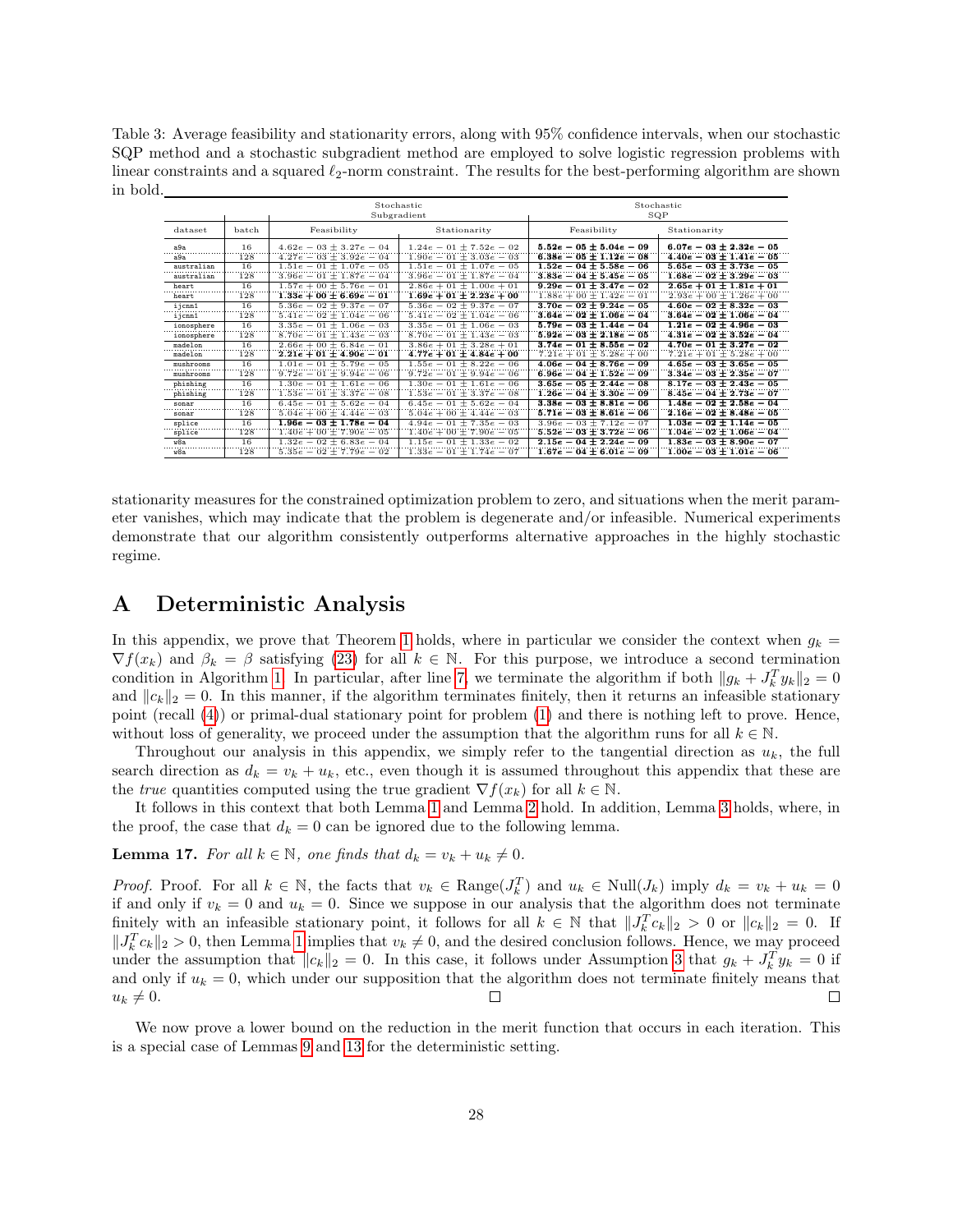**Lemma 18.** For all  $k \in \mathbb{N}$ , it holds that  $\phi(x_k, \tau_k) - \phi(x_k + \alpha_k d_k, \tau_k) \geq \eta \alpha_k \Delta l(x_k, \tau_k, q_k, d_k)$ . *Proof.* Proof. For all  $k \in \mathbb{N}$ , it follows by the definition of  $\alpha_k^{\text{surf}}$  that (recall [\(20\)](#page-7-1))

$$
\phi(x_k + \alpha d_k, \tau_k) - \phi(x_k, \tau_k) \le -\eta \alpha \Delta l(x_k, \tau_k, g_k, d_k) \text{ for all } \alpha \in [0, \alpha_k^{\text{surf}}].
$$

If  $||u_k||_2^2 \ge \chi_k ||v_k||_2^2$ , then the only way that  $\alpha_k > \alpha_k^{\text{surf}}$  is if

$$
\frac{2(1-\eta)\beta\xi_k\tau_k}{\tau_k L + \Gamma} > \min\left\{\frac{2(1-\eta)\beta\Delta l(x_k, \tau_k, g_k, d_k)}{(\tau_k L + \Gamma)\|d_k\|_2^2}, 1\right\}.
$$

By [\(23\)](#page-8-5), the left-hand side of this inequality is less than 1, meaning  $\alpha_k > \alpha_k^{\text{surf}}$  only if

$$
\frac{2(1-\eta)\beta\xi_k\tau_k}{\tau_k L + \Gamma} > \frac{2(1-\eta)\beta\Delta l(x_k, \tau_k, g_k, d_k)}{(\tau_k L + \Gamma)\|d_k\|_2^2} \iff \xi_k\tau_k > \frac{\Delta l(x_k, \tau_k, g_k, d_k)}{\|d_k\|_2^2}.
$$

However, this is not true since  $\xi_k \leq \xi_k^{\text{trial}}$  for all  $k \in \mathbb{N}$ . Following a similar argument for the case when  $||u_k||_2^2 < \chi_k ||v_k||_2^2$ , the desired conclusion follows.

For our purposes going forward, let us define the shifted merit function  $\tilde{\phi} : \mathbb{R}^n \times \mathbb{R}_{\geq 0} \to \mathbb{R}$  by

$$
\tilde{\phi}(x,\tau) = \tau(f(x) - f_{\inf}) + ||c(x)||_2.
$$

<span id="page-28-0"></span>**Lemma 19.** For all  $k \in \mathbb{N}$ , it holds that  $\tilde{\phi}(x_k, \tau_k) - \tilde{\phi}(x_{k+1}, \tau_{k+1}) \geq \eta \alpha_k \Delta l(x_k, \tau_k, g_k, d_k)$ .

*Proof.* Proof. For arbitrary  $k \in \mathbb{N}$ , it follows from Lemma [18](#page-27-2) that

$$
\tau_{k+1}(f(x_k + \alpha_k d_k) - f_{\text{inf}}) + ||c(x_k + \alpha_k d_k)||_2 \leq \tau_k(f(x_k + \alpha_k d_k) - f_{\text{inf}}) + ||c(x_k + \alpha_k d_k)||_2
$$
  
\n
$$
\leq \tau_k(f(x_k) - f_{\text{inf}}) + ||c_k||_2 - \eta \alpha_k \Delta l(x_k, \tau_k, g_k, d_k),
$$
  
\nwhich the desired conclusion follows.

from which the desired conclusion follows.

We now prove our first main result of this appendix.

<span id="page-28-1"></span>**Lemma 20.** The sequence  $\{\|J_k^T c_k\|_2\}$  vanishes. Moreover, if there exist  $k_J \in \mathbb{N}$  and  $\sigma_J \in \mathbb{R}_{>0}$  such that the singular values of  $J_k$  are bounded below by  $\sigma_J$  for all  $k \geq k_J$ , then  $\{\|c_k\|_2\}$  vanishes.

*Proof.* Proof. Let  $\gamma \in \mathbb{R}_{>0}$  be arbitrary. Our aim is to prove that the number of iterations with  $x_k \in \mathcal{X}_{\gamma}$ (recall [\(32\)](#page-18-3)) is finite. Since  $\gamma$  has been chosen arbitrarily in  $\mathbb{R}_{>0}$ , the conclusion will follow. By Lemma [15](#page-18-0) and the fact that  $\{\beta_k\}$  is chosen as a constant sequence, it follows that there exists  $\underline{\alpha} \in \mathbb{R}_{>0}$  such that  $\alpha_k \geq \underline{\alpha}$ for all  $k \in \mathcal{K}_{\gamma}$  (regardless of whether the search direction is tangentially or normally dominated). Hence, using Lemmas [1](#page-10-1) and [19,](#page-28-0) it follows that

$$
\tilde{\phi}(x_k, \tau_k) - \tilde{\phi}(x_{k+1}, \tau_{k+1}) \geq \eta \underline{\alpha} \Delta l(x_k, \tau_k, g_k, d_k) \geq \eta \underline{\alpha} \sigma(\|c_k\|_2 - \|c_k + J_k v_k\|_2) \geq \eta \underline{\alpha} \sigma \kappa_v \kappa_c^{-1} \gamma^2.
$$

Hence, the desired conclusion follows since  $\{\phi(x_k, \tau_k)\}\$ is monotonically nonincreasing by Lemma [19](#page-28-0) and is bounded below under Assumption [1.](#page-3-2)  $\Box$  $\Box$ 

We now show a consequence of the merit parameter eventually remaining constant.

<span id="page-28-2"></span>**Lemma 21.** If there exists  $k_{\tau} \in \mathbb{N}$  and  $\tau_{\min} \in \mathbb{R}_{>0}$  such that  $\tau_k = \tau_{\min}$  for all  $k \geq k_{\tau}$ , then

$$
0 = \lim_{k \to \infty} ||u_k||_2 = \lim_{k \to \infty} ||d_k||_2 = \lim_{k \to \infty} ||g_k + J_k^T y_k||_2 = \lim_{k \to \infty} ||Z_k^T g_k||_2.
$$

Proof. Proof. Under Assumption [1](#page-3-2) and the conditions of the lemma, Lemmas [15](#page-18-0) and [19](#page-28-0) imply that  $\Delta l(x_k, \tau_k, g_k, d_k) \rightarrow 0$ , which with [\(14\)](#page-6-3) and Lemma [1](#page-10-1) implies that  $\{\Vert u_k \Vert_2\} \rightarrow 0$ ,  $\{\Vert v_k \Vert_2\} \rightarrow 0$ , and  $\{\Vert J_k^T c_k \Vert_2\} \to 0.$  The remainder of the conclusion follows from Assumption [3](#page-5-2) and [\(9\)](#page-5-4).  $\Box$  $\Box$ 

The proof of Theorem [1](#page-8-2) can now be completed.

Proof. Proof of Theorem [1.](#page-8-2) The result follows from Lemmas [8,](#page-12-2) [20,](#page-28-1) and [21.](#page-28-2)  $\Box$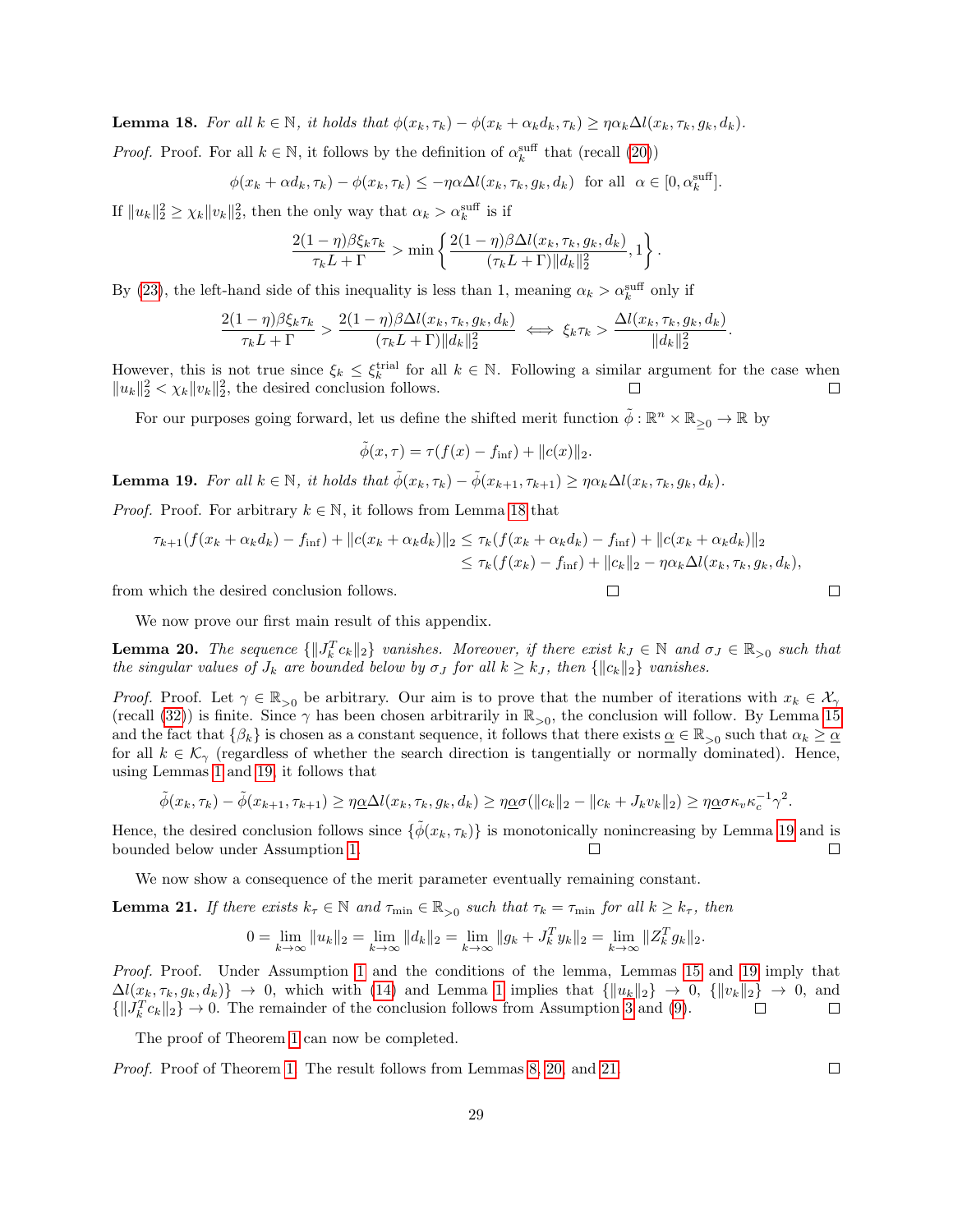## Acknowledgments.

This material is based upon work supported by the U.S. National Science Foundation's Division of Computing and Communication Foundations under award number CCF-1740796 and by the Office of Naval Research under award number N00014-21-1-2532.

## References

- <span id="page-29-0"></span>[1] Albert S. Berahas, Frank E. Curtis, Daniel P. Robinson, and Baoyu Zhou. Sequential Quadratic Optimization for Nonlinear Equality Constrained Stochastic Optimization. SIAM Journal on Optimization, 31(2):1352–1379, 2021.
- <span id="page-29-1"></span>[2] L´eon Bottou, Frank E Curtis, and Jorge Nocedal. Optimization methods for large-scale machine learning. SIAM Review, 60(2):223–311, 2018.
- <span id="page-29-13"></span>[3] Chih-Chung Chang and Chih-Jen Lin. LIBSVM: a library for support vector machines. ACM Transactions on Intelligent Systems and Technology (TIST), 2(3):1–27, 2011.
- <span id="page-29-3"></span>[4] Changan Chen, Frederick Tung, Naveen Vedula, and Greg Mori. Constraint-aware deep neural network compression. In Proceedings of the European Conference on Computer Vision (ECVC), pages 400–415, 2018.
- <span id="page-29-11"></span>[5] Frank E. Curtis, Jorge Nocedal, and Andreas Wächter. A matrix-free algorithm for equality constrained optimization problems with rank deficient Jacobians. SIAM Journal on Optimization, 20(3):1224–1249, 2009.
- <span id="page-29-8"></span>[6] N. I. M. Gould, S. Lucidi, M. Roma, and Ph. L. Toint. Solving the trust-region subproblem using the Lanczos method. SIAM Journal on Optimization, 9(2):504–525, 1999.
- <span id="page-29-12"></span>[7] Nicolas I. M. Gould, Dominique Orban, and Philippe L. Toint. CUTEst: a constrained and unconstrained testing environment with safe threads for mathematical optimization. Computational Optimization and Applications, 60:545–557, 2015.
- <span id="page-29-9"></span>[8] S. P. Han. A globally convergent method for nonlinear programming. Journal of Optimization Theory and Applications, 22(3):297–309, 1977.
- <span id="page-29-10"></span>[9] S. P. Han and O. L. Mangasarian. Exact penalty functions in nonlinear programming. Mathematical Programming, 17:251–269, 1979.
- <span id="page-29-5"></span>[10] Elad Hazan and Haipeng Luo. Variance-reduced and projection-free stochastic optimization. In Proceedings of International Conference on Machine Learning (ICML), pages 1263–1271, 2016.
- <span id="page-29-4"></span>[11] Soumava Kumar Roy, Zakaria Mhammedi, and Mehrtash Harandi. Geometry aware constrained optimization techniques for deep learning. In Proceedings of Computer Vision and Pattern Recognition  $(CVPR)$ , pages 4460–4469, 2018.
- <span id="page-29-6"></span>[12] Francesco Locatello, Alp Yurtsever, Olivier Fercoq, and Volkan Cevher. Stochastic Frank-Wolfe for composite convex minimization. In Proceedings of Neural Information Processing Systems (NeurIPS), pages 14269–14279, 2019.
- <span id="page-29-7"></span>[13] Haihao Lu and Robert M Freund. Generalized stochastic Frank-Wolfe algorithm with stochastic substitute gradient for structured convex opt. Math. Prog, pages 1–33, 2020.
- <span id="page-29-2"></span>[14] Sen Na, Mihai Anitescu, and Mladen Kolar. An adaptive stochastic sequential quadratic programming with differentiable exact augmented Lagrangians.  $arXiv$  preprint  $arXiv:2102.05320$ , 2021.